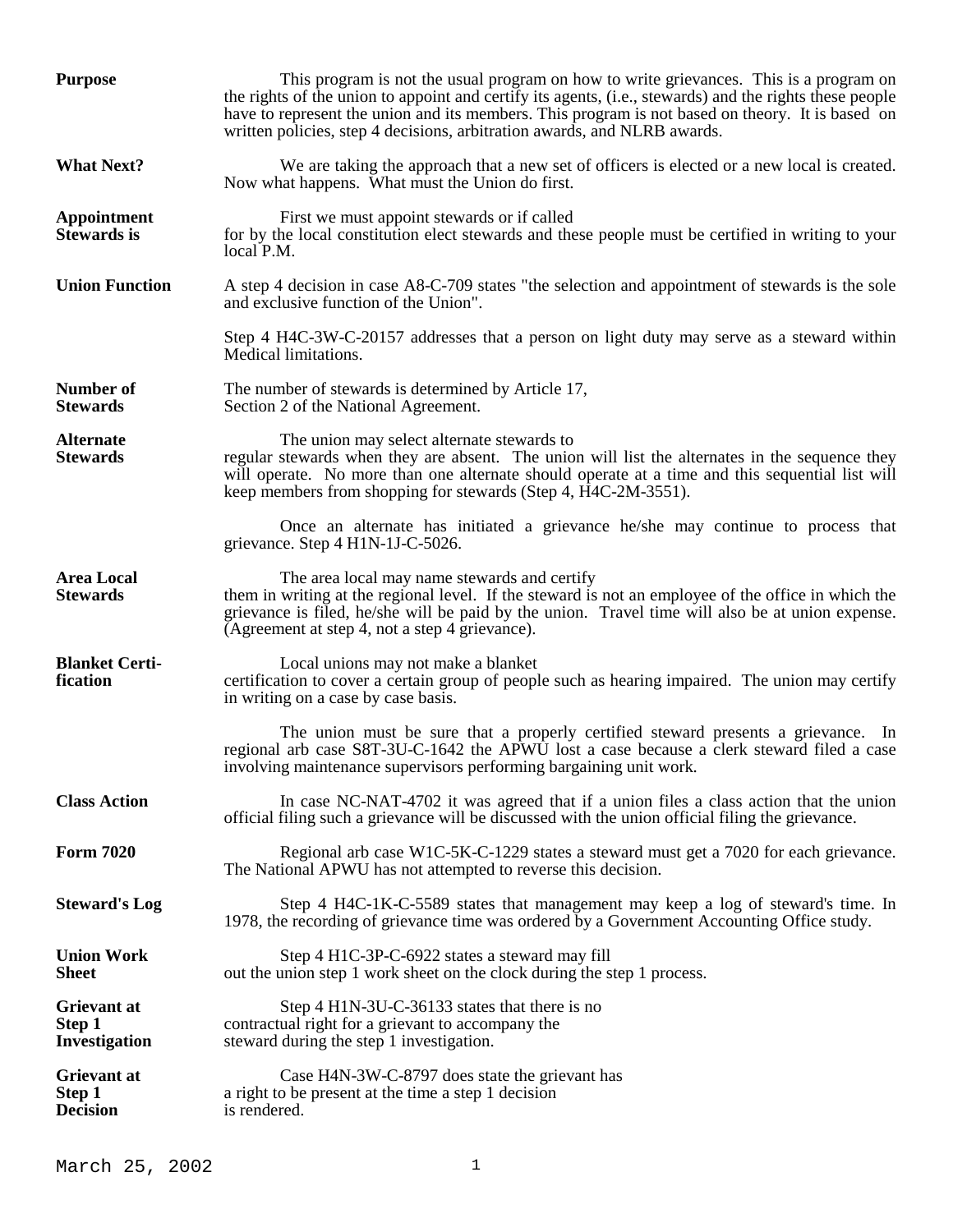**Immediate** Three step 4 decisions (H1C-2W-C-12866, **Supervisor** H1C-NA-C-17, and H4N-5E-C-36561) address this. A 204B can be the immediate supervisor and in a smaller office a postmaster can be an immediate supervisor. **Step 1** Both parties (APWU and USPS) agree observers,<br> **Observers** for learning purposes, may be present at step 1. for learning purposes, may be present at step 1. **Off Clock** Many cases involving the investigation and **Investigation** processing of grievances off the clock have been a **Investigation** processing of grievances off the clock have been arbitrated. Most cases cited are regional arb

cases. Whether the union wins or loses depends on facts - all cases are not winners.

We list these cases by case number and arbitrator. The asterisk denotes a win.

| Off Clock, Grievance Prep  | Aaron           | H8N-5K-C-14893  |
|----------------------------|-----------------|-----------------|
| Off Clock, Grievance Prep  | <b>Bowles</b>   | C8C-4B-C-20807  |
| Off Clock, Grievance Prep  | <b>Britton</b>  | S1N-3W-C-15477  |
| Off Clock, Grievance Prep  | Caraway         | S1C-3U-C-9848   |
| *Off Clock, Grievance Prep | Cohen           | AC-C-13866      |
| Off Clock, Grievance Prep  | Collins         | N1T-1J-C-1214   |
| Off Clock, Grievance Prep  | Collins         | $N1C-1M-C-9424$ |
| Off Clock, Grievance Prep  | Haber           | C8C-4G-C-30087  |
| *Off Clock, Grievance Prep | Hardin          | 89-1A-08        |
| *Off Clock, Grievance Prep | Hardin          | S7C-3E-C-27197  |
| Off Clock, Grievance Prep  | Levak           | W1C-5D-C-172    |
| Off Clock, Grievance Prep  | Levak           | W1N-5F-C-10553  |
| *Off Clock, Grievance Prep | Liebowitz       | N7C-1W-C-15618  |
| Off Clock, Grievance Prep  | Liebowitz       | N7C-1W-C-19318  |
| Off Clock, Grievance Prep  | Liebowitz       | N7C-1W-C-26066  |
| *Off Clock, Grievance Prep | Marlatt         | S4T-3T-C-13446  |
| *Off Clock, Grievance Prep | Marlatt         | S4C-3T-C-23302  |
| Off Clock, Grievance Prep  | Marlatt         | S7C-3B-C-29149  |
| *Off Clock, Grievance Prep | Marlatt         | S4V-3W-C-54509  |
| *Off Clock, Grievance Prep | Martin          | C7C-4S-C-10119  |
| *Off Clock, Grievance Prep | McAllister      | C8C-4B-C-34096  |
| *Off Clock, Grievance Prep | Parkinson       | E4C-2F-C-10505  |
| *Off Clock, Grievance Prep | <b>Stephens</b> | S7C-3V-C-12928  |
| *Off Clock, Grievance Prep | <b>Stephens</b> | S4C-3W-C-28984  |
| *Off Clock, Grievance Prep | Zumas           | E1C-2D-C-2884   |

 As you can see, we have won 13 cases and lost 12. Therefore you know before you go to arbitration that this is a real crap shoot.

**Step 2 Appeal** The union has the right to make written<br> **On Clock** appeals to step 2 on the clock. This is in a 1972 case in **On Clock** appeals to step 2 on the clock. This is in a 1972 case in Cincinnati by Arbitrator Fisher. **Step 1 Oral Article 15, Section 2, Step 1(c) states a decision will be rendered orally.** This was re-enforced in a step 4 H1C-3W-C-9224. One of our locals had requested written decisions.

| <b>Step 1 Tele-</b><br>phone                       | In addition in some cases, this oral decision<br>could be made by telephone. (Step 4 H1C-5K-C-5466).                                                                                                                                                                                                                                                                |
|----------------------------------------------------|---------------------------------------------------------------------------------------------------------------------------------------------------------------------------------------------------------------------------------------------------------------------------------------------------------------------------------------------------------------------|
| Step 1 Pro-<br><b>bationary</b><br><b>Employee</b> | Management at step 4 has issued two step 4<br>decisions stating a probationary employee does not<br>have the right to a steward if he/she is being terminated. This is not the position of the NLRB in<br>case JD-420-81 from Boston. We suggest a Board Charge if management so rules.                                                                             |
| <b>Union At</b><br>Step 1                          | Article 15, Section 2, Step 1 states an<br>aggrieved employee my be accompanied and represented by a steward or union representative.<br>The union would always like to be present but it is not a contractual obligation and a step 1 may<br>be resolved without the union present. (H1C-3D-C-25704). The union does have a right to be<br>informed of settlement. |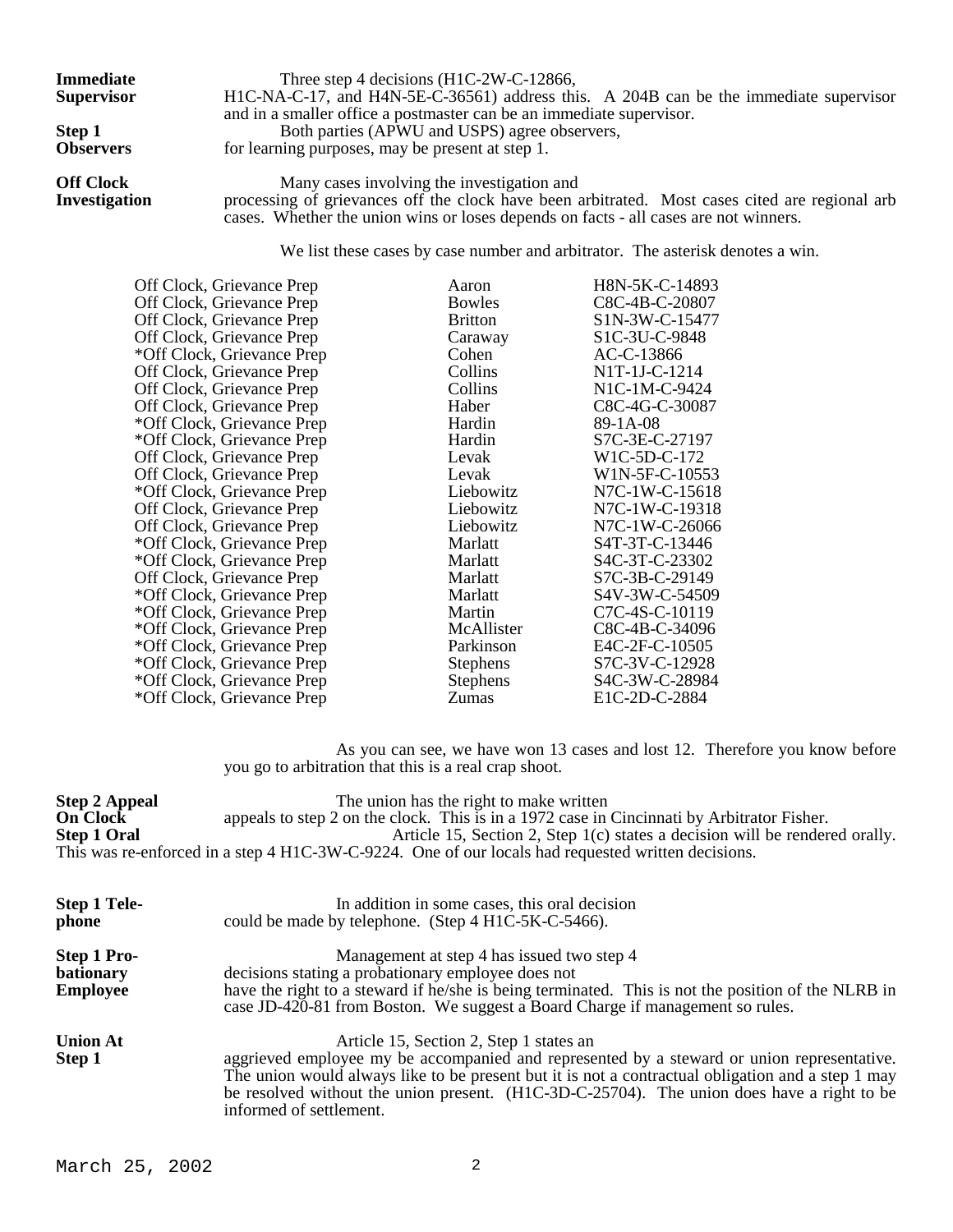| Step 1<br><b>Resolve</b><br>Implementation                | If a step 1 resolution is not implemented, the<br>union has a right to get a resolution through<br>Regional arbitration or the grievance procedure. (H1C-3W-C-31937).                                                                                                                                                                                                                                                                                                                                                                                                                                                                                                                                                                                                                                                                      |  |
|-----------------------------------------------------------|--------------------------------------------------------------------------------------------------------------------------------------------------------------------------------------------------------------------------------------------------------------------------------------------------------------------------------------------------------------------------------------------------------------------------------------------------------------------------------------------------------------------------------------------------------------------------------------------------------------------------------------------------------------------------------------------------------------------------------------------------------------------------------------------------------------------------------------------|--|
| <b>Step 1 General</b><br><b>Nature</b>                    | If a steward requests to be released to<br>investigate a grievance, he/she is only required to tell a supervisor the general nature of the<br>grievance. (Step 4, H1C-3W-C-31937)(Arb case 89-1A-08).                                                                                                                                                                                                                                                                                                                                                                                                                                                                                                                                                                                                                                      |  |
| <b>Management</b><br><b>Training On</b><br><b>Release</b> | Management in a recent document called Labor<br>Relations Review had an article on Release of<br>Steward.                                                                                                                                                                                                                                                                                                                                                                                                                                                                                                                                                                                                                                                                                                                                  |  |
|                                                           | It is possible for your use.                                                                                                                                                                                                                                                                                                                                                                                                                                                                                                                                                                                                                                                                                                                                                                                                               |  |
| <b>Immediate</b><br><b>Release</b>                        | Many APWU stewards feel that they must be<br>given immediate release to investigate grievances upon request to do so. Article 17, Section 3,<br>states "such request shall not be unreasonably denied". In addition, case RA-72-135 Arbitrator<br>Carl Warns wrote "The contract does not require the Employer on all occasions when a request to<br>discuss a grievance is made to immediately discuss the grievance but rather to accommodate or<br>balance the Employer's need to get the job done as quickly as possible with the right of the union<br>to discuss and process a grievance under the grievance procedure. This means of course that on<br>many occasions, the mission of the Employer may be somewhat delayed but on the other hand,<br>the desire of the Union to process the grievance may also be somewhat delayed. |  |
| <b>Predeter-</b><br><b>Time</b>                           | Step 4 (H1C-3W-C-44345) states "Reasonable<br>mined Release Time cannot be measured by a predetermined factor".                                                                                                                                                                                                                                                                                                                                                                                                                                                                                                                                                                                                                                                                                                                            |  |
|                                                           | There are several regional arbitrations on this issue. The two cases we feel<br>locals should cite are E4V-2M-C-48 and E1C-2M-C-19245 from Charleston, West Virginia by<br>Arbitrator Cushman.<br>When eiting these eases emphasize the feet Mr. Cushman was the Union's Chief                                                                                                                                                                                                                                                                                                                                                                                                                                                                                                                                                             |  |

 When citing these cases, emphasize the fact Mr. Cushman was the Union's Chief Negotiator for 1971, 1973, and 1975 when the language of Article 17, Section 3 was written.

 In case 48 Arbitrator Cushman writes, "This is not to say, however, that management may not ask a steward who seeks permission to investigate, adjust, or write a grievance to estimate the length of time that the steward anticipates the steward will be away from his or her work station. It is not to say also that a supervisor cannot decline to release a steward from duty during a period of time when the steward's absence would unnecessarily delay essential work. Nor is it to say that the supervisor may not specify a time period during which the absence of the steward would unnecessarily delay essential work. Nor does this decision in any way bar the Service from taking necessary action, as stated by Arbitrator Garrett, consistent with the Agreement in any case where the Postal Service can establish that a Steward has improperly obtained permission to leave his or her work station under the guise of investigating or preparing a grievance. Of course, the Postal Service may take appropriate action if it ascertains subsequently that a steward has not in fact engaged in bona fide steward activities for which he received release time. The Service may not anticipate this to be the case in advance. Nor does the Service have any generalized right to "control" the activities of union stewards".

 In case 19245, Arbitrator Cushman writes, "The contractual provision that 'such requests shall not be unreasonably denied' represents an effort by the parties to accommodate the need for steward time to investigate and process grievances with the obviously important functions of efficient and productive processing of the mail. The steward does not have an absolute right to an immediate release. The supervisor does not have an absolute right to deny a requested release. Unless the demands of operations prohibit release, the release should be granted and supervisors must make every reasonable effort toward that end.

 In the instant case, the Postal Service claimed that the demands of mail processing prohibited an earlier release. The union properly sought verification of the Postal Service's claim. Supervisor Montague did not testify. The Postal Service did not introduce the requested information which so far as this record is concerned is still the subject of a separate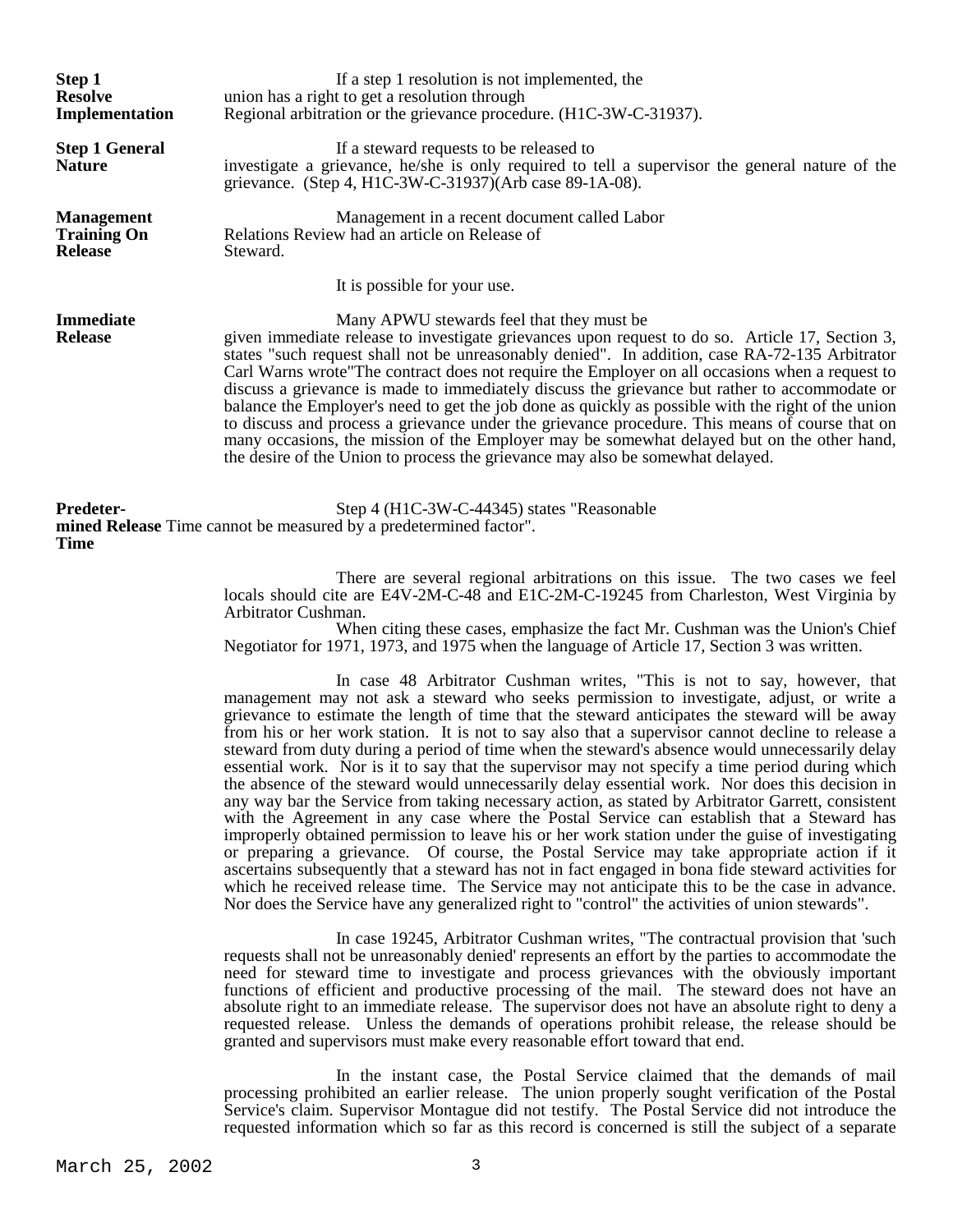grievance. Supervisor Addie Watkins, who was not involved on December 5, testified that the volume of mail became heavy at this time. She testified further that the OCR Records show only a portion of the mail volume. The Union, on the other hand, on the basis of the OCR Report claimed that only 45 minutes work was needed on the LSM. The information as to work load which would corroborate the Postal Service claim is solely in the possession of the Postal Service. The Service may not, on the other hand, refuse or fail to produce the corroborative data. Such a position impairs the Union's contractual right to seek factual review of volume data in order to ascertain whether the steward release was in fact "unreasonably denied". Article 31 of the Agreement requires the production of such information upon request. It is noted that no Postal Service representative who had knowledge of the facts testified that no qualified employee was available to replace the grievant. No substantial documentation was introduced by the Postal Service as to workload and service conditions. In the absence of a showing by the Postal Service that the demands of efficiency and production did indeed prohibit the release of the grievant under the circumstances prevailing on December 5, it must be determined that there was no compelling business reason for delaying the grievant's release. A bare assertion that business conditions prevailed barring the release is not enough. On this record, the Arbitrator is constrained to hold that the Postal Service unreasonably delayed the grievant's release on steward time. This does not mean that a requested release must be granted immediately or for the time period requested by the Steward. Nor does it mean that a request for steward time must be granted at the point in time requested by the steward. It does mean that steward release time must not be unreasonably delayed. The Postal Service claims that there was no showing that there was an adverse impact as a result of the delay or denial of the release at the time requested. The adverse impact is found in the violation of the Article 17, Section 3, right and a finding of violation is necessary to preserve the integrity of the Agreement.

### AWARD

 The Postal Service violated article 17, Section 3, when it unreasonably delayed affording release time to Steward Edens on December 5, 1984. Such unreasonable delay should not be repeated".

 Arbitrator James Sherman is more specific in case S4C-3W-C-10500 when he writes: "When a Shop Steward requests official time to investigate or process a grievance, such request shall not be unreasonably denied and if at all possible he should be given the appropriate time upon his request. If business conditions are such that the request can not be honored immediately, the supervisor should make arrangements to grant the request within two (2) hours. If emergency conditions exist whereas the request can not be granted within the two (2) hours, the supervisor will advise the Shop Steward as to when and what time the request will be honored.

 It is further agreed that, when an employee requests to see a Shop Steward, he should identify the reason for his request. His request should be honored immediately if possible. If his request can not be honored immediately, the supervisor should not ignore the employee's request and should make arrangements for the employee to see the appropriate shop steward within two (2) hours of the request and advise the employee of the arrangements".

Companion cases available are as follows:

| Fort Meyer, Florida | S <sub>4</sub> C-3W-C-10357 | Marlatt    |
|---------------------|-----------------------------|------------|
| Washington, D.C.    | ADE-1707D                   | Krimsley   |
| Milwaukee           | $C1C-4J-C-22995$            | McAllester |

**Release**

**Alter-** Step 4 NC-C-12200 addresses an alternate time **nate** for release if a release is delayed.

**Estimate** In a National Level Case NB-562 from<br> **Of Release** Inglewood, California, states, "Article 17, Sect **Of Release** Inglewood, California, states, "Article 17, Section 3, does not authorize the Service to determine in advance the amount of time which a steward reasonably needs to investigate a grievance". In the opinion Arbitrator Garrett goes on to say, "This is not to say, of course, that Management cannot (1) ask a steward seeking permission to investigate, adjust, or write a grievance to estimate the length of time that the steward anticipates he or she will be away from his or her work station; or  $(2)$  that a supervisor cannot decline to release a steward from duty during such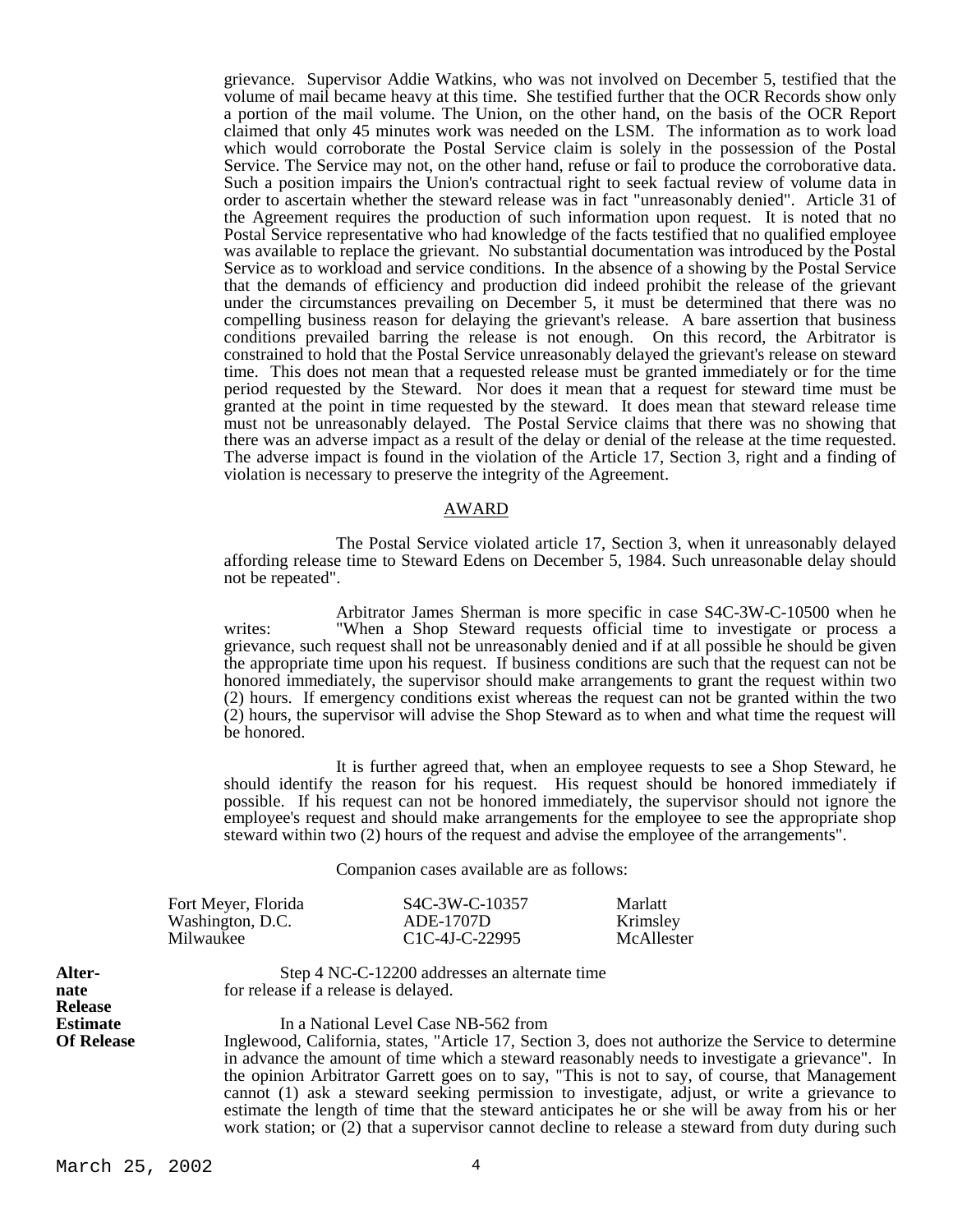| <b>Steward On</b><br>Overtime                                 | period will unnecessarily delay essential work; or (3) that a supervisor, in advance, may not<br>specify a time period during which the steward's absence will unnecessarily delay essential work.<br>One of the earliest subjects of the APWU<br>certified for arbitration was the release of a steward while in an overtime status.                                                                                                                                                                                                                                                                                                                                                                                                                                                                                                                                                                                                                                                                                                                                                                                                                                                                                                                                                                                                                                                                                                                            |
|---------------------------------------------------------------|------------------------------------------------------------------------------------------------------------------------------------------------------------------------------------------------------------------------------------------------------------------------------------------------------------------------------------------------------------------------------------------------------------------------------------------------------------------------------------------------------------------------------------------------------------------------------------------------------------------------------------------------------------------------------------------------------------------------------------------------------------------------------------------------------------------------------------------------------------------------------------------------------------------------------------------------------------------------------------------------------------------------------------------------------------------------------------------------------------------------------------------------------------------------------------------------------------------------------------------------------------------------------------------------------------------------------------------------------------------------------------------------------------------------------------------------------------------|
|                                                               | In a precedent setting pre-arb at the national level the following settlement was set forth<br>on August 28, 1972.                                                                                                                                                                                                                                                                                                                                                                                                                                                                                                                                                                                                                                                                                                                                                                                                                                                                                                                                                                                                                                                                                                                                                                                                                                                                                                                                               |
|                                                               | Supervision in the Cincinnati Post Office will be instructed that the fact that an employee<br>is on overtime status shall not be the sole determining factor in deciding whether or not such an<br>employee shall have access to the employee's union representative for purposes of exercising his<br>or her rights under Article XV of the National Working Agreement.                                                                                                                                                                                                                                                                                                                                                                                                                                                                                                                                                                                                                                                                                                                                                                                                                                                                                                                                                                                                                                                                                        |
|                                                               | Additional step 4 decisions and at least one arbitration case have re-enforced this<br>settlement.                                                                                                                                                                                                                                                                                                                                                                                                                                                                                                                                                                                                                                                                                                                                                                                                                                                                                                                                                                                                                                                                                                                                                                                                                                                                                                                                                               |
| <b>Steward</b><br><b>Discuss With</b><br><b>Chief Steward</b> | In Regional Arbitration Case N8C-1E-C-24620<br>the issue was "Did the Postal Service violate the<br>parties' Agreement by denying steward Baumen's request to speak to Chief Steward Lukosus on<br>May 20, 1981? What shall be the remedy, if any?                                                                                                                                                                                                                                                                                                                                                                                                                                                                                                                                                                                                                                                                                                                                                                                                                                                                                                                                                                                                                                                                                                                                                                                                               |
|                                                               | In the opinion in this case Arbitrator Zack wrote, "Steward Baumen was entitled to<br>contact Chief Steward Lukosus as a steward on the Article XI issue, and as the aggrieved in the<br>Article XV11 issue, to file a grievance. I do not read that restriction on payment of one steward<br>to bar Baumen as the aggrieved in the Article XV11 issue from access to his steward, Lukosus.                                                                                                                                                                                                                                                                                                                                                                                                                                                                                                                                                                                                                                                                                                                                                                                                                                                                                                                                                                                                                                                                      |
|                                                               | In the absence of any testimony as to any other reason for the denial of access to<br>Lukosus, we find that denial to have been unreasonable and in violation of Article XV11".                                                                                                                                                                                                                                                                                                                                                                                                                                                                                                                                                                                                                                                                                                                                                                                                                                                                                                                                                                                                                                                                                                                                                                                                                                                                                  |
| <b>Review of</b><br><b>Documents</b>                          | Step 4 decision (H4N-3W-C-27743) there was<br>mutual agreement that a steward has the right to on the clock time to review documents rather<br>than to obtain copies.                                                                                                                                                                                                                                                                                                                                                                                                                                                                                                                                                                                                                                                                                                                                                                                                                                                                                                                                                                                                                                                                                                                                                                                                                                                                                            |
| <b>Work Area</b><br><b>Release</b>                            | In Regional Arb Case W8C-5D-D-19485 a steward<br>was released to interview grievants and given five minutes for each interview. The steward took<br>more time than allotted and a disagreement between steward and supervisor ensued. Discipline<br>was issued and a grievance was filed to protest the discipline.                                                                                                                                                                                                                                                                                                                                                                                                                                                                                                                                                                                                                                                                                                                                                                                                                                                                                                                                                                                                                                                                                                                                              |
|                                                               | The Union defense was that a steward cannot have time limits set by management. In the<br>opinion arbitrator Kotin writes, "In its narrowest form the issue posed in the instant arbitration is<br>whether the Postal Service can arbitrarily establish a time limitation on a steward interviewing an<br>employee with respect to a pending grievance. In the absence of any specific limitation in the<br>labor Agreement on the amount of time that a steward can spend with an employee during<br>working hours, the element of resonableness must control. It is obvious that reasonableness does<br>not lend itself to mathematical assessment. Inevitably, judgements are required. As applied to<br>the instance situation the Arbitrator finds that by any test, a limitation of five minutes for<br>discussion between a steward and a grievant is unreasonable. Without suggesting a maximum<br>limitation, the Arbitrator notes that nothing bars the employer from interrupting what is in his<br>opinion an overly long discussion to inquire as to its prospective duration. In such instances<br>where the bounds of reasonableness have been breached, the employer may take such steps as are<br>necessary to avoid an unwarranted loss of productive effort. To the extent that his actions are<br>deemed by the Union to be violative of the labor Agreement, the grievance procedure constitutes<br>the appropriate vehicle for resolution. |
|                                                               |                                                                                                                                                                                                                                                                                                                                                                                                                                                                                                                                                                                                                                                                                                                                                                                                                                                                                                                                                                                                                                                                                                                                                                                                                                                                                                                                                                                                                                                                  |

period will unnecessarily delay essential work; or (3) that a supervisor, in advance, may not

 The factual configuration here present reflects, in the opinion of the arbitrator, a clash of attitude rather than a reasoned attempt to resolve the problem. The parties have dealt in their testimony and in their briefs, lengthily on "attitude" and "temperament". One bust bear in mind that however amiable the relations between them. In such a context, demeanor and language may frequently be characterized as being less than friendly. The presence of such evidence of hostility of itself constitutes no impropriety on the part of either party unless it is expressed in vituperative, threatening, or abusive language. In the instant situation the arbitrator finds no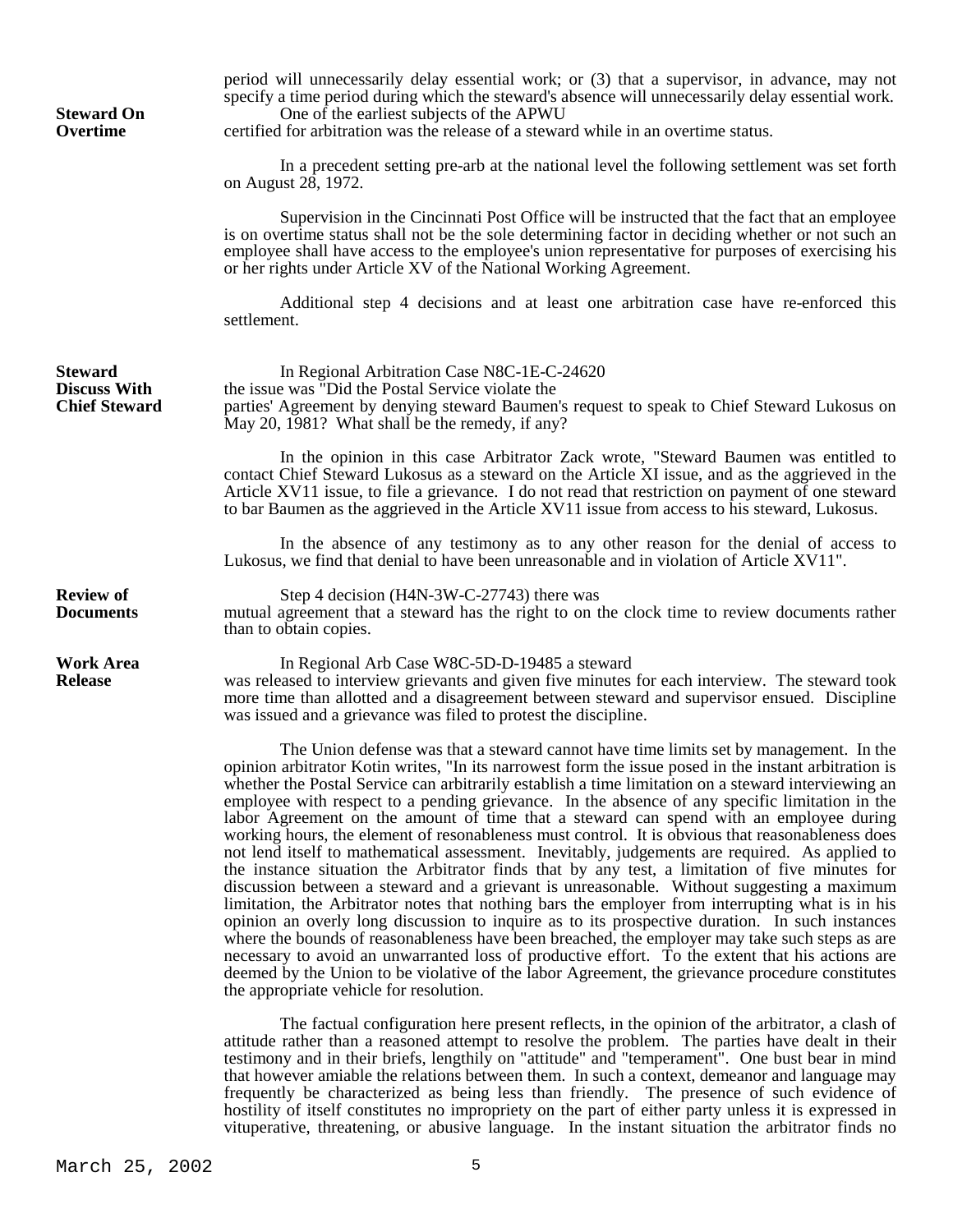evidence of the presence of these elements. The record makes it patently clear that the protagonists in the persons of the grievant and representatives of management, were not particularly fond of each other. This arbitrator has found it advisable on frequent occasions to note that the employer-employee relationship does not require that they like each other - that they approve of each other - or that they respect each other. The sole limitation on the reflection of attitudes is that such reflection shall not in any way denigrate one or the other parties particularly in the presence of third parties. The arbitrator here finds no evidence of denigrative behavior. The record falls to reveal any ad hominem denigrating comments addressed by one party to the other. The contentions of the parties in their communication with each other were vigorously expressed with the intent of asserting rights that each of them believed he had.

 With respect to the apparent violation of the "obey now, grieve later" rule, it is the opinion of the arbitrator that the factual configuration here present does not lend itself to a literal application of this principle. The right of the Union to interview employees was recognized as reflected int he permission granted to the grievant. This right was intrinsically impaired by the unrealistic time limitation of five minutes imposed by the Postal Service. Under these circumstances the arbitrator finds the failure to adhere to these limitations to be non-violative of any provision of the labor Agreement and to be outside the scope of insubordination.

 With specific reference to the background of the suspension, the arbitrator finds that the grievant, however, repugnant his manner may have been to supervision, was within his rights in making such demands as he pressed against the Postal Service for necessary information. Admittedly the grievant may have been over zealous in the pursuit of justice for the employee he represented. Some mitigation should be recognized as a consequence of the Postal Service's failure to fulfill its commitments with respect to the setting of a time for meeting and providing the Union with information to which it was entitled.

# **AWARD**

- 1. The grievant shall be made whole for all earnings lost as a consequence of his suspension.
- 2. The Letter of Warning shall be removed from his personnel file and shall be given no consideration as a basis for the imposition of any discipline in the future.

 Case W1C-5D-C-11806 involves the refusal of management to let a union officer the right to investigate a grievance based on their belief the union officer (President) while on his day off did not have permission to enter the facility to investigate a grievance. In the discussion of this grievance Arbitrator Render states, "Based on the provisions of the contract, testimony given at the hearing, and the arguments of the representatives of the parties, the arbitrator has concluded that the Service violated Article 17, Section 3 of the contract. For the reasons given in detail below, the grievance is sustained.

 It seems to the arbitrator that the Service has placed too much emphasis on what its representatives knew about the incident of February 5, rather than allowing Mr. Trepanier to independently investigate that matter for himself and to make his own determination as to what occurred on February 5. The purpose of section 3 is to permit stewards to investigate problems for the purpose the Service decided that there was no contractual violation and that no meritorious grievance arising out of the February 5 incident could be filed. Therefore, it denied Mr. Trepanier time to investigate the incident. The contract does not give the Service the right to allow stewards to investigate only those grievances which the Service thinks might have merit. Supervisory personnel of the Service probably do not believe that most incidents investigated by Union stewards are meritorious grievances. The traditional function of a union steward in investigating grievances for the purpose of determining whether to file a grievance. This assumes that from time to time the Union steward must investigate matters which may not have merit. Mr. Trepanier was denied this right to allow a union steward only to investigate such grievances as the Service thought might have merit would make Article 17 of the contract virtually meaningless. Stewards must have the right to investigate incidents which the Service thinks are not meritorious grievance.

 The record in this case does not disclose precisely who the Service officials spoke with as a result of the February 5 incident, or who they did not interview. But suppose, for example,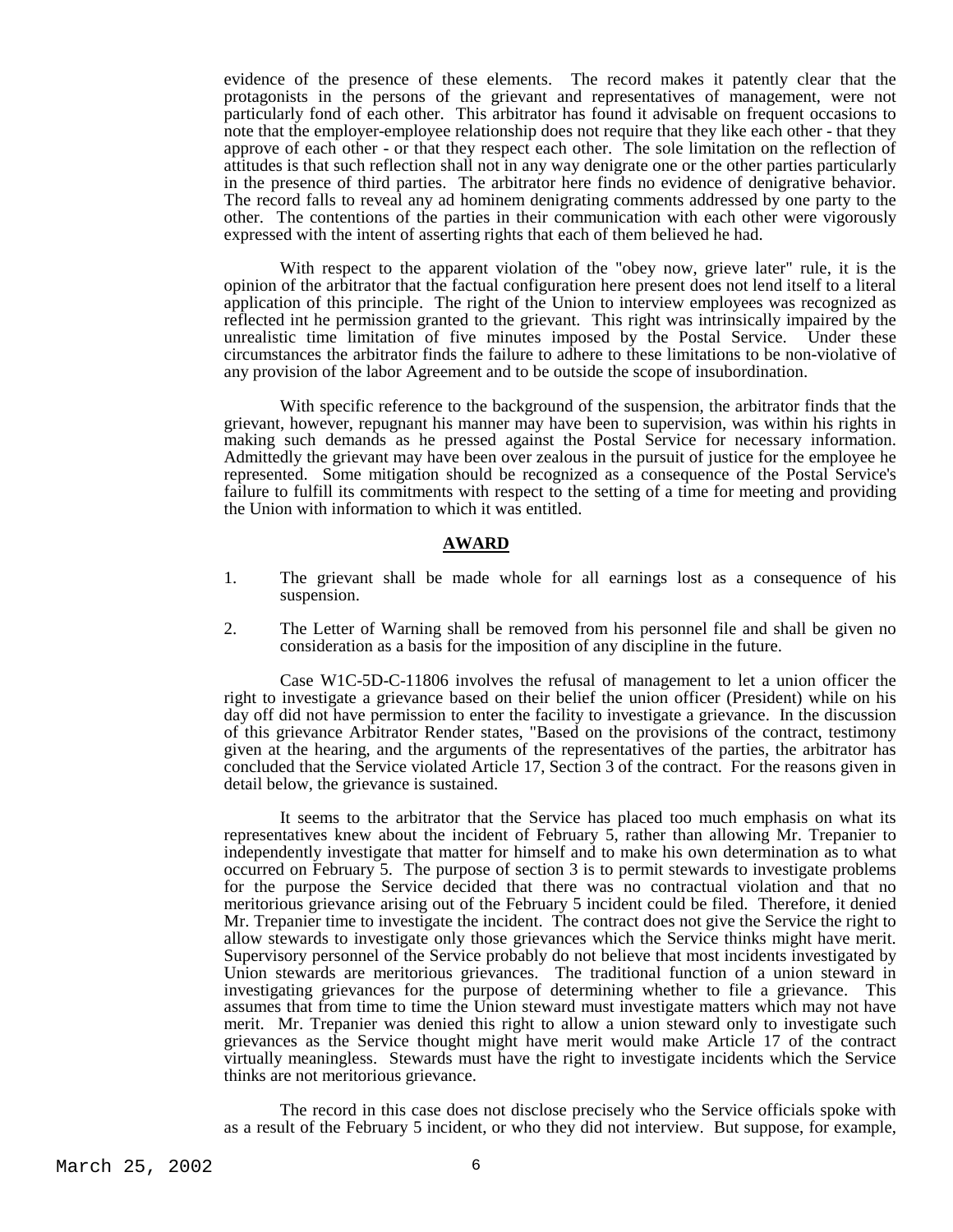one of the witnesses to the February 5 incident told Mr. Trepanier that the Union president had requested permission to come on the premises for the purpose of investigating another incident. That would present a clear conflict in testimony which the parties in the normal grievance procedure would be expected to resolve. The problem with the Service's position is Mr. Trepanier was precluded from asking anyone what happened on February 5. This is not the sense of section 3. Therefore, the arbitrator finds that the Service violated Steward Trepanier's contractual rights.

 By the way of relief, the union requests that the arbitrator require the Service to post a notice, the contents of which were clearly not described by the union. Notices are normally posted in labor disputes in situations in which there is a need to inform the members of the bargaining unit about their contractual rights. It is not unusual to see notices regarding the terms of the fair labor standards act, non-discrimination status, OSHA and the like posted on bulletin boards in plants. The arbitrator does not believe this situation is comparable to those. All of those involved with the union, and it appears, a great number of bargaining unit employees who are not officials of the union, are well aware of the steward's rights provisions of this contract. The arbitrator has no doubt that his decision declaring the Service to have been in violation of Article 17, Section 3 will be circulated around the Yakima Post Office. Therefore, the need for posting for the purposes of informing the members of the bargaining unit of a contractual or rights secured by law is not present in this case.

 A second reason sometimes given for posting notices in some decisions of the National Labor Relations Board is as a kind of punishment. The arbitrator does not believe that the officials of the Service who were involved in this incident, particularly Mr. Babich, should be punished or humiliated for what they did. The arbitrator believes that Mr. Babich acted honestly in denying Mr. Trepanier's request for union time. There is no evidence from which the arbitrator can infer that Mr. Babich's actions on February 5, were either malicious or for the purpose of undermining the union. For these reasons, the arbitrator declines to order any kind of posting of a notice of contractual violation.

# **AWARD**

The grievance is sustained.

31 May 1985

# Edwin R. Render Arbitrator **Step 1** If a grievant does not have the union present<br>**Settlement** at step 1, the union has a right to be notified of the se at step 1, the union has a right to be notified of the settlement. (Step 4 H1N-5G-C-8564).

**Enforcement** Step 1 settlements are enforceable and this is clearly stated in Regional Arb case S4C-3W-C-56667 from Cape Canaveral.

> In this case an emergency suspension was resolved by an SPO which was favorable to the grievant, but angered the Postmaster who tried to overturn the step 1 decision. In the award Arbitrator Britton wrote, "For the reasons given, the grievances are sustained. With respect to Case Number S4C-3W-C-56667, the employer is directed to discontinue the requirement that all grievances at Step 1 be presented to the Postmaster at the Cape Canaveral Post Office. With respect to Case number S4C-3W-C-56668, the employer is directed to comply with the Grievance Summary - Step 1, dated May 22, 1987, and signed by Superintendent of Postal Operations David A. Katz, which states, "That Mr. Cotter be exonerated from all charges and be made whole for lost work and pay, and that an agreement of suspension from May 16 through May 30 be served in lieu of notice of proposed removal and this proposal be rescinded immediately and removed from his O.P.F. immediately and no mention of it for any reason in the future. Also any information concerning the suspension shall be removed from his O.P.F. after 90 days an no mention of it for any reason in the future.

**Prior To** forth. **Step 1**

**Steward** In a step 4 in case 4761 the issue is set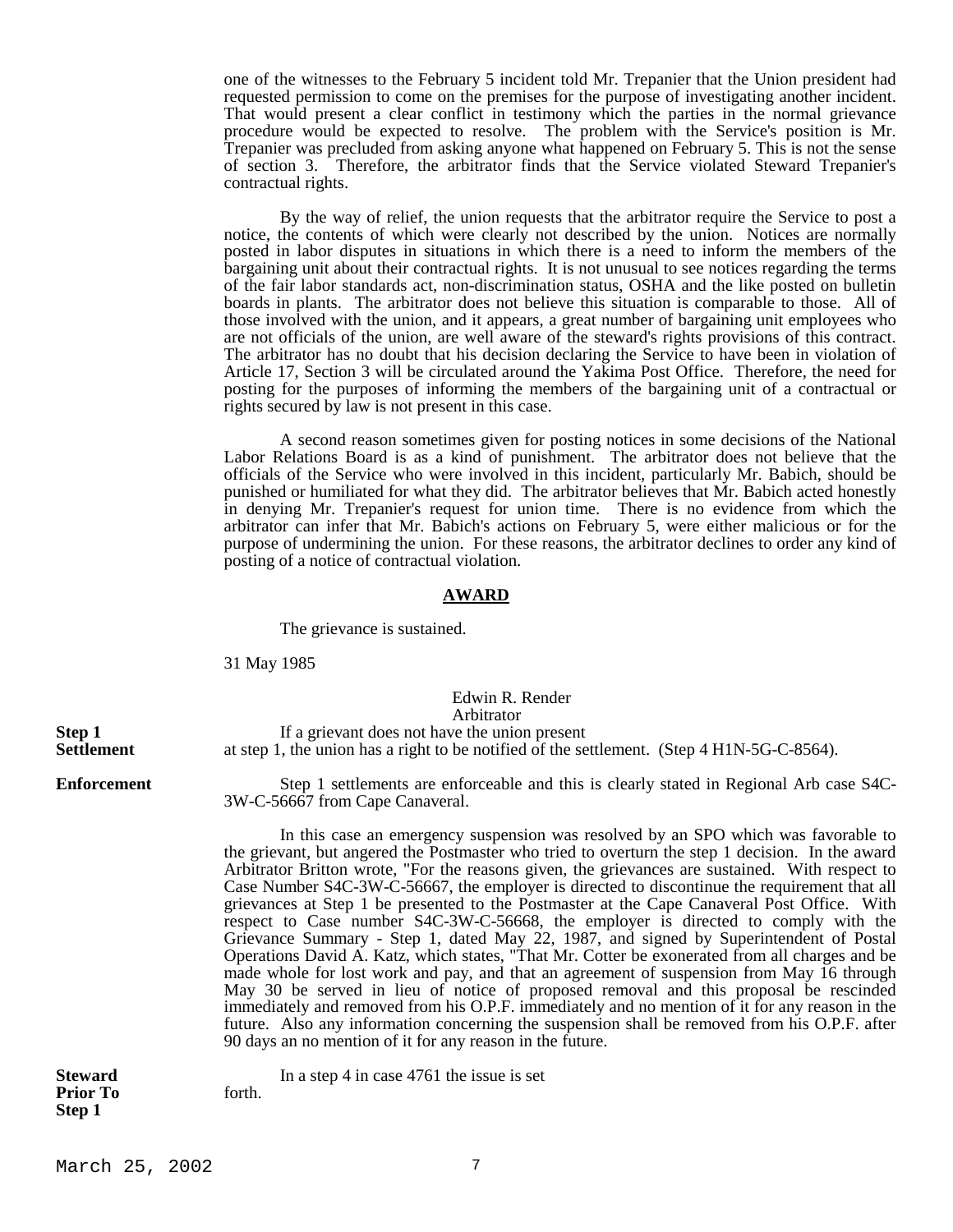A review of the material submitted at Step 4 indicates that the basis of this grievance is the denial by management of grievant's request to see his steward prior to the submission of a grievance at Step 1.

 To have the steward so present, it is logical that a request must be made for the steward's presence at the meeting. Since the time of the steward is "on the clock" and the time of the employee during the grievant's meeting is "on the clock", the rule of reason would require that some minimal reason for seeing the steward be transmitted by the employee to his supervisor at the time the request is made. This, however, does not require a full disclosure of the subject which will be discussed, in the presence of the steward, at the step 1 meeting.

| Step 1<br><b>Steward For</b><br><b>Steward</b>                  | In Step 4 H1C-3W-C-41731 it was agreed that if<br>a steward is aggrieved he/she has the right to be<br>represented by another steward. The steward may also use self representation.                                                                                                                         |  |
|-----------------------------------------------------------------|--------------------------------------------------------------------------------------------------------------------------------------------------------------------------------------------------------------------------------------------------------------------------------------------------------------|--|
| <b>Step 1</b><br><b>Supervisor</b><br><b>Must Discuss</b>       | In Step 4 A8-W-538 it was agreed that a<br>supervisor must discuss a grievance. In this case<br>the supervisor told steward "you don't have a grievance" prior to hearing grievance.                                                                                                                         |  |
|                                                                 | This step 4 does not say the grievance must be sustained.                                                                                                                                                                                                                                                    |  |
| Step 1<br>Union/<br>Grievant<br><b>Must Discuss</b>             | In arbitration case NC-C-5187 the arbitrator<br>Haber ruled the union or grievant must<br>initiate/discuss a grievance. In this case the<br>grievant called his supervisor and said "I intent to file a grievance". No step 1 meeting was ever<br>held and the case was lost on a procedural basis.          |  |
| Step 1<br><b>Supervisor</b><br>at Step 2                        | In case $H4C-4B-C-2811$ the union grieves the<br>the presence of a supervisor at step 1 and step<br>2. There is nothing in contract to prevent this. Just as the union has a right to determine its<br>representative at the various steps, so does management.                                              |  |
| Step 1<br><b>Telephone</b>                                      | H4C-3W-C-27397 addresses discussing step<br>1 step 4 by telephone. The issue in this grievance is whether management may refuse to conduct<br>step 1 discussions by telephone rather than in person.                                                                                                         |  |
|                                                                 | The case was resolved as follows:                                                                                                                                                                                                                                                                            |  |
|                                                                 | The intent of the parties is to resolve cases at the lowest possible level whether it is done<br>by telephone or in person. Normally, the parties will meet on step 1 grievances in person,<br>however, in unusual circumstances, to accommodate the process a step 1 grievance may be done<br>by telephone. |  |
| Step 1<br>204B Right<br><b>To Grievance</b><br><b>Procedure</b> | A bargaining unit employee serving as 204B<br>has the right to grievance procedure especially<br>if the discipline is not related to supervisory<br>duties.                                                                                                                                                  |  |
| Step 1<br><b>Union</b><br>Grievance                             | If a union has filed a grievance the union<br>official filing the grievance is the only person<br>the supervisor discusses the grievance with. This stops the supervisor from shopping for union<br>officials.                                                                                               |  |
| Step 1<br><b>Union Work</b><br><b>Sheet</b>                     | The steward is allowed to fill out the step 1<br>work sheet on the clock.                                                                                                                                                                                                                                    |  |
| <b>Information</b><br><b>Requests</b>                           | Information requests are very important and<br>documents you request should be in writing although not contractually required. It is suggested<br>you try to supply your NBAs with copies of information requests as part of any grievance file<br>where you were denied information.                        |  |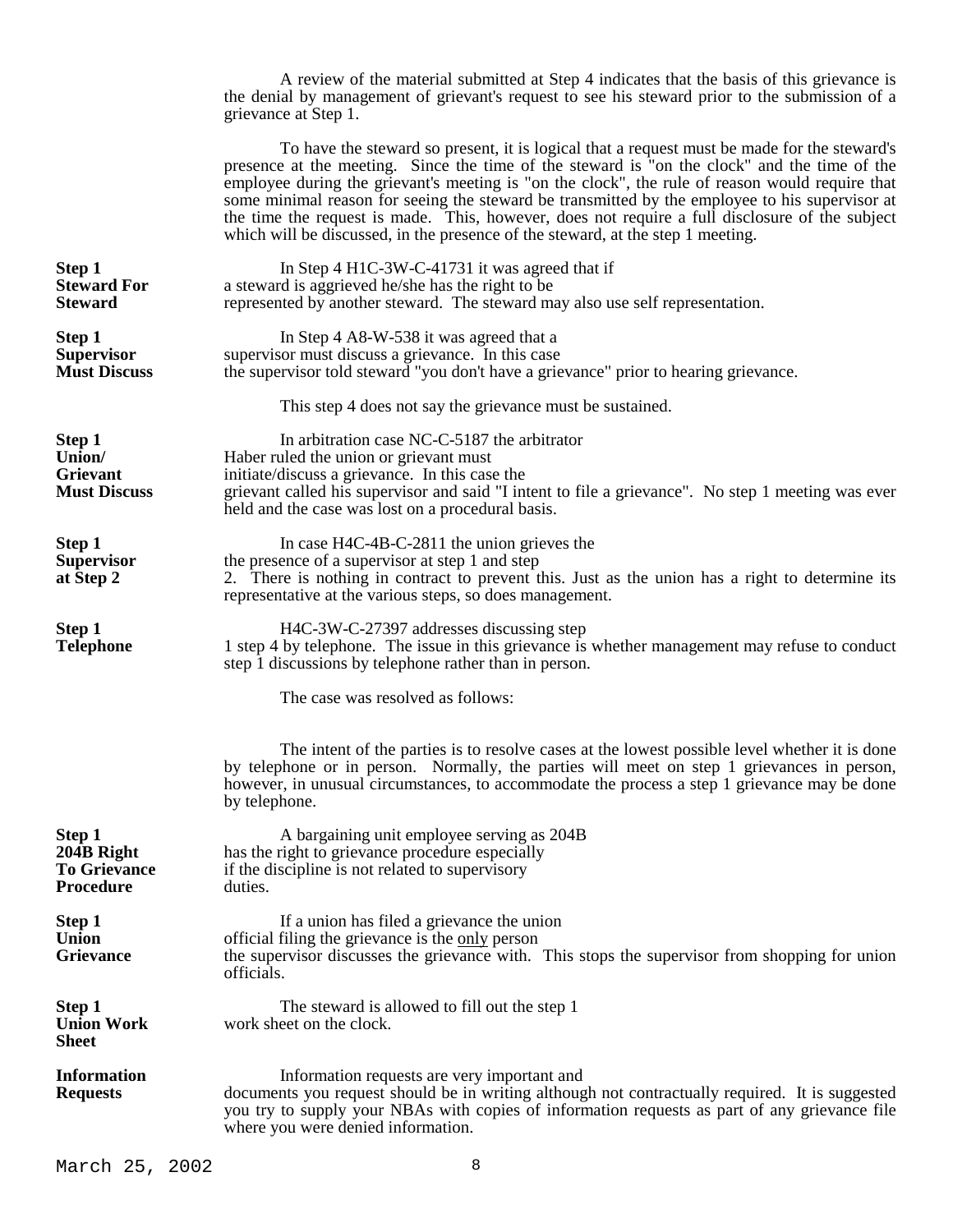# Information Requests

What information are you entitled to? Step 4 decisions and arbitration decisions state as follows:

| All infor-<br>mation                | "We mutually agree that the disclosure"<br>provisions set forth in Article XV, XV11, XXX1 of the 1978 National Agreement intend that any<br>and all information which the parties rely on to support their positions in a grievance is to be<br>exchanged between the parties representatives to assure that every effort is made to resolve<br>grievances at the lowest possible level".                                                                                                                                                        |  |  |
|-------------------------------------|--------------------------------------------------------------------------------------------------------------------------------------------------------------------------------------------------------------------------------------------------------------------------------------------------------------------------------------------------------------------------------------------------------------------------------------------------------------------------------------------------------------------------------------------------|--|--|
| <b>Attendance</b><br><b>Records</b> | The Postal Service agrees that relevant<br>information within the meaning of Article XXX1, including requests for attendance information,<br>will be provided to the Union, upon receipt, pursuant to the routine use provisions set forth in the<br>description of the systems of records issued under the Privacy Act, 45 Fed. Reg. 1570, Sec.<br>050.020 (1980).                                                                                                                                                                              |  |  |
| <b>Audits</b><br><b>Personnel</b>   | In Regional Level Arbitration Case<br>C4C-4B-C-2805, Arbitrator McAllister ruled Royal Oak Management violated the terms and<br>conditions of the National Agreement when it denied the Union access to the audit/report dealing<br>with the Personnel Department and the work performed by three Personnel assistants plus others.<br>The Postal Service is direct to immediately provide the Union with the information requested.<br>This information is not limited to the three Personnel assistants.                                       |  |  |
| <b>Best Quali-</b><br>fied          | In Regional Arbitration Case (N7C-1T-C-3610),<br>Arbitrator Talmadge ruled the APWU is entitled to the rating sheets for best qualified applicants.                                                                                                                                                                                                                                                                                                                                                                                              |  |  |
| <b>Bid Cards</b>                    | If your local memo contains language that the union shall be present at time the bids are<br>closed a local representative is entitled to a list of bidders. (Arb case S7C-3R-C-8845,<br>Jacksonville, Florida, Moberly).                                                                                                                                                                                                                                                                                                                        |  |  |
| $CA-1$                              | The issue in this grievance is whether local management was proper in refusing the<br>union's request for a copy of an employee's CA-1 (Federal Employee's Notice of Traumatic<br>Injury).                                                                                                                                                                                                                                                                                                                                                       |  |  |
|                                     | After further review of this matter, we agreed that there was no national interpretive<br>issue fairly presented as to the meaning and intent of Articles 17, 19 and 31 of the National<br>Agreement. This s a factual dispute over the application of the provisions of Section 230 of the<br>Handbook EL-806 (Health and Medical Service); Section 867.3 of the Employee and Labor<br>Relations Manual; Appendix B, Sections 120.090 and 120.098 of the Administrative Support<br>Manual; and Article 17, Section 3 of the National Agreement. |  |  |
|                                     | ASM 120.098 Reads As Follows:                                                                                                                                                                                                                                                                                                                                                                                                                                                                                                                    |  |  |
|                                     | Purpose. To provide injury compensation to qualifying employees and to maintain a<br>a.<br>record of the events as a basis for managerial decisions.                                                                                                                                                                                                                                                                                                                                                                                             |  |  |
|                                     | b.<br>Use                                                                                                                                                                                                                                                                                                                                                                                                                                                                                                                                        |  |  |
|                                     | (1) Information may be provided to the Department of Labor for the purpose of<br>determining whether a claimant qualifies for compensation and to what extent<br>qualification applies.                                                                                                                                                                                                                                                                                                                                                          |  |  |
|                                     | (2) Pursuant to the National Labor Relations Act, records from this system may be<br>furnished to a labor organization upon its request when needed by that organization to<br>perform its duties properly as the collective bargaining representative of postal<br>employees in an appropriate bargaining unit.                                                                                                                                                                                                                                 |  |  |
| $CA-17$                             | Pursuant to the National Labor Relation Act, records from this system may be furnished<br>to labor organization upon its request when needed by that organization to perform properly its                                                                                                                                                                                                                                                                                                                                                        |  |  |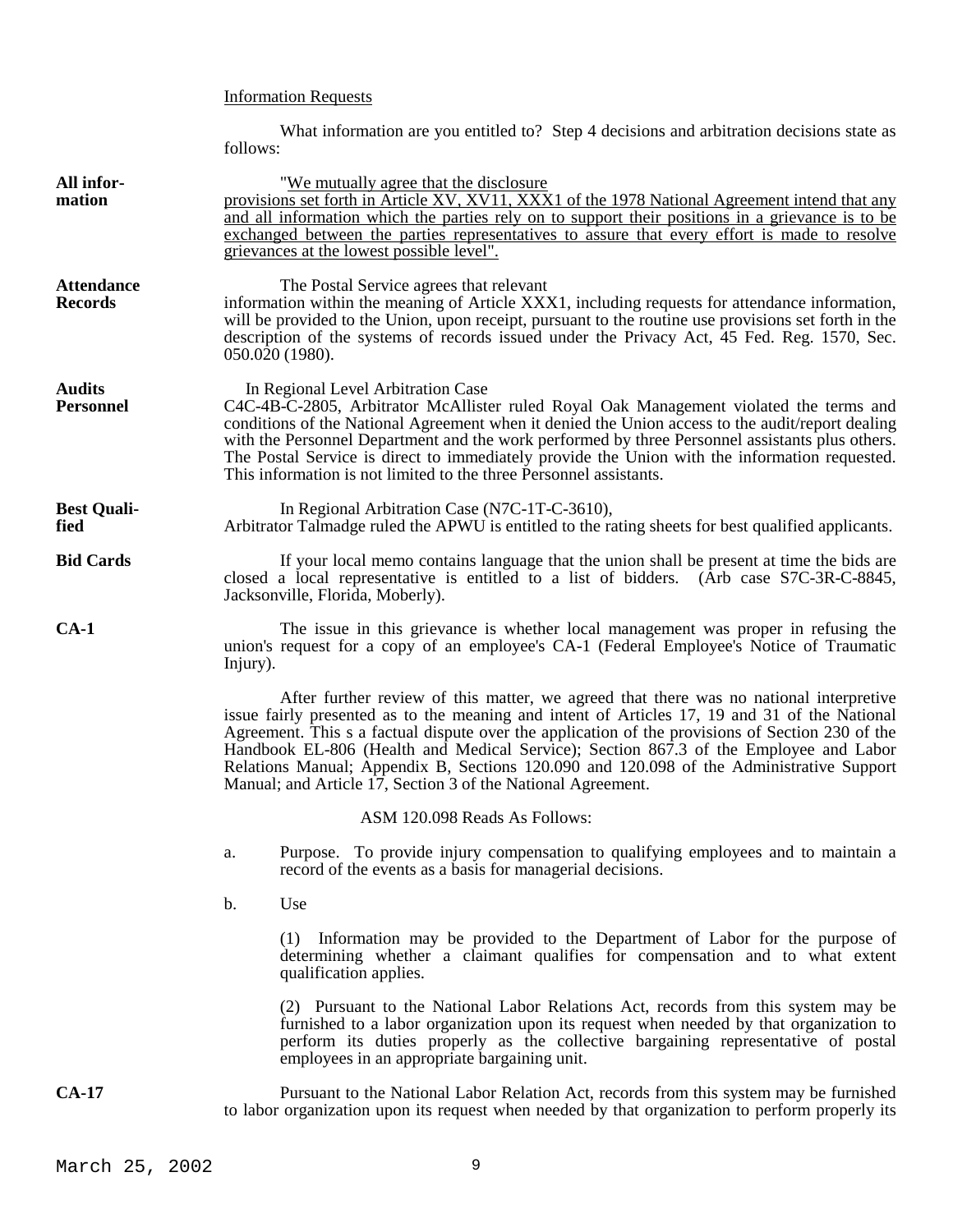duties as the collective bargaining representative of postal employees in an appropriate bargaining unit. **Casual** We mutually agreed that documents, files, and **Staffing** other records requested by a steward must be relevant other records requested by a steward must be relevant and necessary for the processing of a grievance or determining if a grievance exists. Such requests shall not be unreasonably denied. In the instant case, the record does not support the management position that the steward's request for information relative to PTF and casual staffing was irrelevant and unreasonable. The requested information shall be provided in accordance with Article 17, Section 3. Step 4 H1C-4K-C-17972 **Cost of** In a very good Southern Regional Arbitration **Information** Award, (Case S7C-3W-C-33635, Orlando), Arbitrator Hutton S. Brandon ruled, "The Postal Service, Orlando, Florida, violated Article 31, Section 3, of the National Agreement when it imposed charges on the Union for the production of information which would have been waived for those falling in the "all other requesters" category provided under the Administrative Support Manual. The grievance is therefore sustained. The Postal Sevice is directed to cease charging the Union for production of information which charges would be waived with respect to "all other requesters" and to reimburse the Union for any payments of charges found improper herein and any like charges imposed subsequent to the filing of the grievance which is the subject of this Award". Step 4s say after reviewing this matter, we mutually agreed that no national interpretive issue is fairly presented in this case. This is a local dispute suitable for regional determination by application of Articles 17 and 31 of the National Agreement. The union agreed that they will be required to reimburse the USPS for any costs reasonably incurred in gathering requested information, in accordance with the schedule of fees outlined in Section 352.6 of the Administrative Support Manual. Management should provide the union an estimate and may require payment in advance. With this in mind, requests for information should not be denied solely due to compliance being burdensome and/or time consuming. Step 4 H4C-4Q-C-9747 (Smiliar Step 4s, H4C-1K-C-41761, H4C-3W-C-5153, H1C-4B-C-9692) 54596, H1C-4B-C-1416, S7C-3V-C-14190. H1C-4A-C-31135 and Regional Arb cases S4C-3T-**Clothing** In arbitration case E7C-2H-C-5328 Arbitrator **Allowance** Foster stated that the union is entitled to have information on clothing allowances. **Customer** In this case an employee was disciplined as a **Complaint** customer complaint. The union grieved the discipline action and requested the name and address of the complaining customer. Local officials refused to divulge the requested information contending that there were previous instances where the union had harassed complaining customers. It is our decision, in this instance, that the union has a right to the requested information. Accordingly, the grievance is sustained. We would like to note however that union officials will be held accountable for their conduct towards US Postal Service customers. Step 4 NB-C-1930 **Disci-** The parties mutually agree that the **plinary** disclosure provisions set forth in Article XV, **Request** XVII, and XXXI, National Agreement intend that any and all information upon which the parties rely to support their position in a grievance is to be exchanged between the representatives to assure that every effort is made to resolve the grievance at the lowest possible level. Accordingly, provided managements' file contains the supervisors request for disciplinary action of M. G. Edwards (Local APWU 851080) same should be made available to the union. Step 4 A-W-1480 (H4C-5F-C-1641 Discussion Step 4 H4C-5C-C-45726 (Similar Step 4 **Notes** H4C-4C-C-32156) states, "During our discussion, we mutually agreed that when requested, the union will be given the date and subject of a discussion, providing that such discussion was relied upon by the supervisor in a disciplinary action to establish that the employee had been made aware of his/her obligations and responsibilities.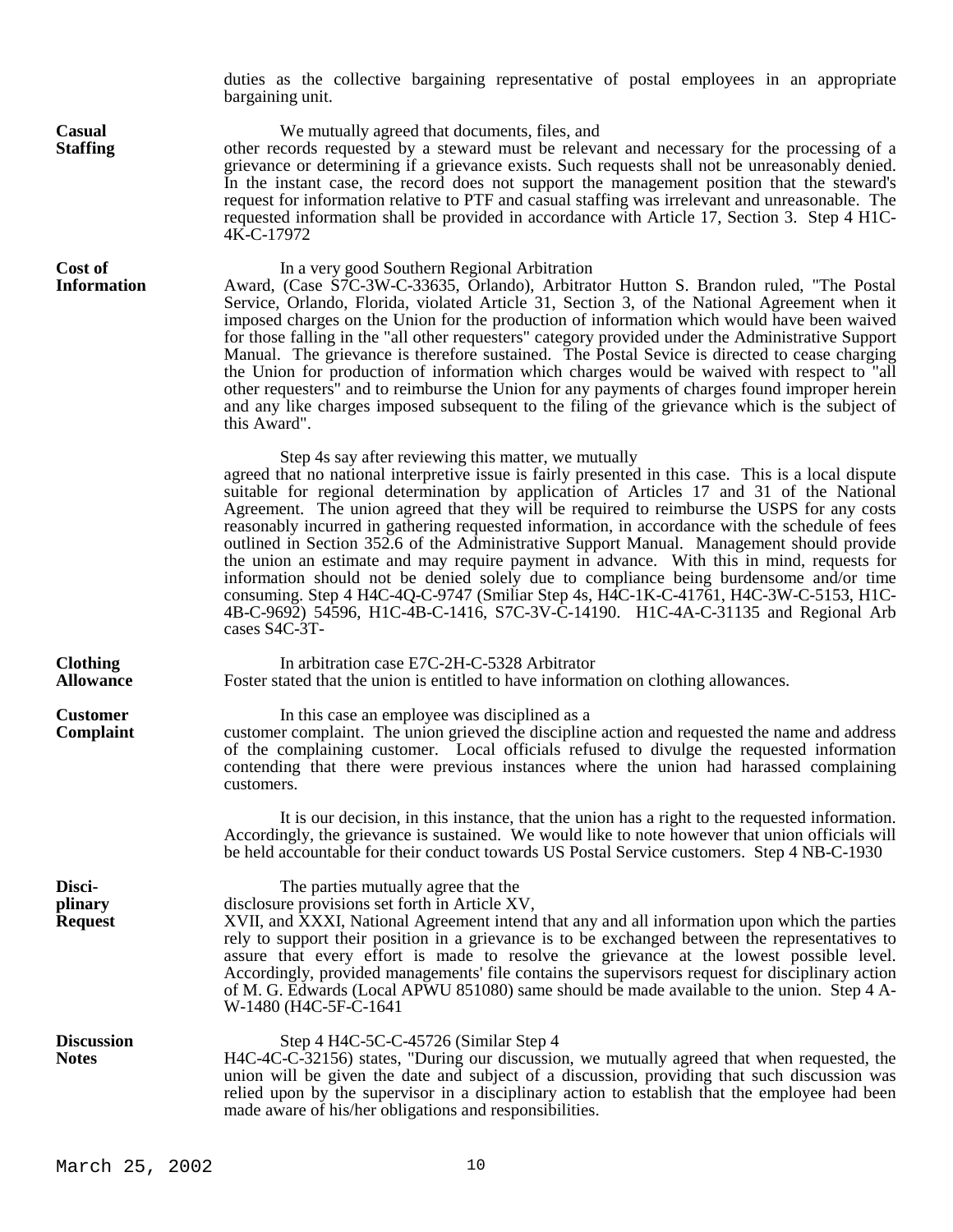Based on the evidence presented in this grievance, we find that the supervisor's personal notes are not available for review by the union steward. When these personal notes are kept in a file, they are kept only for the individual supervisor's own review and are not official records. Step 4 NC-S-10618 In addition to the two separate step 4 decisions cited above, National Level Arbitrator Richard Mittenthal ruled that a supervisor's notes are not to be made available to a steward. H8N-3W-C-207111 **EEO Files** At the hearing, the Union stated it was unprepared to proceed until it had received from the Postal Service the EEOC file, which could well contain matter necessary to use to determine whether the grievance had validity, and how best to present the claim. After hearing arguments of both sides, the ruling was made was that the union was entitled to the file requested (arb case C4C-4C-C-6939). (Similar Step 4s H1C-1E-C-20212 and H1C-1F-C-23352) **EI/QWL** In National Level Case H4T-2A-C-36687 Arbitrator Richard Mittenthal ruled that management must give the union minutes of EI, QWL. **Finance** We mutually agreed that financial audit **Audits** information acquired under the guidelines of Part 170 of the F-1 Handbook will be provided to the union upon request where the information is relevant and necessary for collective bargaining or the enforcement, administration or interpretation of the National Agreement. Step 4 A8W-2266 Grievance Step 4 NC-N-3584 (Similar Step 4 **Appealed** H1C-3W-C-19209 states, "However, we note that if information requested by the union is relevant to a pending step 4 grievance the requesting union representative should be allowed access to that information in accordance with the applicable provisions of Article 17, Section 3 of the 1975 National Agreement. **Holiday** In Arb Case E7C-2H-C-5330 in a request for<br>**Schedule** holiday scheduling which management denied because holiday scheduling which management denied because of a lack of specificity the arbitrator ruled. Management's insistence on such a high degree of specificity as a condition to the release of information requested by the union could, in some situations, cause the investigation to be compromised. While there does exist the possibility that the union will abuse its right to claim information by excessive demands on management and engage in fishing expeditions as a means of creating grievances unduly, until such a pattern is established justifying management to take a more restrictive position, good labor relations calls for full disclosure rather than the suppression of available information. **Hiring** In step 4 H4C-4B-C-14318 the issue was Article **Register** 31.2 of the National Agreement by denying the union copies of the registers, hiring work sheets, applications and other related information. The register cards and hiring work sheets may not be made available unless depersonalized as stated in the P-11, Section 251.21. Accordingly, this grievance is denied. (Note P-11 is now EL-311) **Individual** Under the Privacy Act, the grievant may review<br> **Records** and have copies of any information pertaining to hims and have copies of any information pertaining to himself that is contained in a record filed or cross-indexed under his name or other identifier except those specific records exempted by Part 353.325 of the Administrative Support Manual or any applicable law determined to apply in this case. (A8W-2729). 1. The parties agree that the original request for documents herein was made by an individual employee under the Privacy Act and the Postal Service responded to that request under the applicable provisions of law and the Employee Labor Relations Manual. 2. In responding to union requests for information, the Postal Service will comply with Article XVII and XXXI of the National Agreement A8W-0023.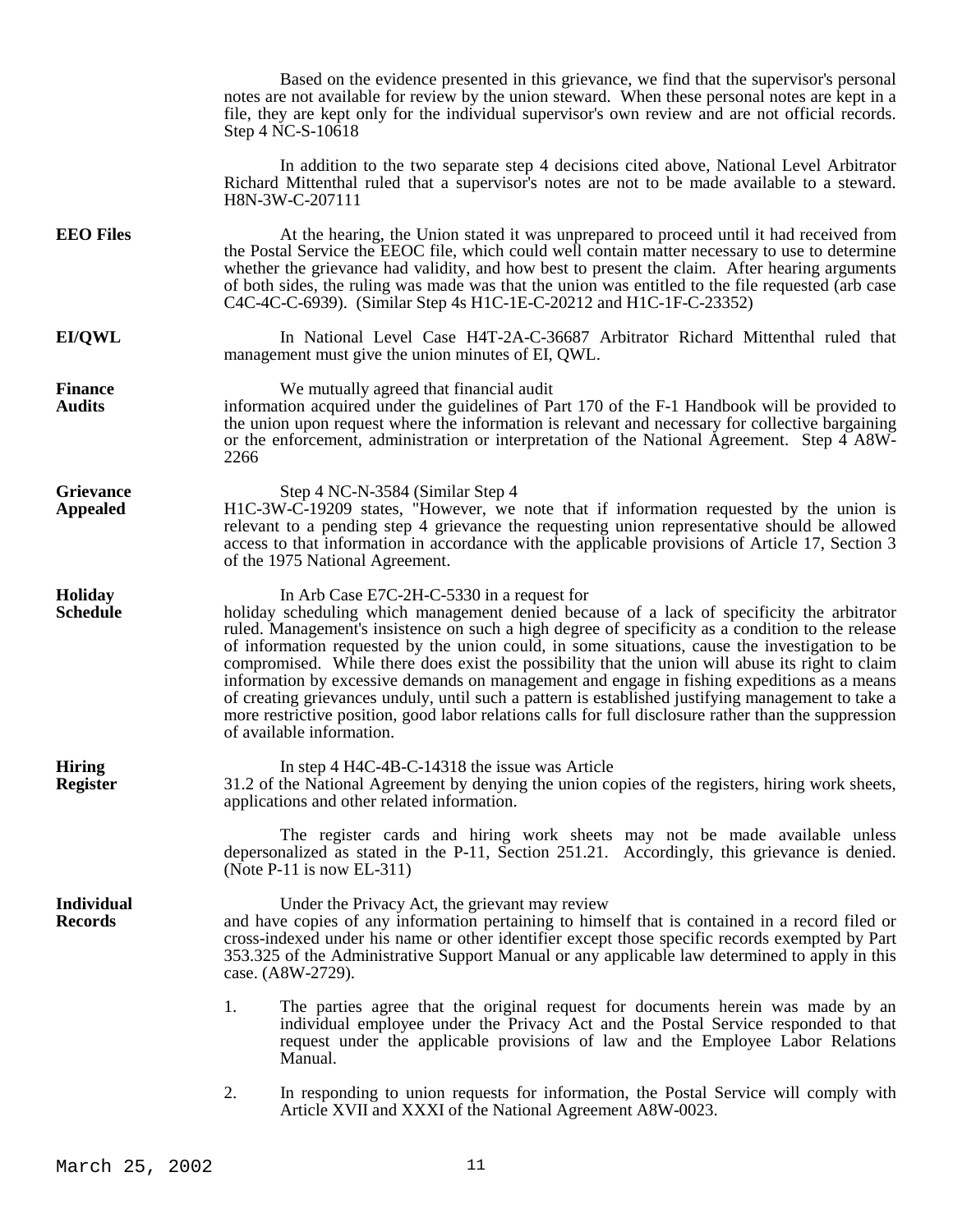**Inspectors** Numerous step 4 and arbitration decisions give **Report** the union the right to review Inspector's Memos and audits.

> The intent of the grievance decision concerning this case was not to deprive the union of relevant information concerning this case. On the contrary, the Postmaster should allow the union an opportunity to review that portion of the Inspection Service Audit which was used by the Postmaster as substantiation for his actions in this case. This would include specific examples of observed performance referenced by the Postmaster in his letter dated October 4, 1973, to the grievant. (AB-S-880) Step 4.

> The grievances concern whether information related to criminal investigations conducted by the Postal Inspection Service should be released to the steward.

> While the parties have consistently agreed that a steward shall not be unreasonably denied information necessary for processing a grievance or determining if a grievance exists, it is recognized that release of criminal investigatory information under the jurisdiction of the Postal Inspection Service may involve some inherent delay due to the need to determine if the information is appropriate for release to the steward and/or to receive appropriate approval for such release. (Step 4 H1C-4A-C-26986).

> The grievances are sustained. The employer violated Articles 17.3 and 31.2 of the National Agreement, and Services  $8(a)(S)$  and  $(1)$  of the NLRA, when it failed to provide the union with all relevant and requested information needed to investigate and process grievances resulting from the Operation Snowbird investigation. The employer is ordered to comply with these provisions in the future and to compensate the union for all costs involved in the processing of the instant refusal to furnish information grievances. (This decision is a LAMPS arb decision of case above which was remanded).

> In case W7C-5M-D-14793, the APWU argued that the employer had violated Article 15.4.b.7, Article 17, and Article 31 when the union was not provided the requested information.

> Arbitrator Carlton Snow ordered the following information be provided the union prior to proceeding with the case.

- 1. Copies of all Postal Inspection Service memoranda of investigations for assault and/or altercation involving bargaining unit members for the past three years in San Francisco. In particular, these materials should include reports on allegations of assaults committed by postal managers on bargaining unit members as well as by bargaining unit members on supervisors and managers. The materials should include any reports on incidents involving Supervisors Gwen Miles, Acting Supervisor C. Encarnacion, and Supervisor Frank Del Rosario. (There was an unrebutted assertion made at the arbitration hearing that management already has collected the relevant materials with regard to this specific request).
- 2. Copies of any official reports made by supervisors or managers on the day of February 21, 1989 with regard to the incident on February 21, 1989 between Supervisor Miles and Mr. Lacanlale. This order is intended to include a copy of any official reports made by Supervisors Jones, Tate, or other managers for both February 12, and February 27, 1989.
- 3. Copies of all work logs, LSM Operation records, and EDIT records maintained by Supervisors Jones and Tate on the night of February 21, 1989. This request includes any records of travel passes, 7020's, or stewards requests. It also includes clock ring records for the machine crew on February 21, 1989 as well as clock ring records for Supervisors Tate, Jones, Kaufman, and Castillo.

Leave Records We mutually agreed that this grievance does not fairly present an interpretive question. If a steward seeks leave records kept in the tour superintendent's office, he simply requests investigative time from his immediate supervisor to go to that office to review the files. On reaching that office, it only makes sense that he advise the designated custodian of his purpose. Any request to review appropriate records necessary to process a grievance or determine if a grievance exists shall not be unreasonable denied. (Step 4 H1C-5K-C-21566).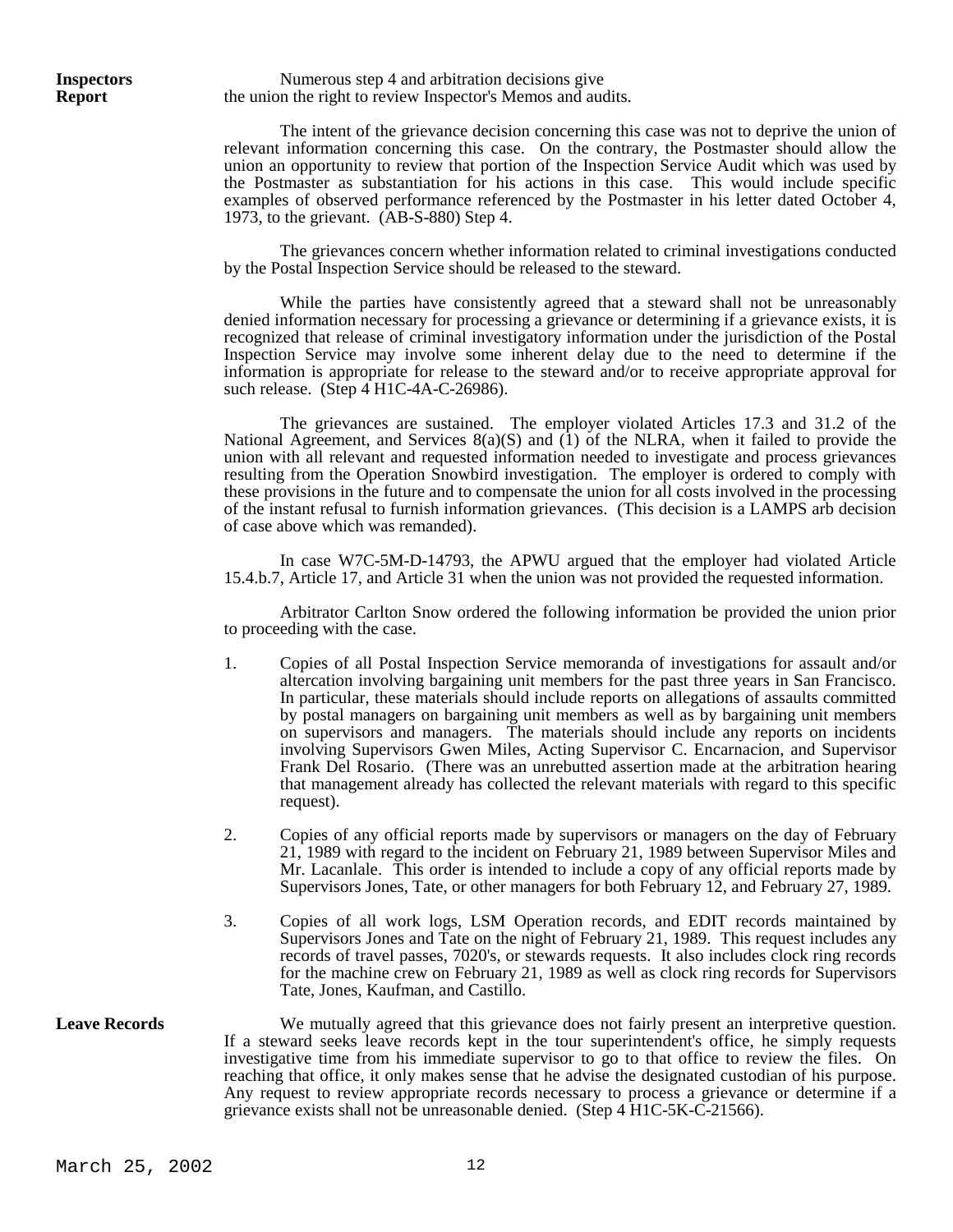| <b>LSM Staffing</b>                  | The union grievance is sustained. The Postal Service violated that Agreement by<br>refusing to permit the union to inspect the data prepared by Mr. Rowland dealing with the LSM<br>Clerk job. The Postal Service shall immediately make this data available to the union for<br>inspection. (Arb. case S8C-3W-C-2077, Arbitrator Caraway).                                                                                                                                                                                                                                                                                                                      |
|--------------------------------------|------------------------------------------------------------------------------------------------------------------------------------------------------------------------------------------------------------------------------------------------------------------------------------------------------------------------------------------------------------------------------------------------------------------------------------------------------------------------------------------------------------------------------------------------------------------------------------------------------------------------------------------------------------------|
| <b>Maintenance</b><br><b>Records</b> | As brought out during our discussion of this<br>case, contrary to the spirit and intent of the provisions in Article XV of the 1978 National<br>Agreement, there was an apparent lack of disclosure of information in the processing of this<br>grievance. Specifically indicated as not being furnished to the union is Maintenance Department<br>Directive Number 63 dated June 5, 1978. (Step 4 A8-E-0017).                                                                                                                                                                                                                                                   |
| <b>Management</b><br><b>Releaser</b> | During the discussion, we agreed that there<br>was no dispute relative to the union steward's entitlement to the document requested and that,<br>should there have been, such a dispute would have been left for local resolution. We also agreed<br>that management retains the right to designate who will provide appropriate documents to union<br>stewards. Step 4 H1C-2F-C-1244                                                                                                                                                                                                                                                                            |
| <b>Medical</b><br><b>Records</b>     | Article 223.3 of Handbook EL-806, Health and<br>Medical Service, will be adhered to when considering whether or not to release medical<br>information to the appropriate union representative. Step 4 H1C-3P-C-14535.                                                                                                                                                                                                                                                                                                                                                                                                                                            |
|                                      | The issue in this grievance is whether a union representative is required to obtain a<br>signed release when requesting medical information as an authorized union representative while<br>acting in an official capacity.                                                                                                                                                                                                                                                                                                                                                                                                                                       |
|                                      | After reviewing this matter, we mutually agreed that no national interpretive issue is<br>fairly presented in this case. We further agreed that this issue is suitable for regional<br>determination based upon the particular fact circumstances of the case and the application of EL-<br>806, Section 223.3. Step 4 H4C-3W-C-45065.                                                                                                                                                                                                                                                                                                                           |
|                                      | The issue in this grievance is whether an employee's medical records must be released to<br>the union when they are requested during the investigation of a grievance.                                                                                                                                                                                                                                                                                                                                                                                                                                                                                           |
|                                      | During our discussion, we mutually agreed that the release of medical records to the<br>union is provided for in the Administrative Support Manual, Appendix (p. 42) (USPS 120.090).<br>Accordingly, this grievance is sustained and the records in dispute will be provided to the union.<br>Step 4 H7N-1P-C-2187.                                                                                                                                                                                                                                                                                                                                              |
|                                      | For the reasons set forth above the Postal Service is found to have been in violation of<br>the Agreement when it refused to give the union representative access to the Mailhandler's<br>medical file. It will now make it available. Management at the Peoria Post Office is cautioned<br>that unless requests for access to information are so far afield that the information could not<br>possibly bear on a valid issue the union is pursuing, it should carefully study the situation before<br>refusing the request. Each case, however, must be judged on its merits and the parties are<br>reminded that each is expected to cooperate with the other. |
|                                      | Regional arb case C4T-4A-C-15919, Grable.                                                                                                                                                                                                                                                                                                                                                                                                                                                                                                                                                                                                                        |
| <b>Micro Film</b><br><b>Records</b>  | In this Arb case SFL-13486 the union grieved<br>that management would not make micro film records available to the Tour 1 steward when the<br>accounting office was closed.                                                                                                                                                                                                                                                                                                                                                                                                                                                                                      |
|                                      | In his opinion and award denying the grievance Arbitrator Jerome Green writes, "The<br>records in question were reasonably required by management, for security reasons, to be<br>examined during the Finance Department's regular business hours in its office in the presence of<br>Finance Department Personnel.                                                                                                                                                                                                                                                                                                                                              |
|                                      | These records could have been examined by another steward on duty during day time<br>hours without prejudicing the union's case to which the records related.                                                                                                                                                                                                                                                                                                                                                                                                                                                                                                    |
| <b>Nine Ninety</b>                   | In arbitration case C4C-40-C-18011, the union                                                                                                                                                                                                                                                                                                                                                                                                                                                                                                                                                                                                                    |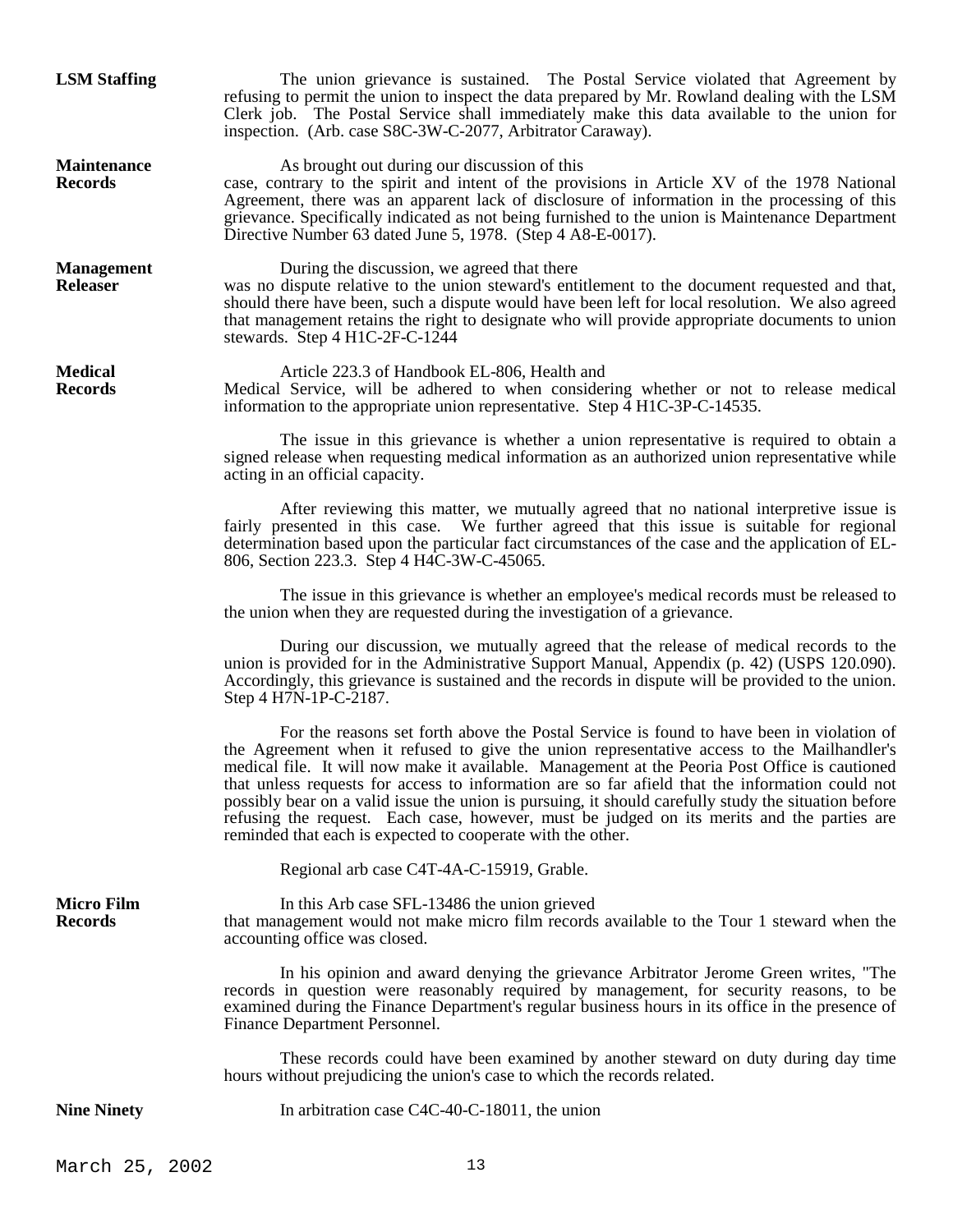**One** requested Nine Ninety Ones of employees who applied for a best qualified position and were denied this information. Arbitrator Linda DeLeone Klein writes, "After reviewing the evidence presented at the hearing, the arbitrator finds that the Postal Service improperly denied the union access to information which was needed to challenge the promotion of Mr. Foster. Without essential documentation regarding Mr. Foster's qualifications and the ratings of the Promotion Advisory Board, the union could not adequately pursue the grievant's claim. However, denial of information does not mean that she is automatically entitled to the remedy sought. Without evidence pertaining to Mr. Foster's qualifications, the arbitrator cannot determine whether there is merit to the union's position. This matter is further complicated by the fact that personnel who were involved in the promotion and denial of information have retired since 1986.

> The arbitrator is, therefore, directing the Postal Service to furnish the union with the information previously requested in the three documents marked Exhibit 1. This shall be accomplished within fourteen (14) days of receipt of this decision. The union shall then have fourteen (14) days to evaluate the information so received and make a determination as to whether or not to pursue the matter in arbitration. The arbitrator shall retain jurisdiction of this case for ninety (90) days in the event a second hearing is requested.

**Information** While we must conclude that a local union **Request-Non** steward's right to interview witnesses relevant to **Postal** a grievance is not limited to postal employees only, and that a local union steward's request for access to information is not to be denied, solely, because of National involvement, we feel that the issues as they pertain to this specific grievance are now moot. The request to interview APC personnel was made in October, 1980 and APC personnel are no longer available in Cincinnati. Also, it would be virtually impossible for the parties at this level to determine the relevancy of the information initially requested by the local steward in October 1980. Due to the National union's early on concern over the APC program and the subsequent filing of a step 4 grievance, a request for relevant information must be honored at this level. Without prejudice to the union's original position in this case, we propose to close this grievance and furnish to the national union for inspection all relevant information concerning the APC skills program, on request, in accord with Article XXXI, Section 2, of the National Agreement. Step 4 A8-C-2856. **Official** However, we agree that a steward should be **Personnel** allowed to review an employee's Official Personnel<br> **Folder** Folder during his regular working hours depending Folder during his regular working hours depending upon relevancy in accordance with the applicable provisions of Article XVII, Section 3. Step 4 NC-E-2263. **Oral** Requests for information are not required in writing, but this officer has already stated reasons why it is a good idea to reduce them to writing. In Regional Arb Case S1C-3Q-C-31919 Arbitrator Caraway overturned a local policy that all information requests must be in writing. **Overtime** Regional arbitration case E7C-C-2H-C-5328<br> **Desired List** and S1-3W-C-1994 state the union is entitled and S1-3W-C-1994 state the union is entitled **and Hours** to the ODL and hours of overtime worked. **OWCP Files** The question raised in this grievance involved the denial of a request by the grievant to review her OWCP file. Whether the information requested should be released is a question suitable for determination at the regional level. Further guidance to resolve this dispute is contained in 353.324 and 353.326 of the Administrative Support Manual. Step 4 H1C-5G-C-11760. The union contends that this case is different from the normal workers compensation case. The Miami Post Office has not cooperate with the grievant and the union in this matter. They have

not supplied certain information needed by the grievant in processing her claim. On several occasions she has requested forms and documents needed to process her claim, but management refused to supply these items. Therefore, the arbitrator has the authority to hear the case and render a decision. Regional Arb Case S1C-3W-C-13654

Arbitrator's Discussion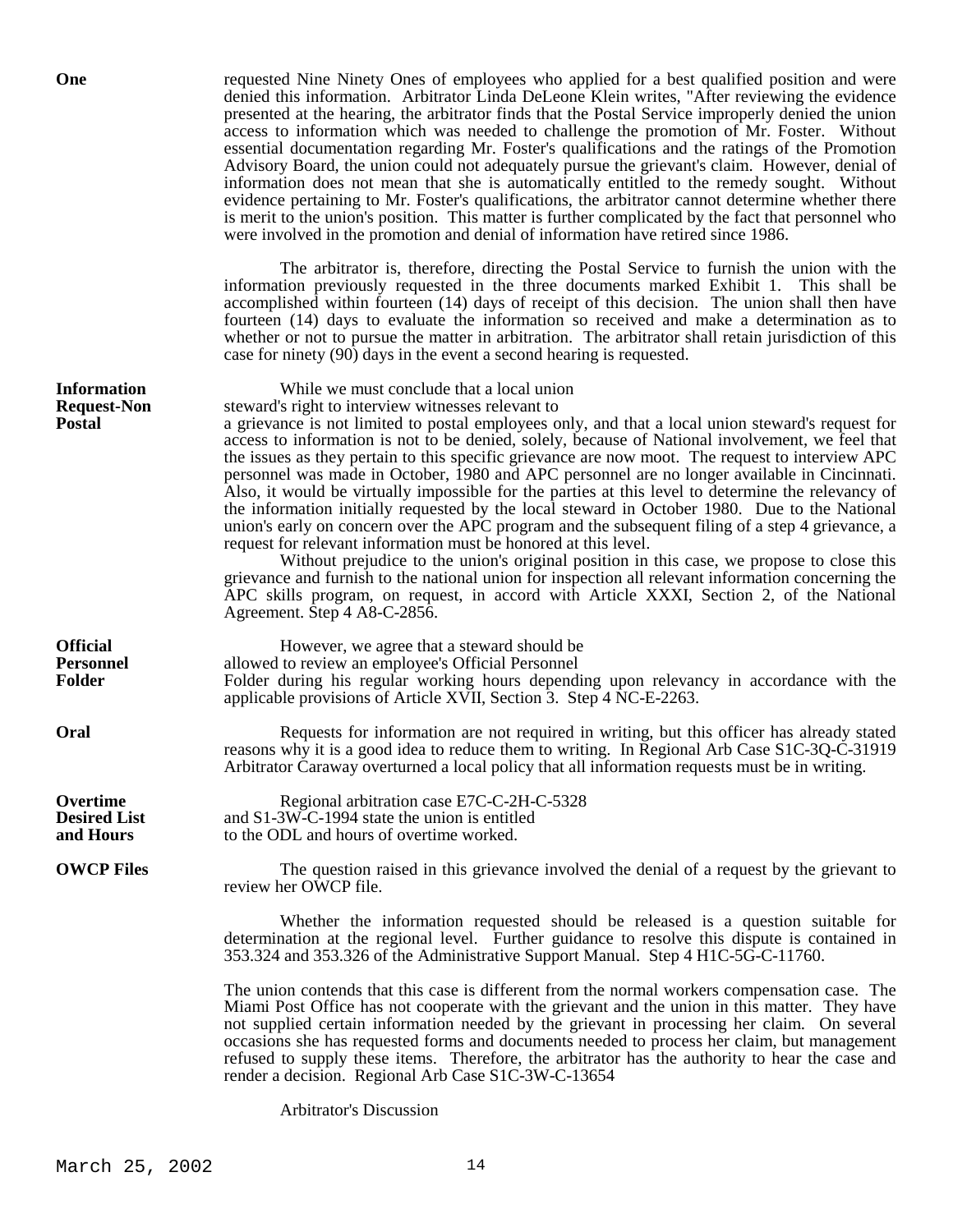The administration of workers compensation claims lies solely with the Secretary of Labor, or his designee. Several court cases and arbitration awards (concerning Postal Service cases) are unanimous in declaring that the law specifically reserves the administration of the workers compensation program to the Secretary of Labor.

 However, in the instant case there are other elements than just the process of making decisions concerning the application of the laws to the grievant's claim. One of the major contentions of the union was that management refused to supply relevant documents and data needed by the grievant in processing her claim. This charge could appropriately be considered by the National Labor Relations Board if the union claimed a violation of Section 8 (a) (5) of the Act. In addition, this arbitrator believes that it could properly be taken to arbitration in lieu of filing an Unfair Labor Practice, or as a grievance claiming a violation of the intent of Article 31.

 At the hearing the arbitrator ruled that he did not have the authority to consider a claim concerning the administration of the workers compensation program, but that he did have jurisdiction to consider whether or not management supplied certain relevant information needed by the union and the grievant. At this point the arbitrator indicated that he might enter an award directing management to assist the grievant in her claims by furnishing any relevant information, as long as it was not burdensome on the employer. Management's advocate indicated that he thought that the current management officials would be willing to provide such assistance, and would not challenge such an award.

## AWARD

 The administration of the grievant's claim for workers compensation is outside the jurisdiction of the arbitrator. However, the actions of management in supplying relevant information concerning this claim is arbitrable.

 The management of the Miami Postal Service is directed to assist the grievant in preparing her claims for compensation related to the injury she suffered on the job January 7, 1983. Such assistance specifically includes the furnishing, or making available for inspection, the relevant documents needed by the grievant.

| <b>Personnel</b><br><b>Changes</b> | Management at the Framingham Post Office<br>violated Article 17, Section 1 of the Local Memorandum of Understanding (see Article 30 of the<br>National Agreement) when it failed to furnish the union with notice of the personnel change<br>which resulted from the posting, bidding and filling of the vacancy for Vehicle Operations<br>Assistant Level 6, Announcement No. 86-65, November 25, 1986. The Postal Service at<br>Framingham is directed to comply with the provisions of that LMOU section in the future. In all<br>other respects, for the reasons stated in the Opinion, this grievance is denied. Regional Arb N7-<br>V-1F-C-12045. |
|------------------------------------|---------------------------------------------------------------------------------------------------------------------------------------------------------------------------------------------------------------------------------------------------------------------------------------------------------------------------------------------------------------------------------------------------------------------------------------------------------------------------------------------------------------------------------------------------------------------------------------------------------------------------------------------------------|
| P.M. Disci-<br>pline               | P.M. Discipline Record.                                                                                                                                                                                                                                                                                                                                                                                                                                                                                                                                                                                                                                 |
|                                    | In case S7C-3D-D-30166 from Hayden, Alabama a PTF clerk was charged with<br>falsification of rural route counts which helped establish the Postmaster's rate of pay.                                                                                                                                                                                                                                                                                                                                                                                                                                                                                    |
|                                    | Management would not provide the union with a copy of the Postmaster's discipline<br>record.                                                                                                                                                                                                                                                                                                                                                                                                                                                                                                                                                            |
| <b>Posting Of</b><br>Jobs          | E7C-2H-C-5332. The allegation was "Delay in<br>Posting jobs/washdown of jobs." The union requested a current list of all craft jobs and who<br>they were assigned to, as well as a list of all jobs being considered for reversion. The arbitrator<br>ordered management to provide the information.                                                                                                                                                                                                                                                                                                                                                    |
| <b>Printouts</b>                   | The question raised in this grievance is whether local management properly deleted the<br>names of employees from the copy of a "76" printout furnished to the steward.                                                                                                                                                                                                                                                                                                                                                                                                                                                                                 |
|                                    | After reviewing the information provided, we mutually agree that if the names were<br>relevant to the processing or resolution of a grievance, they should have been provided.<br>Therefore, if the steward still desires the employee names, they will be furnished. Step 4 A8-W-<br>675.                                                                                                                                                                                                                                                                                                                                                              |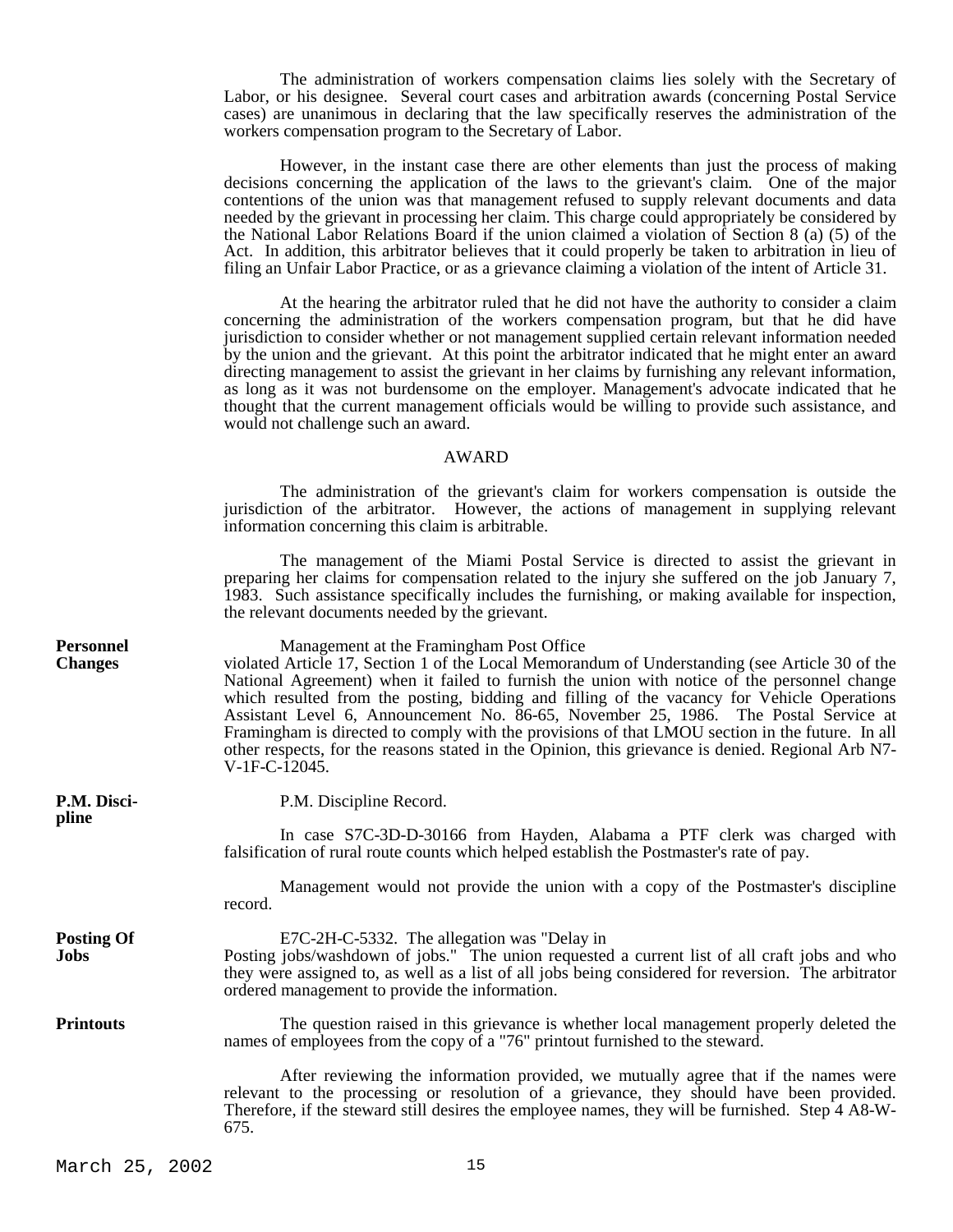| Producti-<br>vity Records         | The grievance concerns whether the stewards,<br>on learning that local management is maintaining records of productivity of records pursuant to<br>Article 17, Section 3.                                                                                                                                                                                                                                                                                                                                                                                                                                       |
|-----------------------------------|-----------------------------------------------------------------------------------------------------------------------------------------------------------------------------------------------------------------------------------------------------------------------------------------------------------------------------------------------------------------------------------------------------------------------------------------------------------------------------------------------------------------------------------------------------------------------------------------------------------------|
|                                   | We mutually agreed that the steward certainly is entitled to review records of this nature<br>pursuant to Article 17 and Article 31. Step 4 H1C-5D-C-13804.                                                                                                                                                                                                                                                                                                                                                                                                                                                     |
| <b>Quality Con-</b><br>trol Teams | We mutually agreed that a steward shall have<br>the right to interview aggrieved employees, supervisors, and witnesses when processing a<br>grievance or determining if a grievance exists. On the other hand, a reasonable basis for<br>interviewing such aggrieved employees, supervisors, and witnesses must also exist. It appears<br>that the type of cooperation expressed in the step 2 answer may have gone far in resolving this<br>matter. Step 4 H1C-4H-C-18205.                                                                                                                                     |
| <b>Relevant</b>                   | During our discussion, we mutually agreed that under Article 31, Section 2, of the<br>National Agreement, Request for information pertaining to purely local matters should be<br>submitted by local union representative to the installation head. If relevancy can be established<br>pursuant to the provisions of Article 31, then management will provide such information to the<br>union. Step 4 H4C-3W-C-21442.                                                                                                                                                                                          |
| <b>Search Time</b>                | During our discussion, we mutually agreed that under Article 31, Section 2, of the<br>National Agreement, request for information pertaining to purely local matters should be<br>submitted by local union representative to the installation ahead.                                                                                                                                                                                                                                                                                                                                                            |
|                                   | If relevancy can be established, pursuant to the provisions of Article 31, then<br>management will provide such information to the union.                                                                                                                                                                                                                                                                                                                                                                                                                                                                       |
|                                   | It is our position if a search must be performed by professional or managerial personnel<br>there will be a fee.                                                                                                                                                                                                                                                                                                                                                                                                                                                                                                |
|                                   | Please sign and return the enclosed copy of this decision as your acknowledgment of<br>agreement to settle this case. Step 4 N4C-eW-C-14386                                                                                                                                                                                                                                                                                                                                                                                                                                                                     |
| <b>SPLSM</b><br><b>Reports</b>    | The Postal Service violated Article 31,<br>Section 2 of the parties' National Agreement when it denied the Long Island New York Area<br>Local's request for "SPLSM daily totals reports" for the period July $15$ to October 15, 1981, at<br>the Riverhead Sectional Center. The Postal Service shall promptly provide the local with such<br>information. Regional arb case N1C-1M-C-1182.                                                                                                                                                                                                                     |
| <b>Staffing</b><br><b>Reports</b> | That is what the parties bound themselves<br>to in Article 17, Section 3. Furthermore, while not raised, the Arbitrator notes that a contract<br>must be read in its entirety when questions arise relating to the intent of the parties. Article 31,<br>Section 2, fully supports the meaning and application I have found in Article 17, Section 3. The<br>fact is the Postal Service has obligated itself to make available relevant information which, in<br>actuality, could help the union process a grievance. Some local management might not like this<br>concept, but the National Agreement governs. |
|                                   | The union is not required by the National Agreement to show damage to its capacity to<br>file grievances before relevant information is forthcoming. The fact that, faced with this denial,<br>the union did file grievances on the reversions is irrelevant.                                                                                                                                                                                                                                                                                                                                                   |
|                                   | <b>AWARD</b>                                                                                                                                                                                                                                                                                                                                                                                                                                                                                                                                                                                                    |
|                                   | Royal Oak management violated the terms and conditions of the National Agreement<br>when it denied the union access to the audit/report dealing with the Personnel Department and<br>the work performed by three Personnel assistants plus others. The Postal Service is direct to<br>immediately provide the union with the information requested. Regional arb C5C-4B-C-2805.                                                                                                                                                                                                                                 |
| Sup/204<br><b>Application</b>     | The issue in this grievance is whether or not<br>management must supply the local union with a list of names of all employees who applied for<br>non-bargaining unit positions.                                                                                                                                                                                                                                                                                                                                                                                                                                 |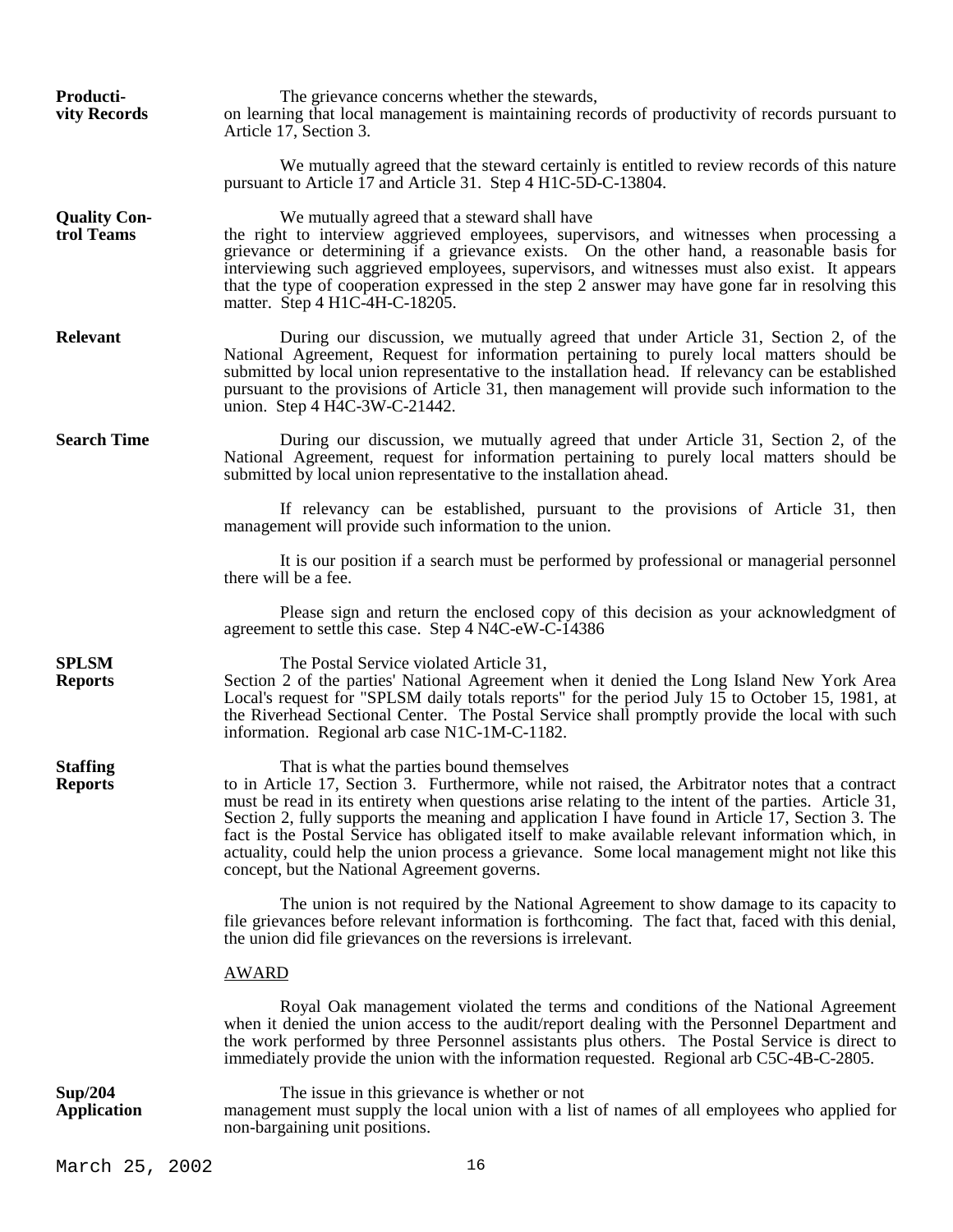It was agreed that, if the local union provides a list of officers and stewards, the Postal Service will indicate which (if any) applied for a supervisor position within the past two years. Step 4 H4C-3W-C-27068.

**Supervisor** The question raised in this grievance involved<br>**Attend Record** whether management is required to release attendance whether management is required to release attendance records of supervisory personnel when requested by the union.

> After further review of this matter, we mutually agreed that no national interpretive issue is fairly presented in the particulars evidenced in this case. We further agreed that if the local union can substantiate that the subject information is relevant to establish desperate treatment, the information requested will be granted. However, this can only be determined after full development of the fact circumstances involved in this case. Therefore, this case is suitable for regional determination. Step 4 H1C-4K-C-26345. Step 4 H4T-3P-C-10526 is similar.

**Supervisor** The question in this grievance is whether or<br>**Discipline** management violates Article 17 of the National **Discipline** management violates Article 17 of the National **Record** Agreement when a local union representative

**Record** Agreement when a local union representative was denied access to specific information he claimed was needed for a grievance investigation. Specifically, the union representative requested information concerning the discipline issued to a supervisor who was involved in an incident in which an employee was removed. The National Union representative contends that the information that led to the supervisor receiving a letter of Warning for involvement in an incident that led to the removal of an employee may be a factor in representing the employee and saving his job. Step 4, H1C-3P-C-6054 similar step 4s are H1C-3D-C-24168, H1C-4K-C-17971 and H4C-2N-C-48829.

 A recent national level arbitration case by the NALC with Assistant Director Bob Tunstall as the APWU representative at intervention reaffirms this.

 In case H7N-5C-12397 by Arbitrator Snow it was held "Having carefully considered all evidence submitted by the parties concerning this matter, this arbitrator concludes that the Employer violated the parties' National Agreement when the Employer denied a Union request for information respecting the possible discipline of two supervisors from the grievant's post office, who are alleged by the Union to have engaged in specific misconduct both close in time to and similar to that charged against the grievant, so that the Union could compare the actual conduct and subsequent treatment of the grievant and the supervisors and/or potentially argue that the grievant's discharge was disparate and thus not for just cause."

**Supervisor** The parties mutually agree that the disclosure<br>**Discipline** provisions set forth in Article XV, XVII, and provisions set forth in Article XV, XVII, and **Request** all information upon which the parties rely to support their position in a grievance is to be exchanged between the representatives to assure that every effort is made to resolve the grievance at the lowest possible level. Accordingly, provided managements' file contains the supervisors request for disciplinary action of available to the union. Step 4 A8W-1480.

**Test Scores** It is the position of the Postal Service that neither the Privacy Act nor the National Labor Relations Act requires the employer to release employee-identified test scores. See 5 U.S.C. 552a et seq.; ASM Section 353.326; ASM Appendix USPS 301 (1979); NLRB v. Local 497, Inter. Brotherhood of Elec. Workers, 795 F.2d 836, 838-9 (9th Cir. 1986); and Salt River Valley Water Users; Assoc. V. NLRB, 769 F. 2d 639, 642-43 (9th Cir. 1985). Specifically, Section 353- 326 of the Administrative Support Manual (ASM) provides for the release of information regarding individual postal employees to the unions under certain circumstances. Such releases must be in accordance with the collective bargaining agreement as well as the Privacy Act and the requirements of the NLRA. These regulations are consistent with the National Agreement under Article 19. Additionally, Article 31 has not been interpreted, and may not be interpreted, to override these statutory requirements. In summary, neither the National Agreement nor the applicable statutes require the employer to release employee-identified test scores or listing which would effectively reveal such scores. Step 4 H7T-5L-C-155 (Note: This case was not appealed to arbitration).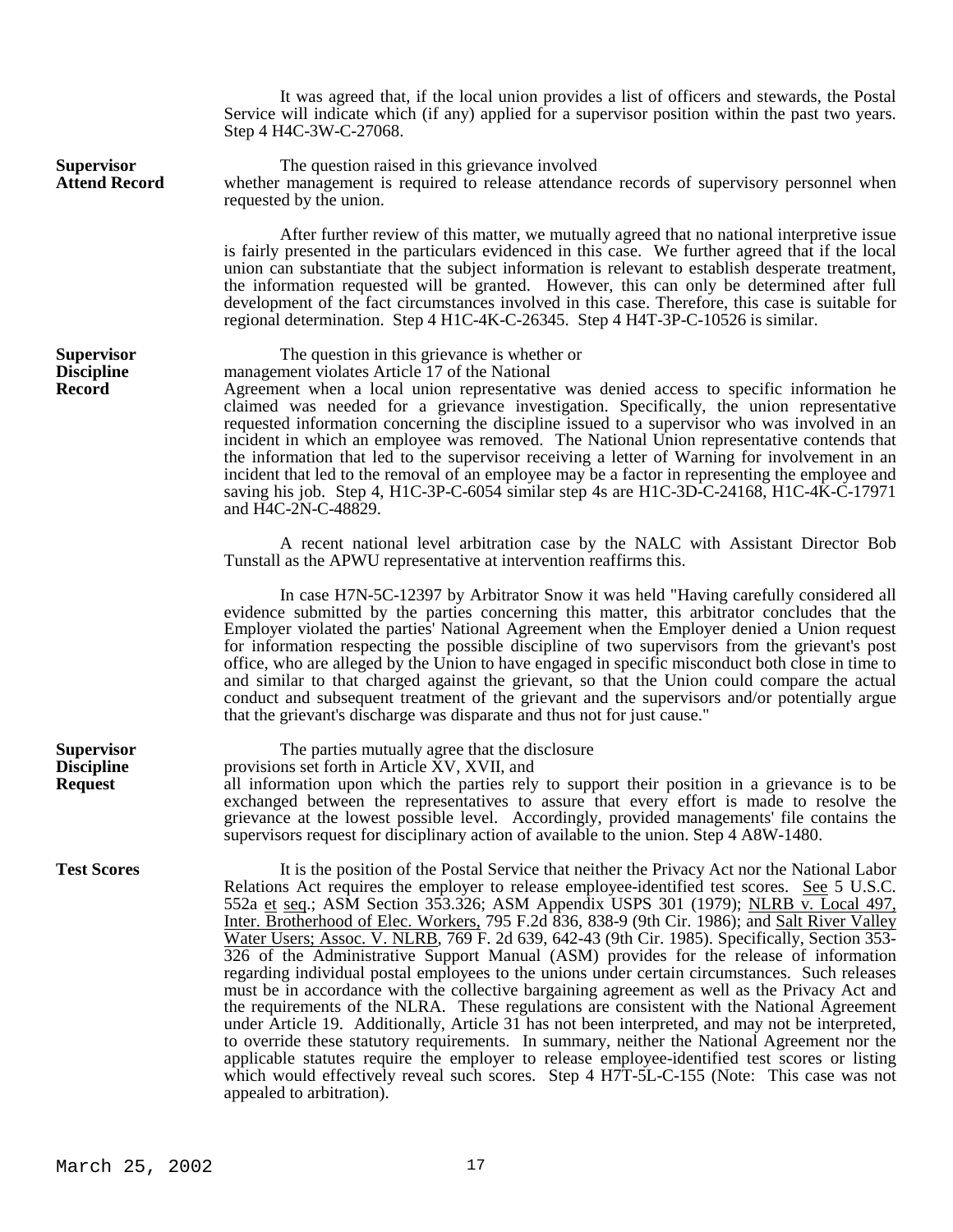The grievance concerns the steward's request to review the mail classification course and the course examination to determine its validity.

 Accordingly to the file, local management invited the union to the PEDC to review the course and test in question. However, the test is an accountable item and could not be released or copied for obvious reasons.

 It is the position of the Postal Service that local management has made a reasonable response to the union's concern. Under the circumstances, the test cannot be released or copied. Step 4 H1C-1M-C-12997.

 The issue in this grievance is whether management properly denied the union's request to review testing materials.

 The facts in this case indicate that an employee did not receive a bid assignment based on her failure to pass the Postal Service driving test. The union requested specific test information. Management denied the union's request.

 The union contends that management is required to release the requested information in accordance with provisions of the National Agreement.

 The Administrative Support Manual, Part 353.324 states, "An individual may review and have copies of any information pertaining to himself that is contained in a record filed or crossindexed under his name or other identifier, except the following: . . . d. Testing Material. Information within records that might compromise testing or examination materials". Therefore, the denial by management to release the subject information was proper in this instance. Step 4 H1C-5H-C-24295. Similar case H1V-4B-C-31145.

**Thirty Nine** That the grievance shall be and hereby is<br> **Seventy One** allowed that the relevancy of information necessary **Seventy One** allowed that the relevancy of information necessary for the union to determine whether to file or to continue processing of the grievance is to be determined by the Union, not management; that the cost of providing the material requested is not a factor, since the Postal Service may charge the union the reasonable costs incurred in obtaining the requested information. Regional arb C4C-4A-C-13074.

**Timely** We mutually agreed that there was no interpre-<br>**Furnished** tative dispute between the parties at the National leve **Furnished** tative dispute between the parties at the National level as to the meaning and intent of Article XXXI or Article XVII of the National Agreement as they relate to a union steward's request for copies of, or access to documents, files and other records necessary for processing a grievance or determining if a grievance exists.

> The parties agree that there shall be no "game playing" with regard to the above. If the union requests copies of information as per Article XXXI, they may be required to pay just costs reasonably incurred in obtaining the information and the information shall be furnished in a timely manner. When a steward requests to review information as per Article XVII, such a request shall not be unreasonably denied and it shall be furnished in a timely manner. Step 4 A8- S-2720.

**Twenty Six** The question in dispute is whether the Step 1<br>**Zero Eight** Grievance Summary, PS Form 2608 should be furnish **Zero Eight** Grievance Summary, PS Form 2608 should be furnished (2608) and to the union open request. to the union open request.

> It is our position that the disclosure provisions set forth in Article 17, Section 3 and Article 31, Section 2 of the 1981-1984 National Agreement are intended to impart information to the parties that is germane and supportive of a position in a grievance. The information is exchanged between representatives to ensure that both parties are cognizant of their respective arguments in order to achieve resolution at the lowest possible level.

> It is mutually agreed that the Grievance Summary, PS Form 2608, is included in the aforementioned process when the designee, beyond Step 1, utilizes the Grievance Summary, PS

**2609**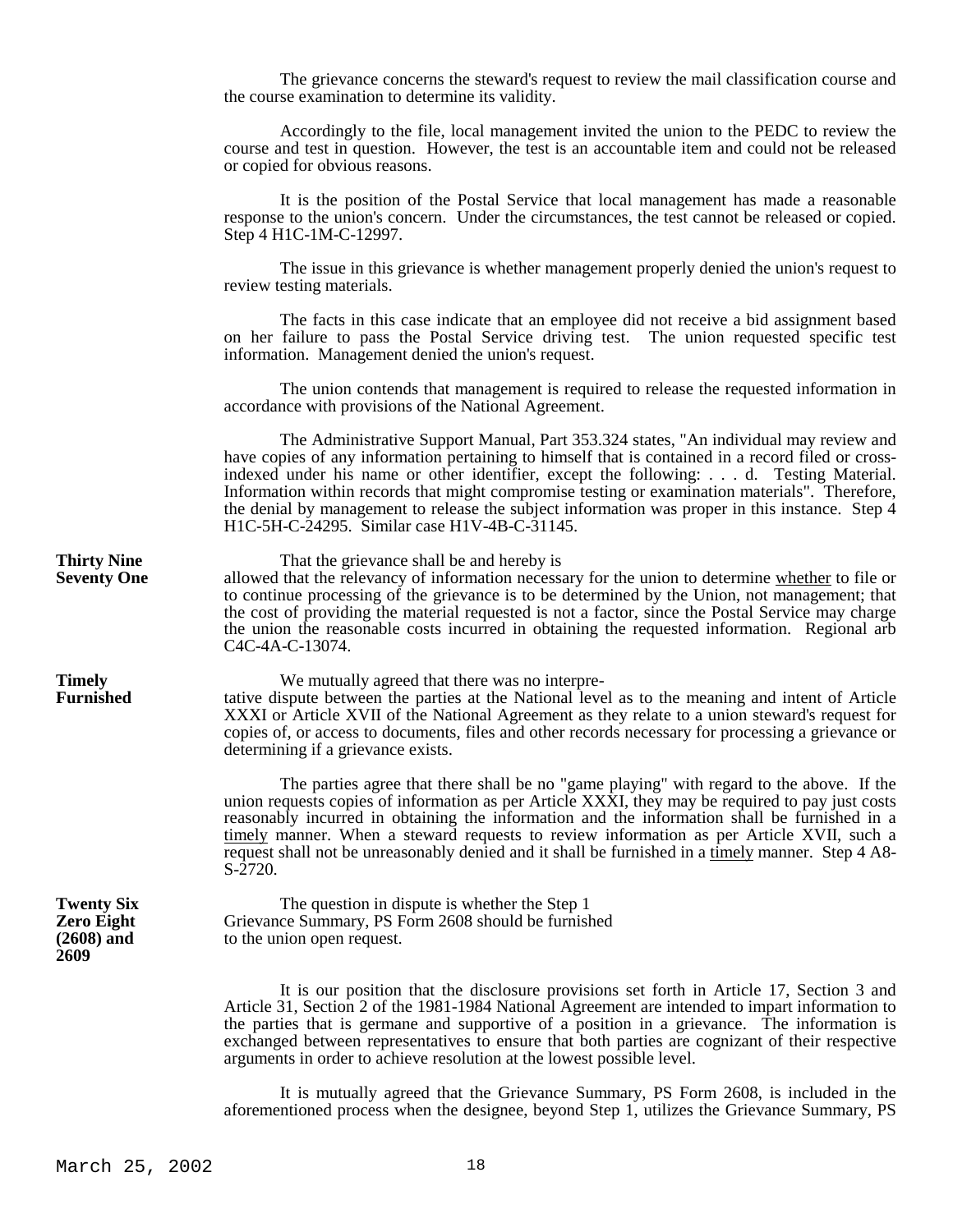Form 2608 to support an answer to the grievance. Step 4 H1C-3A-C-252. Similar to Step 4s A8E-1172, A8C-1397, A8E-2864, H1C-2W-C-2008, H1C-3U-C-6105, H1C-3U-C-6106.

 We mutually agreed that there was no interpretative dispute between the parties at the national level as to the meaning and intent of Article 17 of the National Agreement, as it concerns release of Form 2608 to union representatives. We further agreed to the following:

- 1. The PS Form 2608 is not completed by the Postal Service at the time of the Step 1 discussion. Therefore, it is not available for the union to review until step 2.
- 2. If the union requests to review the completed Form 2608 at step 2 or any subsequent step of the grievance procedure, it will be made available. Step  $\overline{4}$  H1C-5C-C-7210 (similar step 4s, H4C-13592, H4C-2D-C-2320, H4C-2D-C-2448.

Union stewards are not precluded from<br> **Grievance State obtaining** access to materials necessary to proce **Grievance** obtaining access to materials necessary to process a grievance because management considers the grievance untimely (Article 17, Section 3). Step 4 H1C-5E-C-2321.

**Video Tapes** The issue in this grievance is management is obligated to give the union a copy of the video tape that has been requested under Article 31.

> During our discussion, we mutually agreed that the following would represent full settlement of this case.

> If any part of the video has been or is intended to be used as a basis for disciplinary action, those portions will be reproduced and afforded to the union. The costs associated with reproduction will be born by the union.

> Please sign and return the enclosed copy of this decision your acknowledgement of agreement to settle this case. Step 4 H4C-3U-C-11715.

> If, as and when the Postal Service obtains custody or access to the video tapes at issue, the Service is to make those tapes available to the union in such manner as to enable the union to use them in preparation of a defense in the removal cases of the three employees. Regional arb N4C-1K-C-17232.

**Work** Union stewards may request and shall obtain **Schedules** access through the appropriate supervisor to review the documents, files and other records necessary for processing a grievance or determining if a grievance exists.

> According to the factual evidence in this case, the union contends that National Arbitrator Mittenthal's award in the "out-of-schedule pay for 204b's dispute" entitles all such employees who worked out-of-schedule, and were not compensated, to be paid retroactive to January 12, 1980. Although management disputes this, the union has reasonable cause to pursue their argument by requesting documentation of the out-of-schedule work, work performed by 204b's from that time. The request, however, shall be specific as to the employee records needed. Step 4 H1C-3W-C-8088

> Interview rights of stewards are set forth in Article 17, Section 3. The question of what persons a steward may interview during his/her investigation are set forth in the following decisions.

**Aggrieved** "The steward, chief steward or other union **Employee** representative certified in accordance with Section 2 above may request and shall obtain access through the appropriate supervisor to review the documents, files and other records necessary for processing a grievance or determining if a grievance exists and shall have the right to interview the aggrieved employee(s), supervisors and witnesses during working hours. Such requests shall not be unreasonably denied". step 4 H4C-3W-C-55195

Area of We did agree that if a steward deems it **Interviews** appropriate to interview a grievant outside the immediate work area, the steward shall not be unreasonably denied. Step  $\overline{4}$  A8-S-1792. Regional Arb case.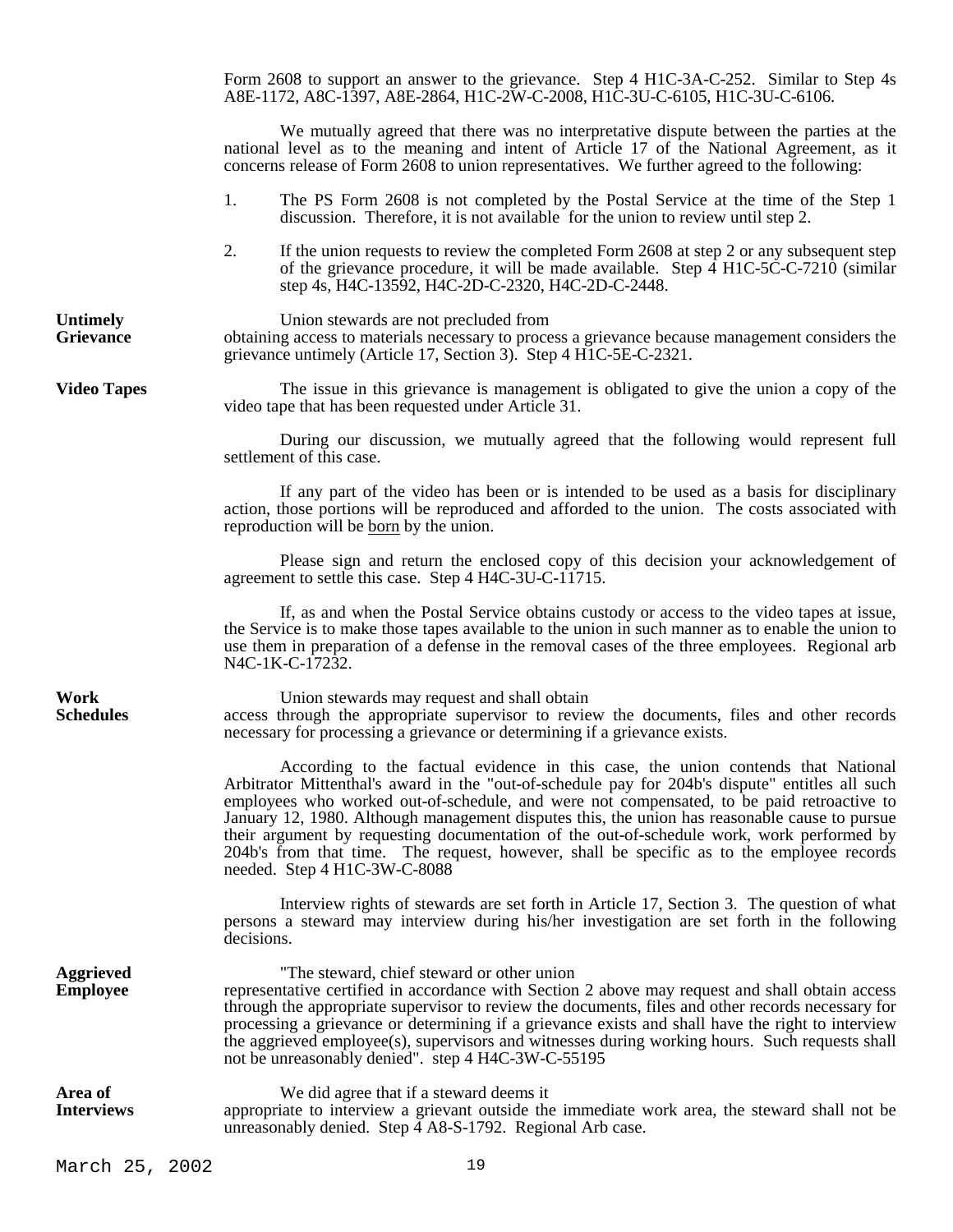The dispute is over the Employer's unilateral selection of location(s) within the Mountain Home installation that are utilized by the union steward, herein steward, to (a) investigate whether to file a grievance; (b) investigate and adjust a grievance; and (c) present a grievance at steps 1 and 2.

 In fashioning the remedy, I have taken into account the grim current labor relations history at the installation that has actualized and institutionalized grievance filing. Each side is convinced that the other side is attempting to "do them in". Inevitably this has created a standoff. Good will is in short supply. For that reason, I must, regrettably, avoid granting a conventional remedy which is: the parties should bargain over a mandatory subject of bargaining -- ground rules for grievance filing, processing and resolution.

 The union is not entitled, as a matter of right, to a private office to accomplish Purpose A through C. It is entitled to adequate privacy and common sense accommodations (e.g., the union should not be expected to interview employees in the rain or in sub freezing weather).

 At the time when the Union initiates steps to accomplish Purposes A, B or C, the appropriate union representative shall attempt to reach agreement with local management as to the place(s) to be used to accomplish Purposes A through C. The employer shall take into account reasonable privacy considerations; the union shall take into account day to day operations and unforeseen exigencies. if no such agreement can be reached, the employer shall, without delay, make available a second floor private room or space. If the employer deems that the postmaster is without legal authority to make such room or space available to the union for one or all of the Purposes. If the only available private space is the Postmaster's Office, that space will be made available.

 In light of the principle in Article 15, Section 3.A., the employer is directed to arrange to conduct  $Step 1$  meetings at a place(s) other than at a supervisor's desk. The designated place(s) may vary depending upon availability and privacy consideration considerations. As in Purpose A through C, if a second floor room is not made available for the step 1 meeting, the Postmaster's Office shall be used for that Purpose.

 In light of the principle and spirit enunciated in Article 15, Sec. 2, Step 2, the Postmaster or his designee shall conduct Step 2 meetings in his office or in a room which assures privacy.

 The Remedy does not hold that the union has veto authority over the place(s) to be used to accomplish Purposes A through C. Similarly, the Remedy does not grant to the Employer the right to unilaterally determine the places that are to be used for the aforementioned Purposes. Regional arb S7C-3B-C-21378.

 It is interesting to note that under the terms of the agreement that stewards are recognized as the union representative for the adjustment of grievances. Those adjustments, it appears to me fall into three or four categories, they are:

- 1. Interview of witnesses.
- 2. Interview of complaints by prospective grievant.
- 3. Investigation of files, etc.
- 4. Writing of grievances.

 There is no doubt in anyone's mind that there must be a place for the interview to occur. If the interview occurs within the facility and during working hours, then in that event, that interview, until revealed to management, is a private matter between the union steward and the bargaining unit member. This being the case, it therefore follows, that interviews of such a nature are entitled to the privacy it deserves. The question is, does the supervision determine such physical area or does the union determine such physical area.

 A rule of arbitral law is that an employer may promulgate such plant rule as is reasonable and may discipline for such rule violation, if the rule is known and if discipline for violation is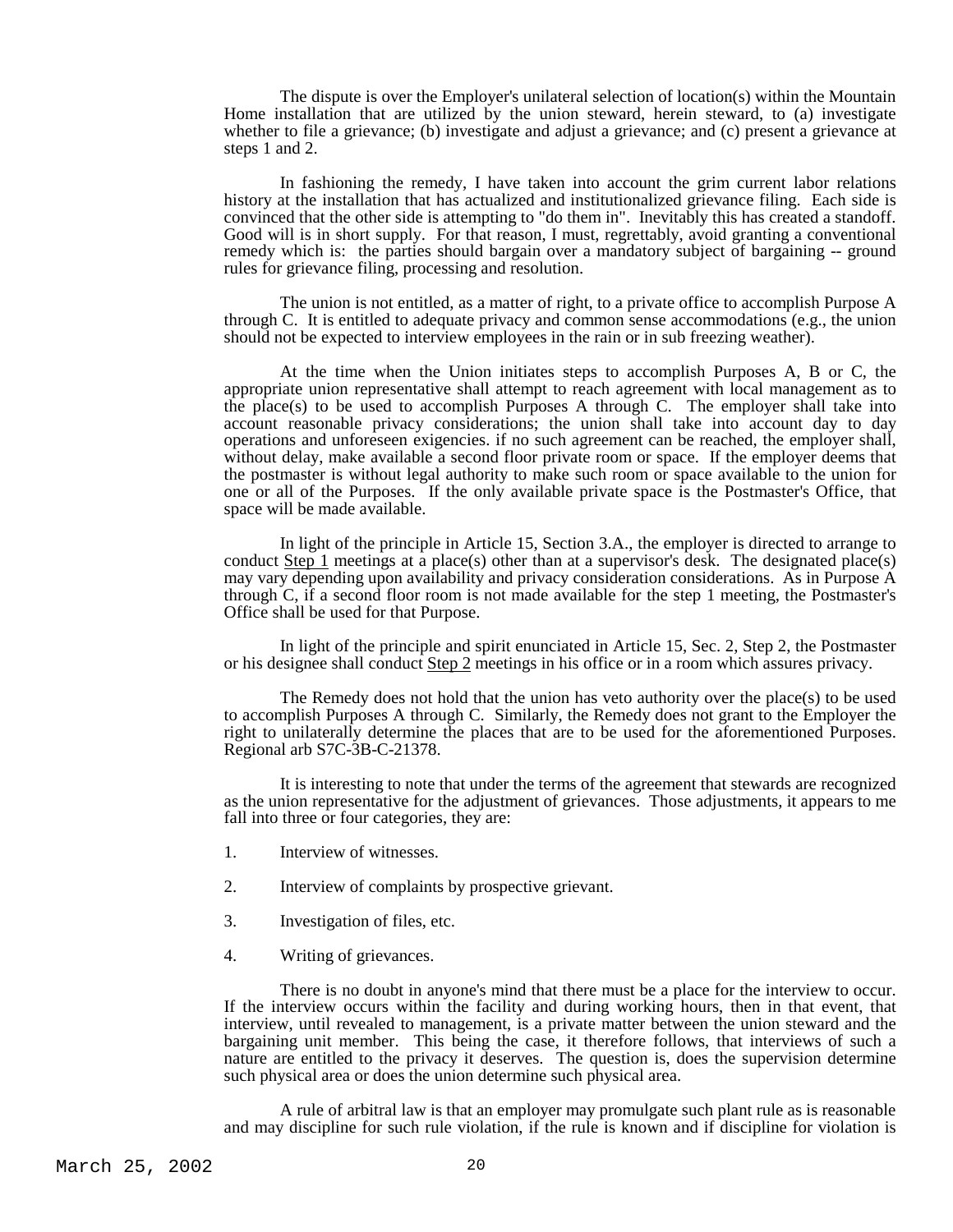even handedly applied. The method for testing that rule is at the time of its inception by the filing of a grievance or by contesting the discipline imposed for a violation of that rule. The latter is the method chosen in the instant cause and is quite proper, therefore. The fact that the testing of the rule did not occur prior is not a defense against such contest now. Des Moines, Iowa arb case.

 The regulation or rules as to the place of meeting may be regulated by the employer and in an unilateral manner unless there is a contractual provision to the contrary. However, that rule, just as any other rule must be reasonable. It must not be promulgated so as not to defeat, harass or annoy the filing of grievances, the investigation of grievances or the interview of witnesses. It appears from the record, therefore, at least from the union's testimony, that from the geographical spot of the foreman's desk, it was impossible to carry on the work of unionism within the facility and therefore the rule was unreasonable.

 It is noted in the record, that the employer did not contest the facts spread on the record by the union to the effect that the desk was in a busy, noisy, viewable and non-private area. While the employer may regulate the area in the facility for such union activity, such regulation must provide an area in provide an area in which there is available the privacy accorded to such matters.

 It is noted in the record that the lounge was used for such matters. The lounge proved unsatisfactory because of the seemingly unbusinesslike manner in which such union business was carried on in the lounge. While the employer was proper in changing the area because of the lounge problems, a more suitable spot than the foreman's desk should have been chosen.

 The grievant is charged with insubordination. Such insubordination is not well founded. The fact is the rule upon which the insubordinate activity was based, was improper because the rule was unreasonable in its application.

 The grievant is also charged with a violation of Article XV, Sections 1 and 2. Section 1 is merely the definition of a grievance. Section 2 is merely the procedural aspect of filing and processing the grievance. I find no improprieties of the grievant under these sections.

 Management has the right to operate its facility, but is acts must be of such a nature so that the representational aspects of union activity in and around the facility, as allowed under the contract, is not circumvented. If time is allowed for such representational activity, so should reasonable space. By this, I do not mean that a union may have carte blanche and choose its own space. That still belongs to management. Again, however, management is charged with reasonableness.

 The union has contended that the instant case provides an example of a broad stroke against unionism; that the instant case provides an exception to the work now, grieve later rule; that there was no rule in the facility at all. I cannot agree with these contentions. The fact is, this is a case of an unreasonable rule, because the unilateral rule as promulgated interfere with contractual language mutually agreed upon by the parties. Regional arb case AC-C-11,555.

**Interview** The question in this grievance is whether **Concurring** management violated Article 17 of the National **Official** Agreement by denying the union's request to interview Tour Superintendent Symcak, the management official who concurred in a disciplinary action.

> The union contends that Mr. Symcak must make himself available for an interview on all disciplines on which he concurs.

> During our discussion, we agreed that no national interpretative issue involving the terms and conditions of the National Agreement is fairly presented in this case. Article 17.3 lists the categories of employees -- aggrieved, supervisors and witnesses -- that stewards have the right to interview. The article also provides that request shall not be unreasonably denied. Step 4 H1C-4A-C-19626.

**Interview** Based on the evidence presented in this **Customer** grievance, we find that in the specific circumstances considered, the request to interview the customer was properly denied. However, in cases where a customer's complaint is directly used

March 25, 2002 21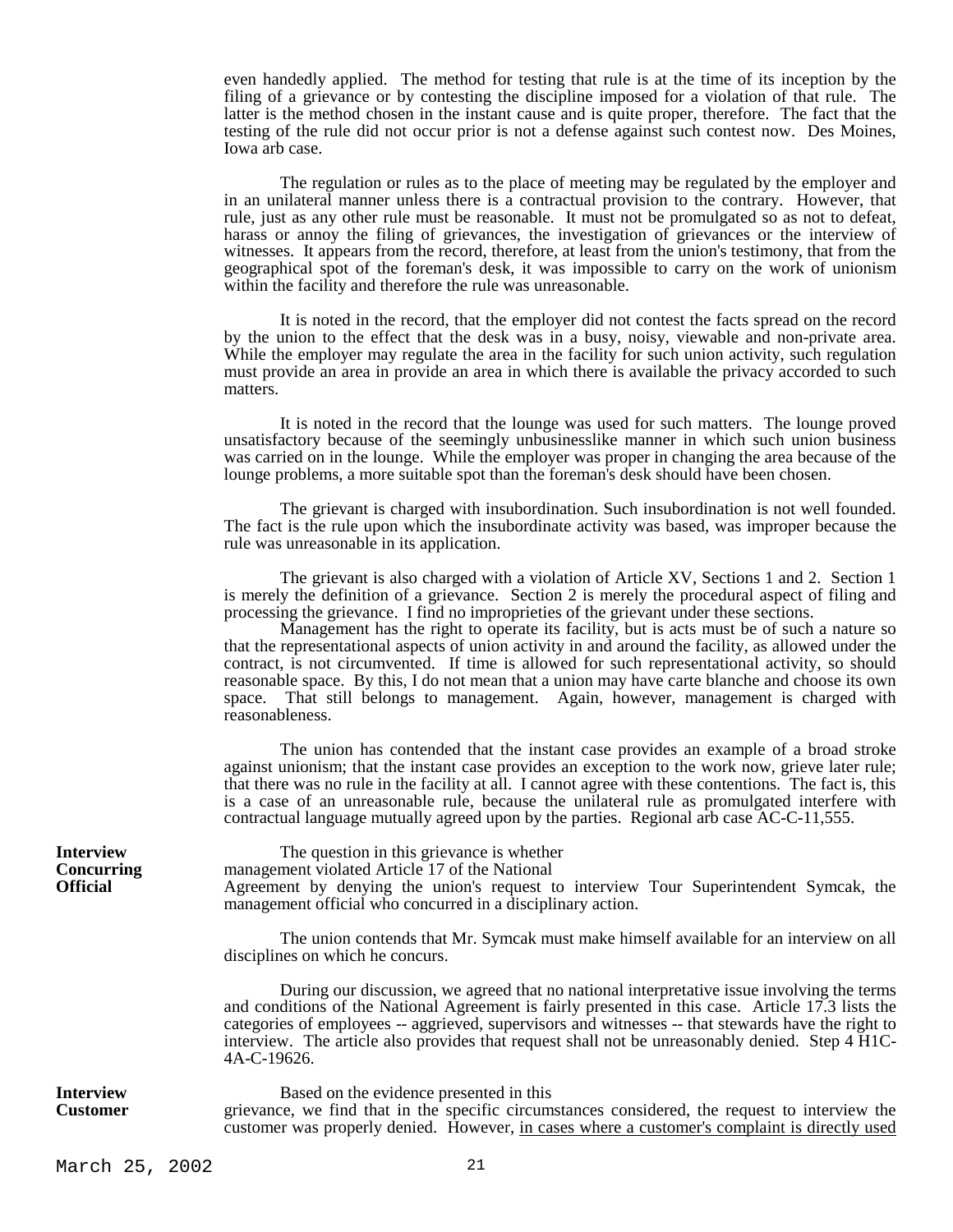to affect the wages, hours and working conditions of an employee, the steward shall be allowed to conduct such an interview if the customer agrees. Step 4 NC-W-9980. **Interview** The question in this grievance is whether **E&LR Rep.** management violated Article 17 of the National **E&LR Rep.** management violated Article 17 of the National Agreement by denying the union's request to interview Labor Relations Representative McCellan in conjunction with a disciplinary action. The union contends that E&LR representative must make themselves available for interviews about any disciplinary action they review, advise, concur in, or write. During our discussion, we agreed that no national interpretative issue involving the terms and conditions of the National Agreement is fairly presented in this case. Article 17.3 lists the categories of employees -- aggrieved, supervisors and witnesses -- that stewards have the right to interview. The article also provides that requests shall not be unreasonably denied. Step 4 H1C-4A-C-19625 **Interview** This grievance involves denial of a union<br>**Of Grievant** steward's request to speak to a possible grievant steward's request to speak to a possible grievant. After reviewing this matter, we mutually agreed that no national interpretive issue is fairly presented in this case. We agreed that as stated in Article 17.3 of the National Agreement requests from properly certified union stewards to conduct the kind of union business described shall not be unreasonable at a local installation on a given date is not a matter than requires national interpretation but must be determined based on the facts involved. Step 4 H4C-4D-C-10931 **Interview of After further review of this matter, we**<br>**Grievant and imitually agreed that no national interpretive is Grievant and** mutually agreed that no national interpretive issue<br>**Presence At** is fairly presented in the particulars evidenced in is fairly presented in the particulars evidenced in **Step 1** these cases. Normally, the steward determines how much time the grievant needs to be present during the processing of a grievance. However, the immediate supervisor may set a specified time to begin and end a period of grievance handling activity due to service needs. If additional time is necessary, the steward should discuss the additional time is necessary, the steward should discuss the need with the supervisor. Additional time may be granted in conjunction with the previously specified time or at a later time or date. The parties agree that any request for time or date. The parties agree that any request for grievance handling time or denial of that request is subject to the rule of reason based upon local fact circumstances. Step 4 H1C-4B-C-25900 **Interview** In a recent pre-arbitration settlement with **Of Inspectors** the NALC, the Postal Service agreed that a st **Of Inspectors** the NALC, the Postal Service agreed that a steward who is processing and investigating a grievance shall not be unreasonably denied the opportunity to interview postal inspectors on appropriate occasions, e.g., with respect to any events actually observe by said inspectors and upon which a disciplinary action was based. In the administration of this settlement, steward's requests to interview postal inspectors should be directed to the postmaster or his designee. Such requests will then be forwarded to the inspector-in-charge who will determine whether the steward's request to interview the postal inspector will be granted. We recognize that the administration of this settlement is potentially time consuming, however, there are certain legal aspects which must be taken into consideration by the inspectorin-charge before such meetings can be arranged. In this regard, we must make every effort to operate within the time constraints outlined in Article XV of the National Agreement. Postal inspectors will be advised of this settlement and its intent via a separate memo from Headquarters' Inspection Service. Please take the necessary steps to advise appropriate field managers of the above-referenced settlement. Case N8-N-0224 Wheeling, WV Arb Case. In this case, a determination needs to be made as to whether or not grievant was removed for just cause. In addressing such, it became necessary for me during the arbitration hearing to

make a ruling relative to whether or not a fair opportunity had been provided the union and/or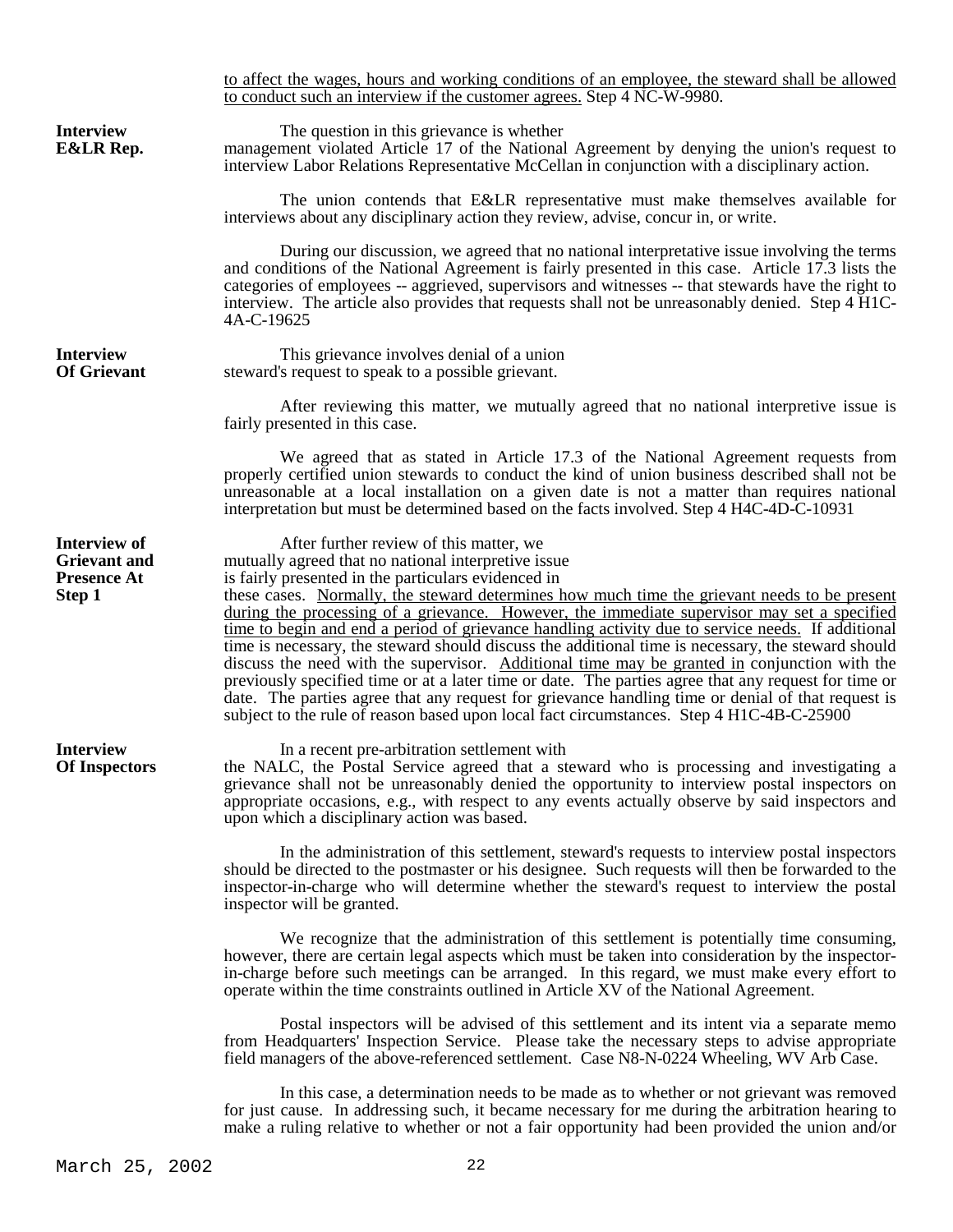grievant to review all relevant matters surrounding the aggrieved-of removal action to the extent such was permitted under the Agreement. Here, the union notes that its representative was denied an opportunity to interview the Postal Inspectors who allegedly completed an investigation into this matter.

 Now, there is little dispute over this point for the record clearly reflects that Local Union President Schneid wrote the Wheeling Postmaster on 9 March 1989, wherein he requested: "the opportunity to interview either Postal Inspector S. Liskiewicz or A. P. Covelli". In turn, the Postmaster, in penning a note to Schneid the next day, stated: "[y] our request for an audience with the Postal Inspectors to review local grievance 04-89 has been declined by the Postal Inspectors". It is in this regard that the union challenged the Service's right to proffer exhibits and testimony via a witness from the Postal Inspection Service. In sustaining this motion, I ruled that the Service could not rightly proffer testimony of witnesses that the union had been denied an opportunity to interview following a request for such inasmuch as the contract clearly provided for such a right. Simply stated, I held that the Service was estopped from proffering any testimony from the Postal Inspection Service. When looking at Article 17, Section 3 of the Agreement, it is clear to me that the parties intended that there be, to the extent practical, a full disclosure of all matters surrounding a particular grievance. I believe that union representatives are to be accorded an ample opportunity to review appropriate documents, files and records and, if necessary, to interview individuals who are involved in the matter at issue.

 Now, the record reflects that the Service took the position that there would be no "audience" with the Postal Inspectors because the Inspectors had declined to be interviewed. While I can speculate as to whether the Inspectors were apprehensive or reluctant about being interviewed prior to arbitration, such is of little import, for their behavior led to an untenable situation, a situation that effectively precluded grievant and his representative from learning all relevant facts, etc. being relied upon by the Service. Accordingly, I reaffirm my ruling in this matter, i.e., that the Service is estopped from using Postal Inspectors as witnesses in the instant arbitration; such, I believe, being properly predicated upon the provisions of Article 17, Section 3 of the Agreement. Regional arb E7C-2F-D-19852

**Interview** The parties agree to recognize the following<br> **Non-Postal** as nationally established policy regarding a **Non-Postal** as nationally established policy regarding a **Off Site** steward's request to leave the work area whi steward's request to leave the work area while on-the-clock to interview a non-postal witness:

> In accordance with Article 17 of the 1981 National Agreement, a steward's request to leave his/her work area to investigate a grievance, shall not be unreasonably denied. Subsequent to determining that a non-postal witness possesses relevant information and/or knowledge directly related to the instant dispute under investigation, a steward may be allowed a reasonable amount of time on-the-clock, to interview such witness, even if the interview is conducted away from the postal facility. However, each request to interview witnesses off postal premises must be reasonable and viewed on a case by case basis. For example, it is not unreasonable for a supervisor and/or steward to telephone the prospective witness to ascertain availability and willingness to be interviewed and, if willing, to establish a convenient time and locale. (National Memo of Understanding December 6, 1982 APWU & Management. Similar Step4s: H8N-3W-C-21294, H1C-3W-C-11184, and H1N-3U-C-13115.

In Regional Arb Case H1N-1J-C-27273 the award on this subject reads as follows:

Section 3, of the National Agreement. However, if the steward is investigating a grievance not relevant to the steward's craft, the provisions of Article 17, Sections 2.B. and 2.E., must be

 The Postal Service violated Article 17 of the Parties' Agreement by refusing to allow the grievant time on the clock to interview certain non-Postal Service persons. His grievance is sustained. He shall be reimbursed for his claim in full.

**Interview** The parties at this level agree that a steward **Other Crafts** may interview employees of different crafts if such request is being made pursuant to Article 17,

followed. Step 4 H1T-5H-C-28879 **Interview By** The parties negotiated certain restrictions<br>**Steward** and obligations in the steward's rights to handle

and obligations in the steward's rights to handle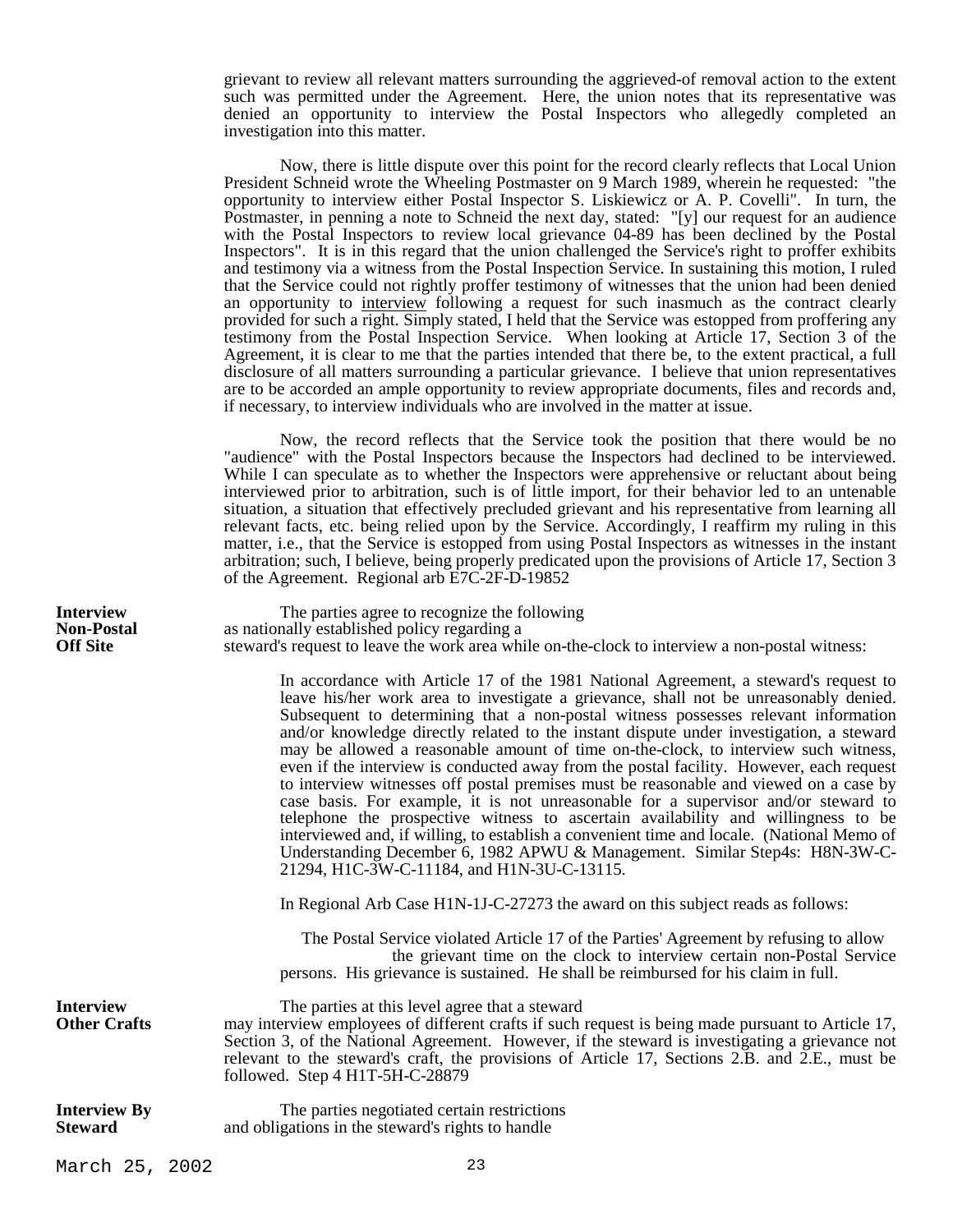**Terminated** such discussions with employees. But they never negotiated a time limit on such discussions.

 As noted by Arbitrator Bowles in case number C8C-4B-C-20807, relied on by the Postal Service:

"Supervision may violate the contract in unreasonably limiting or withholding permission for a time, so that in ultimate result the union's representative is effectively frustrated in his efforts to investigate and write up grievances".

 That is what happened in this case. The evidence shows that the unilateral termination of the session was premature; that there were multiple problems under discussion; and that it was necessary to resume the conference the next day to completely cover the several problems raised by Marcum.

 In the absence of any testimony to the contrary by the supervisor, we must conclude that the investigation was being carried out in good faith by Baumen and that its termination by Gallagher was improper. The requested remedy of discipline for Gallagher is not within our authority.

# DECISION

The Postal Service violated the parties' Agreement when it terminated the grievance investigation between Steward Baumen and Clerk Marcum on June 26, 1981. Such improper and premature termination of steward discussions of problems with bargaining unit members should not be repeated. Regional arb N8C-1E-C-24632 (Similar case Regional Arb E4V-2M-C-48 also cover protected status.

**Investiga-** The issue in this grievance is whether manage**tion Appealed** ment violated the National Agreement when a union **Grievance** steward was denied permission to investigate a gri **Grievance** steward was denied permission to investigate a grievance after the grievance was appealed to Step 3.

> After reviewing this matter, we mutually agreed that no national interpretive issue is fairly presented in this case. It is not required that investigation of a grievance be completed before a grievance may be appealed to another step of the grievance procedure.

> Management is not obligated to compensate a second steward or union official for time spent reinvestigating a grievance already investigated by another steward or union official. Step 4 H4N-3R-C-43838.

**Investiga-** There is no provision for having the grievant **gation** accompany the steward while the latter is investi-**Document** gating a grievance. However, in accordance with **Review** Article XVII, second paragraph of Section 3, the steward may review documents necessary for the processing of a grievance and has the right to interview the aggrieved employee. As long as the request is reasonable, there is no reason why the steward could not go over related documents with the grievant during the interview. Step 4 NB-5-6239

**Investiga-** Regional Arbitrator case C1C-4T-C-1377 **gation Time** contains good language on time limits set by contains good language on time limits set by **Limits** management for investigation of a grievance by a steward.

# BACKGROUND

"G. Fox was in the process of documenting a maximazation grievance. There were a total of 19 employees time cards and schedules to document. Information was not in order or complete. This took considerable amount of extra time. As of 9/29/81, Fox had used approximately 21 hours. On that date, D. D. Brewer (Manager of Fox) sent word by J. Anderson (Supr) that Fox's time was out. The union feels 21 hours is not a reasonable amount of time to complete this documentation".

**Discussion By** Article XVII - Representation, sets forth the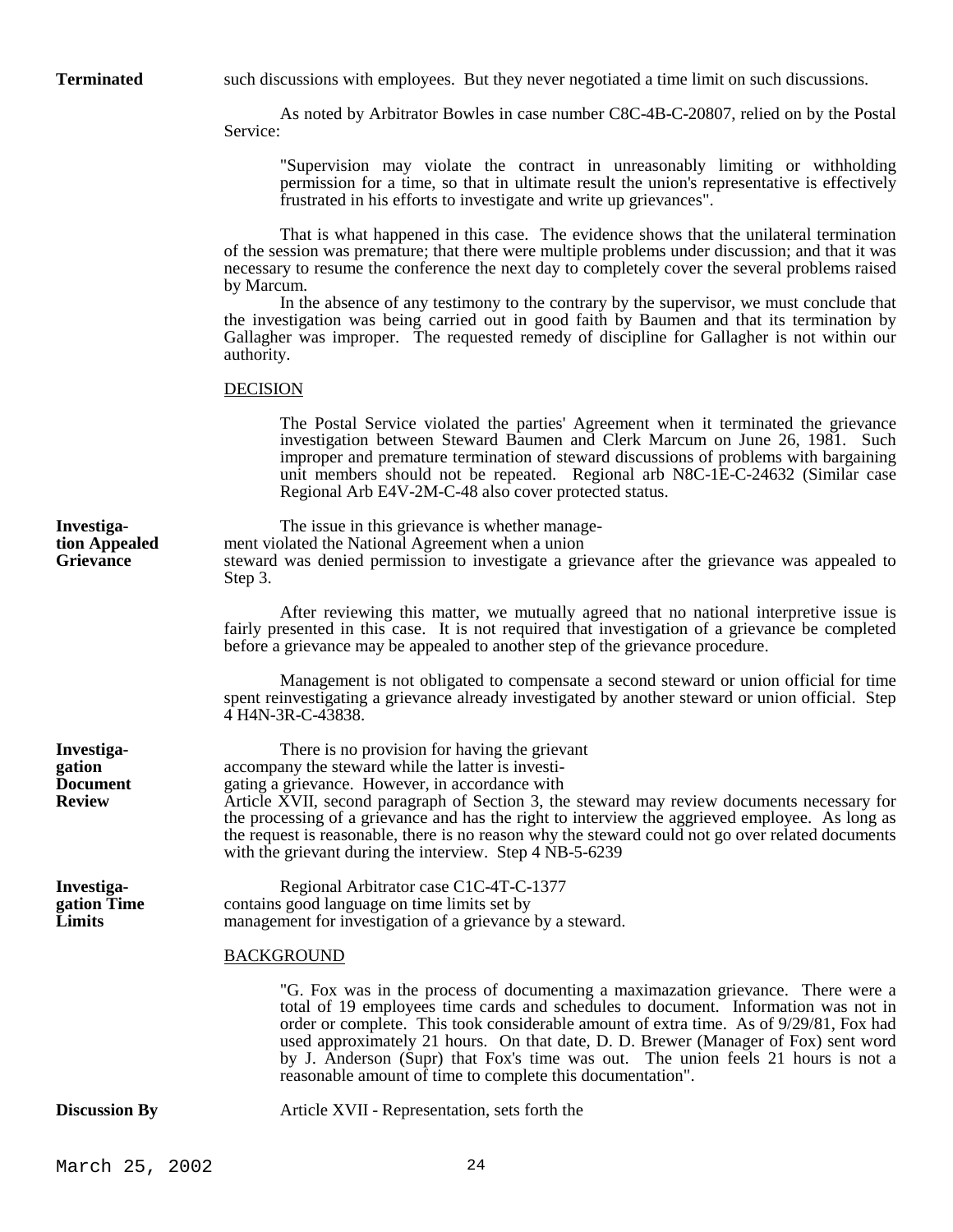**Arbitrator** rights of stewards in the investigation and adjustment of grievances. In the collective bargaining process, the steward occupies an important position and serves a vital function. Understandably, the parties have set forth with some particularity what the rights of the steward are. Grievances cannot be adjusted fairly and promptly unless there is timely and full investigation so that the total facts may be marshalled for presentation. In the long view, the proper exercise of the functions of the steward conduces to the welfare of the employer since it is part of the mechanism for getting rid of uncertainty and doubt and bringing to a problem or potential problem the essential facts requisite for solution. Involved in this case, of course, is an investigation to determine whether or not there is a grievance.

> Here the key consideration is that of reasonableness - whether the grievant needed all the time that he used or whether he needs additional time to complete his investigation. Admittedly, there will be differences between and among persons in their investigating methods and techniques. Contract protection is not intended to serve as a vehicle for unnecessary, protracted investigation, nor can the right be curtailed or in effect defeated by a standard imposed by management, whose representative might use a more effective and speedy methodology in investigation. In many instances, as here, management knows what the investigation of the steward would likely reveal or not reveal, and it is understandable if management was perplexed by the time that the grievant was taking to find out what was already known to them.

> On the basis of that which was received in evidence and delineated by representatives of the parties, the arbitrator is of the opinion that 63 hours total for the completion of the investigation would be clearly unreasonable and excessive. The denial of a total of 63 hours would not be an unreasonable denial. But the posture of the case is an investigation that was started and was not completed. The grievant might well employ less time-consuming and efficient methods to complete his investigation, and it is possible that the arbitration itself has provided the grievant with some insight that he did not have before the hearing. The investigation should be completed, and the grievant should be given an opportunity to obtain that information which he needs and a reasonable time for review of that information. The summary denial of any additional time to the grievant, not only before he had completed his investigation, but also before there was any careful attempt to find out from him what problems he was encountering and, too, without prior notice to him that he was going to be denied additional time, was unreasonable. Accordingly, the grievant shall be given an additional 9 hours to complete his investigation. It will be left to the parties as to how the 9 hours will be granted on the basis of that which was offered before him, the arbitrator is of the opinion that one hour a day is patently an inefficient method.

### ISSUE:

 Was the grievant, Gary Fox, unreasonably denied permission from his supervisor to review documents, files and other records necessary for determining if a grievance exists?

# ANSWER:

 Yes. The claim of the grievant that he needs a total of 63 hours for such an investigation was not supported by the evidence, and such a period would be clearly excessive. He is entitled to additional time for completion of such investigation, and the arrangements for his leaving his work area for such investigation to obtain and study pertinent records will be left to the parties.

**Limits** limits.

**Investiga-** Expedited non citable arb case E8-C-2D-D-2471 **gation Time** also contains very interesting language on time

> This matter involves the seven day suspension of the grievant, a union steward, for failure to comply with an order of one of his tour superintendents limiting the time for his leaving the work area to investigate a grievance. Article XVII, Section 3 of the Collective Bargaining Agreement makes no reference to any time frame limitations for such investigations but merely states that the request by a steward to leave the work area "shall not be unreasonably denied".

> There are basically two issues involved. The primary question relates to whether the U.S. Postal Service may set a time frame under the terms of the Collective Bargaining Agreement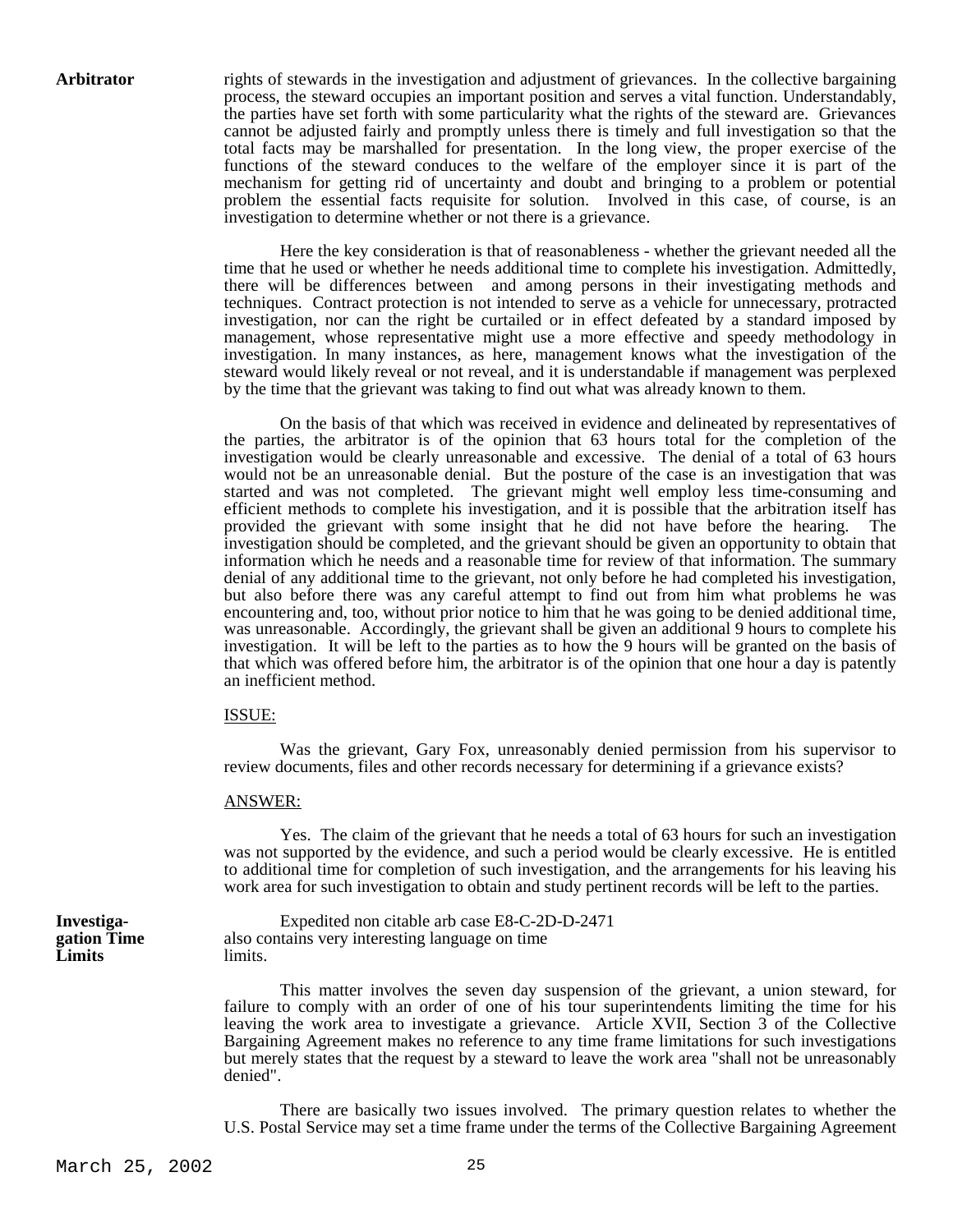for the investigation of grievances by union stewards. Assuming the foregoing question in the affirmative, the second issue pertains to whether the grievant was justifiably disciplined for returning to his work area after a deadline set by a tour superintendent, and whether, as to effectuating such discipline, the Postal Service must act more promptly than in the instant matter.

 The evidence presented, disclosed that the grievant requested permission to leave his work area the National Airport on the evening of March 10, 1978, to investigate a grievance at the Central Post Office. After certain discussions with his foreman and a tour superintendent, the grievant refused to accept an authorized absence contingent upon his returning to the work area by a certain time. The grievant then proceeded with his regular duties until shortly thereafter, he was given an unconditional Authorized Absence Form (7020) by one of the foreman. While proceeding from the work area, one of the tour superintendents verbally informed him that he had better return within forty-five minutes or face a serious problem.

 In regard to the first issue, there is no authority for the arbitrator, especially in an expedited arbitration proceeding, to interpret the Collective Bargaining Agreement as to management rights. In addition, there is nothing in the evidence presented to the arbitrator in regard to any determined policy of the U.S. Postal Service as to time limitations for union stewards to conduct grievance investigations. This being so, it is the opinion of the arbitrator that the U.S. Postal Service, through one of the tour superintendents, may not arbitrarily limit the time period for a union steward to conduct a grievance investigation on an ad hoc basis. The terms of the Collective Bargaining Agreement as pertinent to this issue apply solely to whether a union steward shall be granted permission to leave the work area in the first place and not as to how long of a period such leave may take. Therefore, until there is either an official policy or a specific interpretation as to management's rights in limiting the time frame for departure, the U.S. Postal Service may not on the one hand grant a union steward permission to leave the work area and, subsequently, on the other hand, limit the time of his absence. Should the need for the steward - employee's services in the work area be necessary, he or she should not be granted permission to leave the work area until the services are no longer necessary. The foregoing is borne out by a letter from the Director of Employee & Labor Relations of the United States Post Office, dated April 23, 1980 (Union Exhibit 10) to Mr. Sidney Brooks, President of the American Postal Workers Union, stating that "Management will not unreasonably deny union stewards time to investigate and adjust grievances", and that, when due to operational requirements, immediate release can not be granted, "Management will give the stewards an approximation of when they can expect to be released".

 Based upon this determination of the initial issue, it is apparent that the tour superintendent did not issue the grievant a valid instruction to report back to the work are within forty-five minutes after initially authorizing his absence. The grievant, Alfred E. Davis, therefore, is not subject to disciplinary action. However, it is to be noted that the U.S. Postal Service was not derelict in its duty of informing the grievant of the alleged failure to comply as soon as possible after the subject incident since it made several attempts to bring notice of same to the grievant's attention.

The appeal of the grievant, Alfred E. Davis, is, therefore, upheld.

**Step 2** In arbitration case C1N-45 held in 1972, **Appeal** Arbitrator Patrick J. Fisher ruled that completing the step 2 appeal form is on the clock.

- **Step 2** 1. When requested, the immediate supervisor will **Form** initial the step 2 grievance appeal from which Initialing only verifies the date of the decision.
	- 2. The step 2 grievance appeal form will have sufficient information completed for the immediate supervisor to determine that he/she is in fact verifying a decision date of the grievance that was heard.

Step 4 pre-arbs on following cases:

| H4C-4F-C-3994 | H4C-3F-C-5051 | H4C-3F-C-5064 |
|---------------|---------------|---------------|
| H4C-3F-C-4015 | H4C-3F-C-5060 | H4C-3F-C-5065 |
| H4C-3F-C-5037 | H4C-3F-C-5061 | H4C-3F-C-5066 |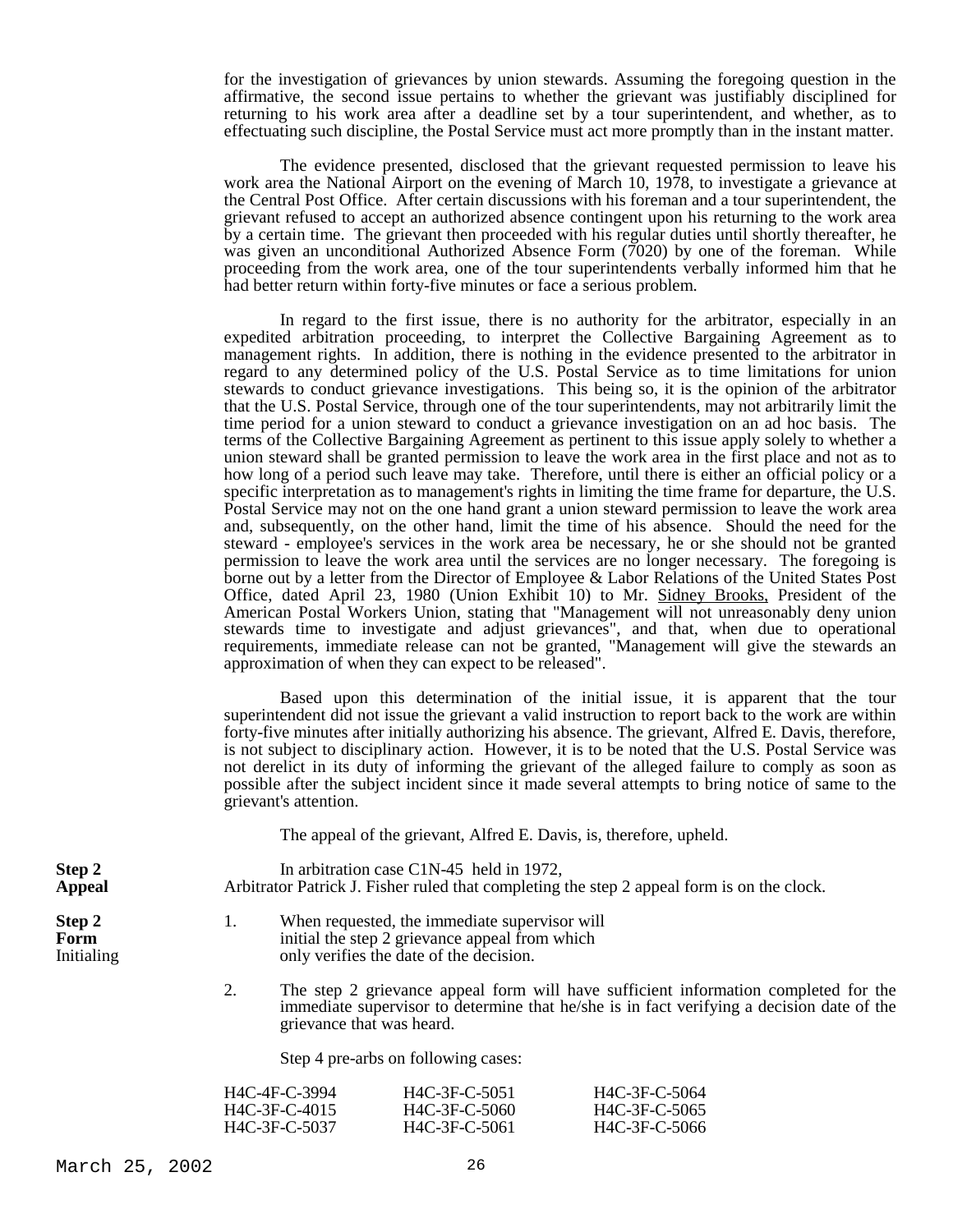|                                                 |                                                                                                                                                                                                                                                                                                                                                                                   | H4C-3F-C-5038<br>H4C-3F-C-5050   | H4C-3F-C-5062<br>H4C-3F-C-5063                                                                     | H4C-3F-C-5067<br>H4C-3F-C-5068                                                                                                                                                                                                                                                               |  |
|-------------------------------------------------|-----------------------------------------------------------------------------------------------------------------------------------------------------------------------------------------------------------------------------------------------------------------------------------------------------------------------------------------------------------------------------------|----------------------------------|----------------------------------------------------------------------------------------------------|----------------------------------------------------------------------------------------------------------------------------------------------------------------------------------------------------------------------------------------------------------------------------------------------|--|
| Step 2<br><b>Alternate</b><br><b>Union Rep.</b> | Management should accommodate reasonable<br>in cases of extended absence or illness on the<br>part of the representative at step 2. Step 4 A8-3-0759                                                                                                                                                                                                                              |                                  |                                                                                                    |                                                                                                                                                                                                                                                                                              |  |
| Step 2<br><b>Class Action</b>                   | The grievance concerns local management's<br>method of using the union president's name in the subject heading of grievances filed on behalf<br>of the union. See below:                                                                                                                                                                                                          |                                  |                                                                                                    |                                                                                                                                                                                                                                                                                              |  |
|                                                 |                                                                                                                                                                                                                                                                                                                                                                                   | Local Grievance #107-83          | Subject: Step 2 meeting (Stafford)                                                                 |                                                                                                                                                                                                                                                                                              |  |
|                                                 |                                                                                                                                                                                                                                                                                                                                                                                   | line of the step 2 answer.       |                                                                                                    | We mutually agreed that there is nothing contractually improper about management<br>indicating the name, in parenthesis, of the steward who filed the union grievance on the subject                                                                                                         |  |
|                                                 |                                                                                                                                                                                                                                                                                                                                                                                   |                                  | management relations. Step 4 H1C-3W-C-22217                                                        | To use the union president's name when he did not file the grievance and does not desire<br>that his name be used, under the circumstances, seems arbitrary and not conducive to good labor-                                                                                                 |  |
| Step 2<br>Grievant<br><b>Present</b>            | 4B-C-2899)                                                                                                                                                                                                                                                                                                                                                                        |                                  | Recently, a pre-arbitration discussion was held<br>on the above referenced case. The issue in this | case is whether management properly denied the grievant's presence at a step 2 meeting. (H4C-                                                                                                                                                                                                |  |
|                                                 |                                                                                                                                                                                                                                                                                                                                                                                   | principles that:                 |                                                                                                    | In accordance with Article 15.2 Step 2 (c) and (d) the parties reaffirm and agree to these                                                                                                                                                                                                   |  |
|                                                 | 1.                                                                                                                                                                                                                                                                                                                                                                                | be present.                      |                                                                                                    | If a grievant is not available to attend the scheduled Step 2 meeting, the parties may<br>agree to reschedule the meeting to a date mutually convenient in order for the grievant to                                                                                                         |  |
|                                                 | 2.                                                                                                                                                                                                                                                                                                                                                                                | seven (7) day limit.             |                                                                                                    | There must be adequate notice given by the union, and a significant reason demonstrated<br>by the union in order to justify rescheduling the step 2 meeting beyond the required                                                                                                              |  |
|                                                 | 3.                                                                                                                                                                                                                                                                                                                                                                                | upon.                            |                                                                                                    | The parties pay mutually agree to extend the step 2 meeting to a date mutually agreed                                                                                                                                                                                                        |  |
|                                                 | 4.                                                                                                                                                                                                                                                                                                                                                                                |                                  |                                                                                                    | All time spent int he step 2 grievance meeting will be on a no gain/no loss basis in<br>accordance with Article 17.4. Step 4 H7C-3R-C-241 reaffirms the above language.                                                                                                                      |  |
|                                                 |                                                                                                                                                                                                                                                                                                                                                                                   | 4634, H4N-1E-C-28034             |                                                                                                    | Similar Step 4 decisions H4C-5D-C-5830, H4T-3B-C-33224, H8N-5B-C-13172, NC-S-                                                                                                                                                                                                                |  |
| Step 2<br><b>Management</b><br><b>Designee</b>  | The question in this grievance is whether<br>management violated Article 15 of the 1981 National<br>Agreement by designating a postmaster from another post office to serve as the step 2 official at<br>the Mountain Home Office. The union contends that in offices with more than twenty<br>employees, management cannot have a step 2 designee from outside the installation. |                                  |                                                                                                    |                                                                                                                                                                                                                                                                                              |  |
|                                                 | It is the position of the Postal Service that, as stated in the step 2 decision, Article 15<br>does not preclude the employer from designating a step 2 designee, but indicates the action<br>which must be taken in associate offices of twenty or less employees.                                                                                                               |                                  |                                                                                                    |                                                                                                                                                                                                                                                                                              |  |
|                                                 |                                                                                                                                                                                                                                                                                                                                                                                   | Agreement. Step 4 H1C-3F-C-10264 |                                                                                                    | Information in the file indicates that local officials determined that the designation<br>should be made in order to reduce labor-management problems in the office. We find the action<br>taken to be consistent with sound labor-management relations and not in violation of the National |  |

# March 25, 2002 27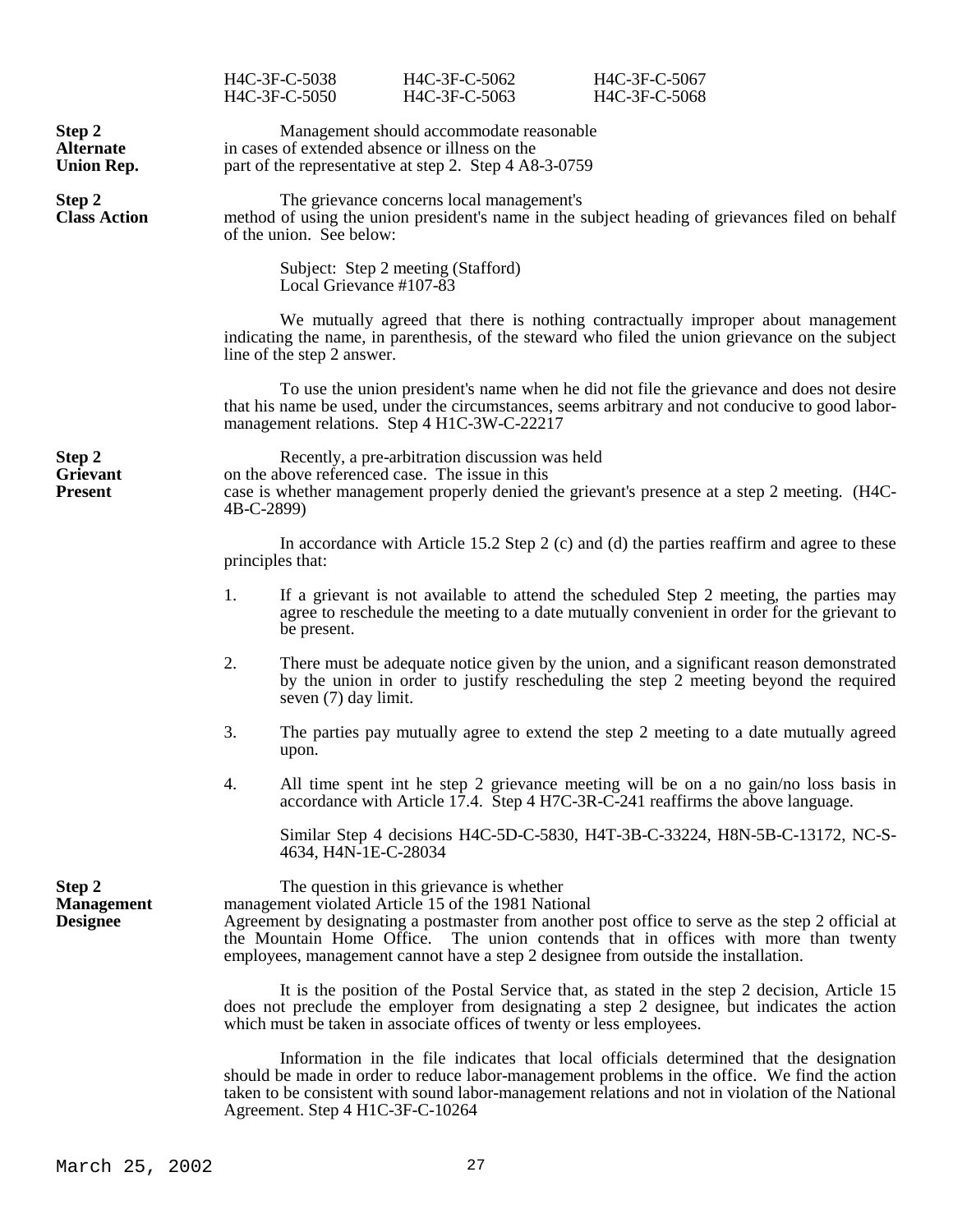| Step 2<br><b>Meeting</b>                                          | The issue in this grievance is whether step 2<br>grievance meetings are being properly scheduled.                                                                                                                                                                                                                                                                                                                                                                                                                                                                                                                                                                                                              |
|-------------------------------------------------------------------|----------------------------------------------------------------------------------------------------------------------------------------------------------------------------------------------------------------------------------------------------------------------------------------------------------------------------------------------------------------------------------------------------------------------------------------------------------------------------------------------------------------------------------------------------------------------------------------------------------------------------------------------------------------------------------------------------------------|
|                                                                   | After reviewing this matter, we mutually agreed that no national interpretive issue is<br>fairly presented in this case. We further agreed to reaffirm the following principles:                                                                                                                                                                                                                                                                                                                                                                                                                                                                                                                               |
|                                                                   | If one of the parties is not available to attend the scheduled step 2 meeting, the parties<br>1.<br>may agree to reschedule the meeting to a mutually convenient date.                                                                                                                                                                                                                                                                                                                                                                                                                                                                                                                                         |
|                                                                   | 2.<br>There must be adequate notice given by the union, and a significant reason demonstrated<br>by the union in order to justify rescheduling the step 2 meeting beyond the required<br>seven (7) day limit. Step 4 H7C-5K-C-8258 (Similiar Step 4 H4C-3W-C-14958                                                                                                                                                                                                                                                                                                                                                                                                                                             |
| Step 2<br><b>Observer</b>                                         | Both the union and the employer have<br>historically had persons other than the actual designated representatives attend step 2 meetings as<br>observers. However, such persons shall attend at the mutual consent of the parties designated to<br>discuss the grievance. Step 4 H8N-3U-C-126250                                                                                                                                                                                                                                                                                                                                                                                                               |
| Step 2<br><b>Meeting Non-</b><br><b>Scheduled</b><br><b>Hours</b> | The issue in this grievance is whether an<br>employee is entitled to overtime compensation<br>for time spent at a grievance hearing outside of<br>their regular work hours.                                                                                                                                                                                                                                                                                                                                                                                                                                                                                                                                    |
|                                                                   | After further review of this matter, we agreed that there was no national interpretive<br>issue fairly presented as to the meaning and intent of Article 17 of the National Agreement. This<br>is a local dispute over the application of Article 17, Section 4 of the National Agreement. We<br>agree that Article 17 contains no provisions for compensating employees whose attendance at<br>grievance hearings extends beyond their normally scheduled work hours. The parties at step 3 are<br>to apply the above understanding in order to resolve this case. Step 4 H1C-5H-C-17671 (Similar<br>step 4 decisions H4C-1M-C-23649, H1C-5D-C-7904, H1C-5F-C-9523, and H1V-3W-C-6843 and<br>H1C-3D-C-18533). |
| Step 2<br><b>Meeting</b><br><b>Privacy</b>                        | It was mutually agreed to resolve the instant<br>case based upon the understanding that local<br>management shall make reasonable efforts to hold step 2 grievance meetings in private and<br>without due interruption. Step 4 A8W-1227 (Similar Step 4 A8W-2761).                                                                                                                                                                                                                                                                                                                                                                                                                                             |
| Step 2 via<br><b>Telephone</b>                                    | After reviewing this matter, we mutually<br>agreed that no national interpretive issue is fairly presented in this case. We agree that where the<br>local parties are in mutual agreement, grievance discussions may take place via telephone. Step 4<br>H7N-5K-C-4965                                                                                                                                                                                                                                                                                                                                                                                                                                         |
| Step 2<br><b>Settlement</b><br><b>Offers</b>                      | The issue in this grievance is whether manage-<br>ment was proper in offering a resolution to a<br>grievance that included a stipulation that the grievant would withdraw all other administrative<br>appeals (EEO, MSPB, NLRB).                                                                                                                                                                                                                                                                                                                                                                                                                                                                               |
|                                                                   | After further review of the matter, we agreed that there was no national interpretive issue<br>fairly presented as to the meaning and intent of Article 15 of the National Agreement.                                                                                                                                                                                                                                                                                                                                                                                                                                                                                                                          |
|                                                                   | The parties at this level agree that either party can make settlement offers at the various<br>levels of the grievance procedures. These offers may include the disputed stipulations, however,<br>the union and/or grievant is free to decline or counter such offers. Neither party should attempt<br>decline or counter such offers. Neither party should attempt to coerce the other party into an<br>unfair, unreasonable or inappropriate settlement. The union may pursue any grievance to the full<br>limit of the provisions of Article 15 of the National Agreement. Step 4 H1C-5G-C-10661                                                                                                           |
| Step 2<br><b>Resolution</b><br>Form                               | The question in this grievance is whether<br>management is properly using a locally developed<br>form to document resolutions concerning employees<br>complaints.                                                                                                                                                                                                                                                                                                                                                                                                                                                                                                                                              |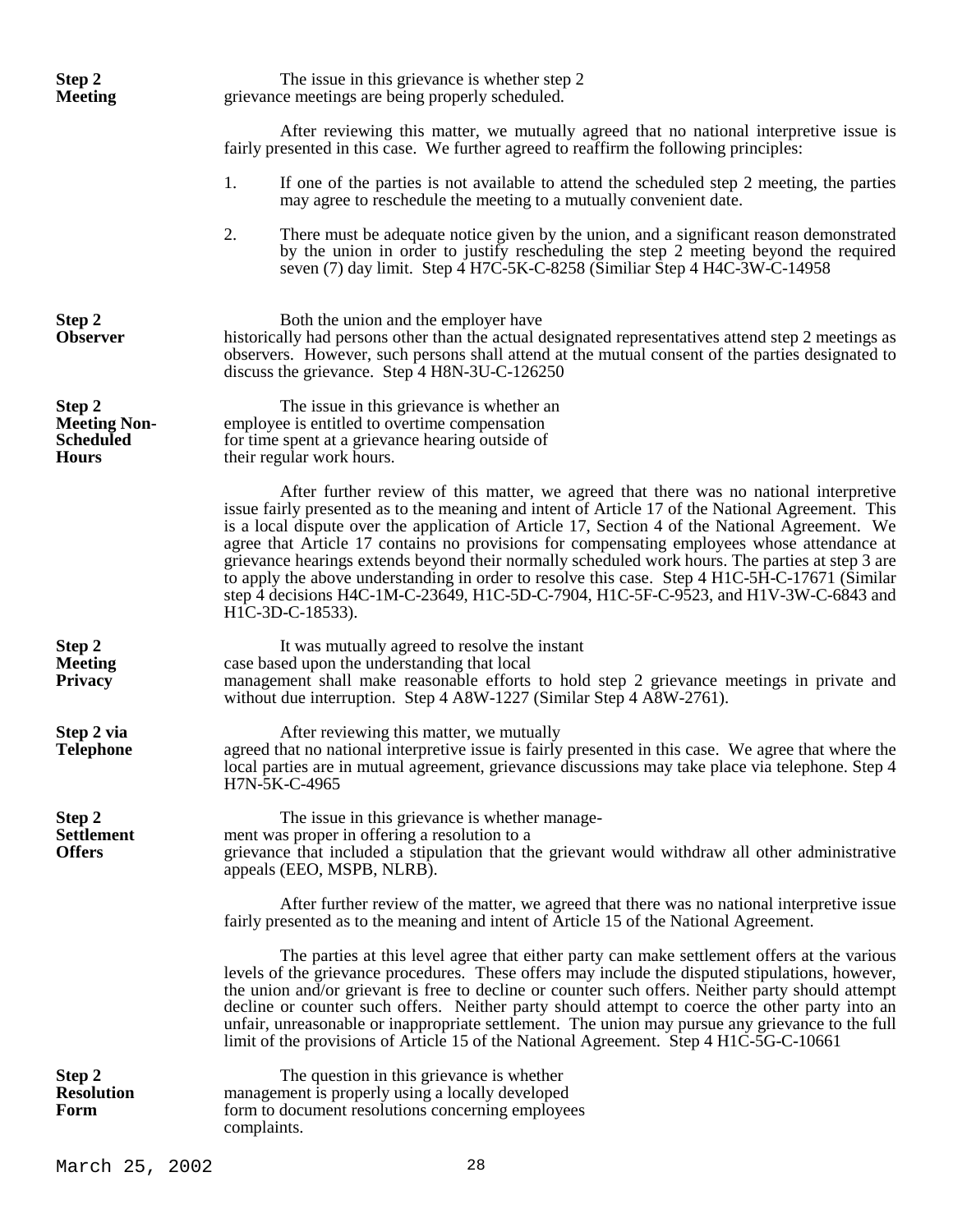|                                                                          | On a non-precedent and non-citable basis and without prejudice to the position of either<br>party, the parties at the national level agree to the following as final settlement of this grievance:                                                                                                                                                                                                                                                                                                                                                                                                            |
|--------------------------------------------------------------------------|---------------------------------------------------------------------------------------------------------------------------------------------------------------------------------------------------------------------------------------------------------------------------------------------------------------------------------------------------------------------------------------------------------------------------------------------------------------------------------------------------------------------------------------------------------------------------------------------------------------|
|                                                                          | Use of the subject form is proper, however, for a grievance to be properly settled or<br>adjusted at step 2, the union must concur with the agreement. Step 4 H1C-3A-C-30906                                                                                                                                                                                                                                                                                                                                                                                                                                  |
| Step 2<br><b>Additions</b><br>And<br><b>Corrections</b>                  | During our discussion, we concluded that the<br>question in this grievance is whether under Article<br>XV of the National Agreement, a union officer<br>actively employed at the installation and who was not the steward who processed the grievance at<br>step 2 can be the union representative responsible for preparing any corrections or additions to<br>the step 2 decision and the appeal to step 3, on-the-clock.                                                                                                                                                                                   |
|                                                                          | After reviewing the information provided, it is our position that Article XV indicates that<br>the union representative who presents the grievance at step 2 should also be on the one show<br>prepares any necessary corrections and additions to the Step 2 decision. The union can designate<br>an officer (actively employed for pay purposes.) to prepare the appeal to step 3.                                                                                                                                                                                                                          |
|                                                                          | This opinion, is supported by the following excerpts from Article XV:                                                                                                                                                                                                                                                                                                                                                                                                                                                                                                                                         |
|                                                                          | Article XV, Section 2C - The installation head or designee will meet with the steward or a union<br>representative This phrase gives both management and the union the prerogative to<br>designate anyone of their choosing to participate in the step 2 discussion.                                                                                                                                                                                                                                                                                                                                          |
|                                                                          | Art. XV, Section 2D - At the meeting the union representative shall make a full and detailed statement of facts relied<br>upon  This phrase indicates that one individual was selected to discuss<br>the grievance.                                                                                                                                                                                                                                                                                                                                                                                           |
|                                                                          | Art. XV, Section 2F - Where agreement is not reached the Employer's decision shall be furnished to the union<br>representative in writing  Here, again, one person, obviously the same<br>person who discussed the grievance, will receive the written answer.                                                                                                                                                                                                                                                                                                                                                |
|                                                                          | Art. XV, Section 2G - If the union representative believes that the facts or contentions set forth in the decision are<br>incomplete or inaccurate, such representative should within ten days of<br>receipt of the step 2 decision, transmit corrections or additions desired<br>necessary  This passage clearly indicates that the same person who<br>receives the answer in Section 2F is to prepare corrections or additions.                                                                                                                                                                             |
|                                                                          | Art. XV, Section 2H - The Union may appeal an adverse Step 2 decision to Step 3. Note that the term the union<br>representative is replaced by the union. At this point, the union has an<br>option of designating someone else to prepare the appeal.                                                                                                                                                                                                                                                                                                                                                        |
|                                                                          | In the instance grievance, we conclude that the Clerk Craft President may prepare the<br>appeal to Step 3 on-the-clock if he is the one person designated to do so by the union. He may<br>not prepare any corrections or additions to the step 2 decision on-the-clock, if he was not the<br>union representative at step 2. Step 4 A8-S-0759 (Similar step 4 decisions A8-W-1271 and A8-<br>$S-0309$                                                                                                                                                                                                        |
| Step 2<br><b>Corrections</b>                                             | It is agreed that the Shop Steward shall be<br>permitted a reasonable amount of time on the clock to write a Union Statement of Correction and<br>Additions to the step 2 decision per Article 15.2.2.g (pages 60-61). It is also understood that the<br>Shop Steward shall upon request of management give the general nature of the grievances and<br>the number involved. If for whatever reason(s) the time cannot be made available on date of<br>request, the manager shall give reasons why, and set a reasonable time no later than the next<br>work day of Shop Steward. Regional arb S4C-3W-C-19330 |
| Step 2<br><b>Additions</b><br><b>Corrections</b><br><b>By Management</b> | Normally, the Postmaster or management step 2<br>representative will not issue letters of rebuttal<br>concerning corrections and additions to the union.<br>However, should this occur, the appropriate union representative will be allowed reasonable<br>official steward time to prepare a written response. Step 4 H8N-3W-C-28234.                                                                                                                                                                                                                                                                        |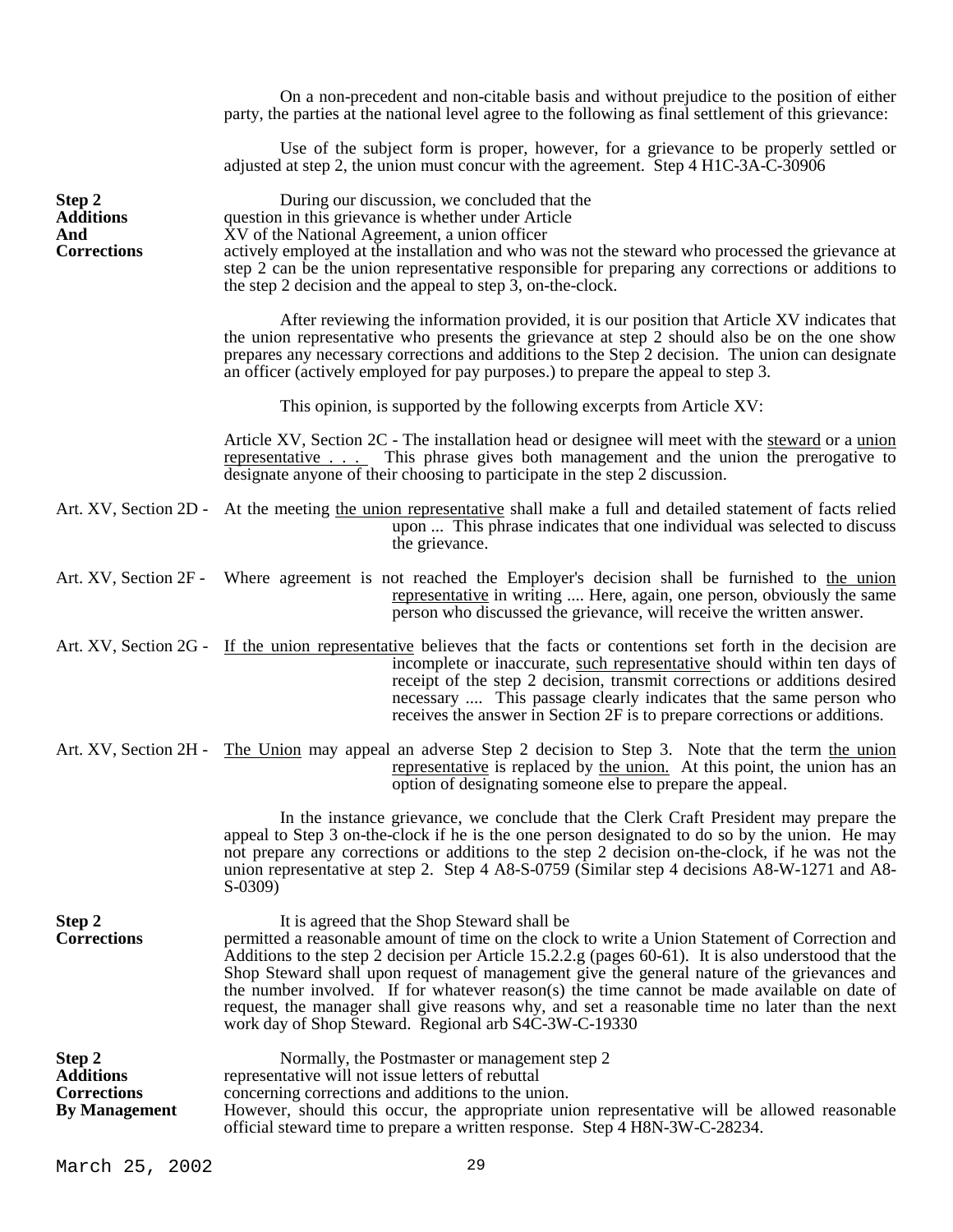**To Step 2**

**Steward** National Arb Case H8N-1A-C-7812 address Travel **Travel** from a station to a step 2 meeting.

## Subject:

Payment of Grievant - Travel Time for Step 2 Meeting.

Statement of the Issue:

 Whether the Postal Service's failure to pay a grievant for time spent traveling to and from the Step 2 meeting on his grievance was a violation of the National Agreement?

# DISCUSSION AND FINDINGS

 A grievant can receive payment under Article XVII, Section 4 "only" if he satisfies certain express "conditions". He is paid for steps 1 and 2 of his grievance "for time actually spent in grievance handling, including investigation and meetings with the employer", providing the "time spent" is part of his "regular work day".

 The issue words in this contract clause, it seems to me are "grievance handling". They encompass a broad range of grievance activity. They include "investigation", "meetings with the employer", and other similar kinds of grievance action. But all of these activities, to be covered by Article XVII, Section 4, must have one essential characteristic. They must involve the "actual ...handling" of a grievance.

 A grievant may occasionally have to travel to a Main Post Office to participant in his step 2 meeting. That is what happened to Roventini. But such traveling cannot reasonably be said to involve the "actual...handling..." of a grievance. While the grievant is on a bus or train enroute to the meeting, he is not engaged in the "actual....handling..." of his grievance. He is traveling, nothing more. His "grievance handling" begins only when he arrives at the meeting. It follows that he has not satisfied the express "conditions" of Article XVII, Section 4 and is not entitled to payment for his travel time.

 This conclusion is consistent with the parties' negotiating history. Article XVII, Section 4 has had a provision for payment for "time actually spent in grievance handling...:" since 1971. NALC (actually the Postal Labor Negotiating Committee) proposed adding the following language to the "grievance handling..." clause in the 1975 negotiations: "...<u>including travel</u> and transportation, investigation, preparation, and writing grievances". (Emphasis added). The Postal Service rejected this proposal. NALC proposed adding the following language to the "grievance handling..." clause in the 1978 negotiations: "The employer shall also compensate union representatives for time spent in and traveling to and from meetings called by the employer..." (Emphasis added). Again the Postal Service rejected this proposal. Given this history, it would appear NALC recognized in 1975 and 1978 that "time actually spent in grievance handling..." did not include travel time.

 Moreover, when the parties added a witness payment clause to Article XVII, Section 4 in the 1978 negotiations, they expressed the Postal Service's obligation in a much different way. They stated, "...the employer will compensate any witnesses for the time required to attend a step 2 meeting". Clearly, the "time required to attend..." includes travel time. The grievant payment clause, "time actually spent in grievance handling", says nothing whatever about "time required to attend..." meetings. It can hardly be interpreted to mean the same thing as the witness payment clause.

Arbitrator Mittenthal denied the grievance.

**Step 2** The question in this grievance is whether **Travel** management violated Article 17 of the National **Within** Agreement as it relates to time spent by Agreement as it relates to time spent by **Building** employees traveling to and from step 2 meetings.

> During our discussion, we agreed to resolve this issue based on our mutual understanding that, when it becomes necessary for a steward to leave his/her work area to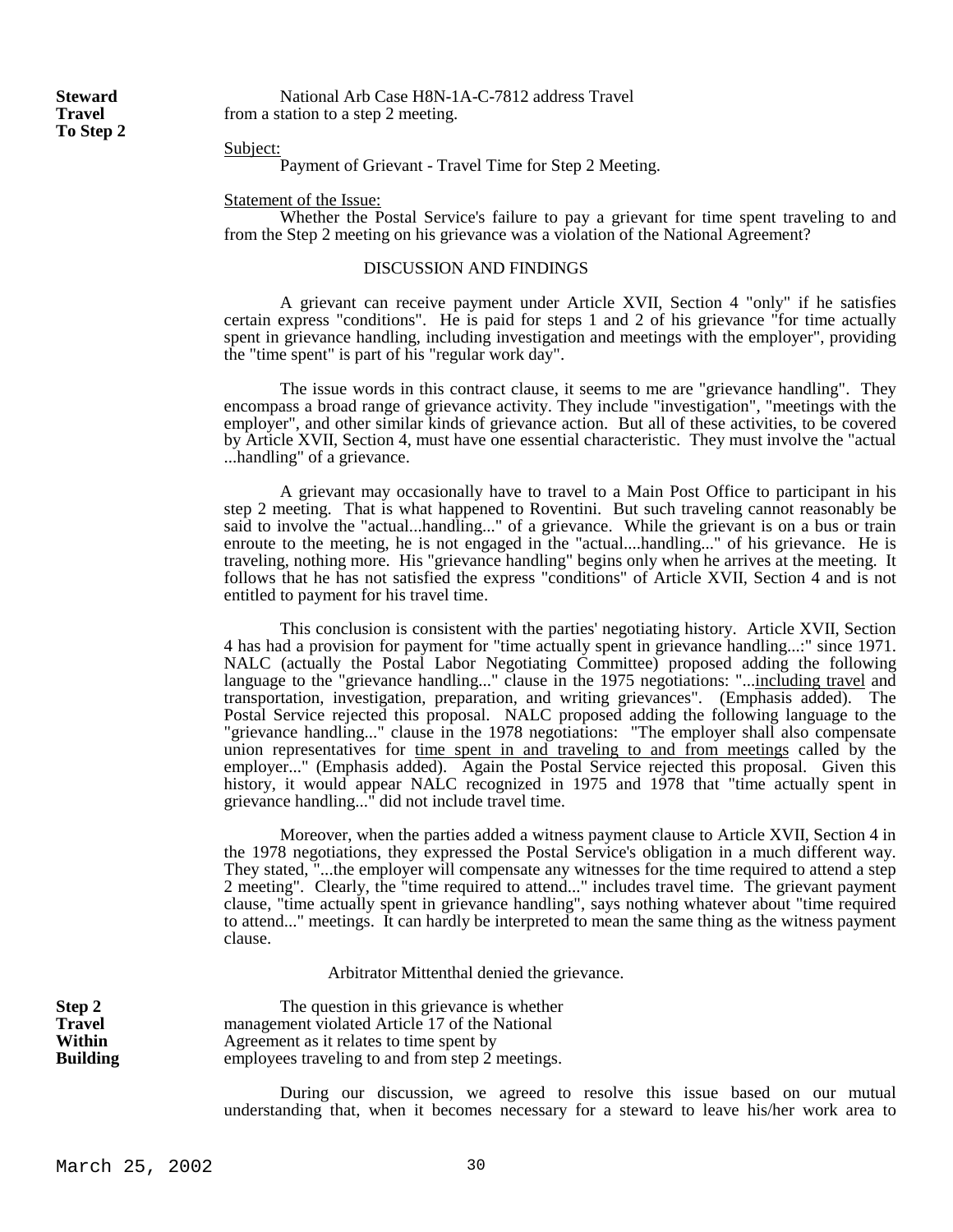investigate, present and adjust grievances, management will compensate the steward for time spent traveling to and from his/her work area within the same building.

We also agreed that stewards, as well as witnesses required to attend step 2 meetings, will be compensated for time spent traveling to and from step  $\tilde{2}$  meetings provided the travel is not outside the building. Step 4 H1C-3W-C-8906 (Similar step 4 decisions H1C-3W-C-9215, H1C-5K-C-1438, H8-S-0330, NA-S-0255, H1C-3W-C-7840, H1C-3W-C-8905, H1C-3W-C-24515, and H1C-4D-C-26904).

**Step 2** The issue in this grievance is whether local<br>**Witness** management violated the National Agreement whether when **Witness** management violated the National Agreement when the union's request for a witness to be present at a step 2 meeting was denied.

During our discussion, we mutually agreed to the following:

 The necessity of the presence of a grievant at a step 2 meeting is determined by the union.

 In accordance with Article 5, Section 2, (Step 2)(d), of the National Agreement, "The parties' representatives may mutually agree to jointly interview witnesses where desirable to assure full development of all facts and contentions". and ...in cases involving discharge, either party shall have the right to present no more than two witnesses".

 Please sign and return the enclosed copy of this decision as your acknowledgement of agreement to settle this case. Step 4 H4C-5K-C-33325.

**Clock** clock.

**Step 3** The issue in this grievance is whether the **Appeal Of** union must reappeal to step 3 a case which has been<br> **Remand** remanded from step 4. remanded from step 4.

> After reviewing this matter, we mutually agreed that no national interpretive issue is fairly presented in this case. No appeal to step 3 is necessary when a case is remanded from step 4. Step H1C-3A-C-46843

**Step 3** National Level Arbitration Case AB-E-021 **Appeal On** addresses the issue of step 3 appeals on the

> Statement of the Issue: "Is the Postal Service required to pay union stewards for time spent in writing appeals to step 3 of the grievance procedure, pursuant to Article XVII, Section 4 of the 1978 National Agreement?"

### Decision

 For these reasons, I find that the word "including" in Article XVII, Section 4 is not a term of limitation. It follows that the payment for "grievance handling" is not limited to the three enumerated tasks. Steward Romine's action in appealing cases from step 2 to step 3 was plainly "grievance handling". He is therefore, entitled to be paid for that time provided the appeals are truly step 2 work. That question is discussed below.

 In reaching this conclusion, I have fully considered another Postal Service claim. It emphasizes the following sentence which was added to Article XVII, Section 4 in the 1973 National Agreement: "The employer will also compensate a steward for the time reasonably necessary to write a grievance". It argues, that express inclusion of this writing as a form of compensable"grievance handling" indicates that other kinds of writing (e.g., the appeal from step 2 to step 3) are not covered. This argument is not persuasive. The fact is that this sentence represents nothing more than the parties' adoption of Arbitrator Fisher's award. The parties also continued to use the term "grievance handling". By doing so, they appear to have adopted Arbitrator Fisher's rationale that this term was broad enough to include tasks other than those enumerated in Article XVII, Section 4.